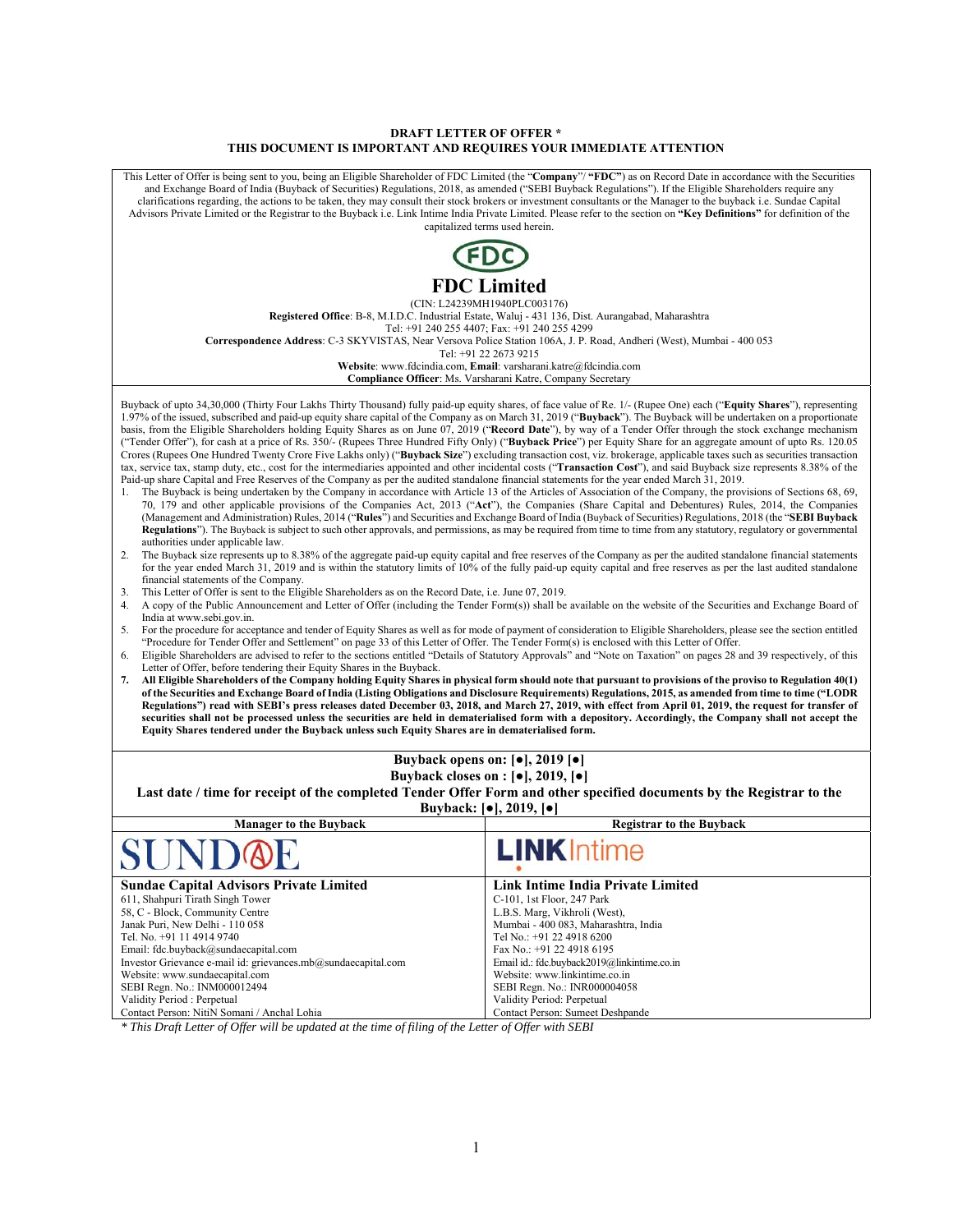|  |  | <b>TABLE OF CONTENTS</b> |
|--|--|--------------------------|
|--|--|--------------------------|

| S No.            | <b>Particulars</b>                                                                 | Page No. |
|------------------|------------------------------------------------------------------------------------|----------|
|                  | Schedule of Activities                                                             | 3        |
| $\overline{2}$ . | Key Definitions                                                                    | 3        |
| 3.               | Disclaimer Clause                                                                  | 6        |
| $\overline{4}$ . | Text of the Resolution passed at Board Meeting held on May 24, 2019                | 8        |
| 5.               | Details of the Public Announcement                                                 | 12       |
| 6.               | Details of the Buyback Offer                                                       | 12       |
| 7.               | Authority for the Buyback                                                          | 14       |
| 8.               | Necessity of the Buyback                                                           | 14       |
| 9.               | Management Discussion and Analysis and the likely impact of Buyback on the         | 15       |
|                  | Company                                                                            |          |
| 10.              | Basis for calculating Buyback Price                                                | 18       |
| 11.              | Sources of Funds for the Buyback                                                   | 18       |
| 12.              | Details of the Escrow Account and the amount deposited therein                     | 19       |
| 13.              | Capital Structure and Shareholding Pattern                                         | 20       |
| 14.              | Brief Information about the Company                                                | 22       |
| 15.              | Financial Information about the Company                                            | 25       |
| 16.              | <b>Stock Market Data</b>                                                           | 27       |
| 17.              | Details of Statutory Approvals                                                     | 28       |
| 18.              | Details of Registrar to the Buyback                                                | 28       |
| 19.              | Process and Methodology for the Buyback                                            | 29       |
| 20.              | Procedure for Tender Offer and Settlement                                          | 33       |
| 21.              | Note on Taxation                                                                   | 39       |
| 22.              | Declaration by the Board of Directors                                              | 41       |
| 23.              | <b>Auditors Certificate</b>                                                        | 42       |
| 24.              | Documents for Inspection                                                           | 45       |
| 25.              | Details of the remedies available to the Eligible Shareholders / Beneficial Owners | 45       |
| 26.              | Details of investor service centre and Registrar to the Buyback                    | 46       |
| 27.              | Details of the Manager to the Buyback                                              | 46       |
| 28.              | Directors Responsibility Statement                                                 | 47       |
|                  | Tender Form (for eligible shareholders holding shares in dematerialized form)      |          |
|                  | Form of Acceptance cum Acknowledgment                                              |          |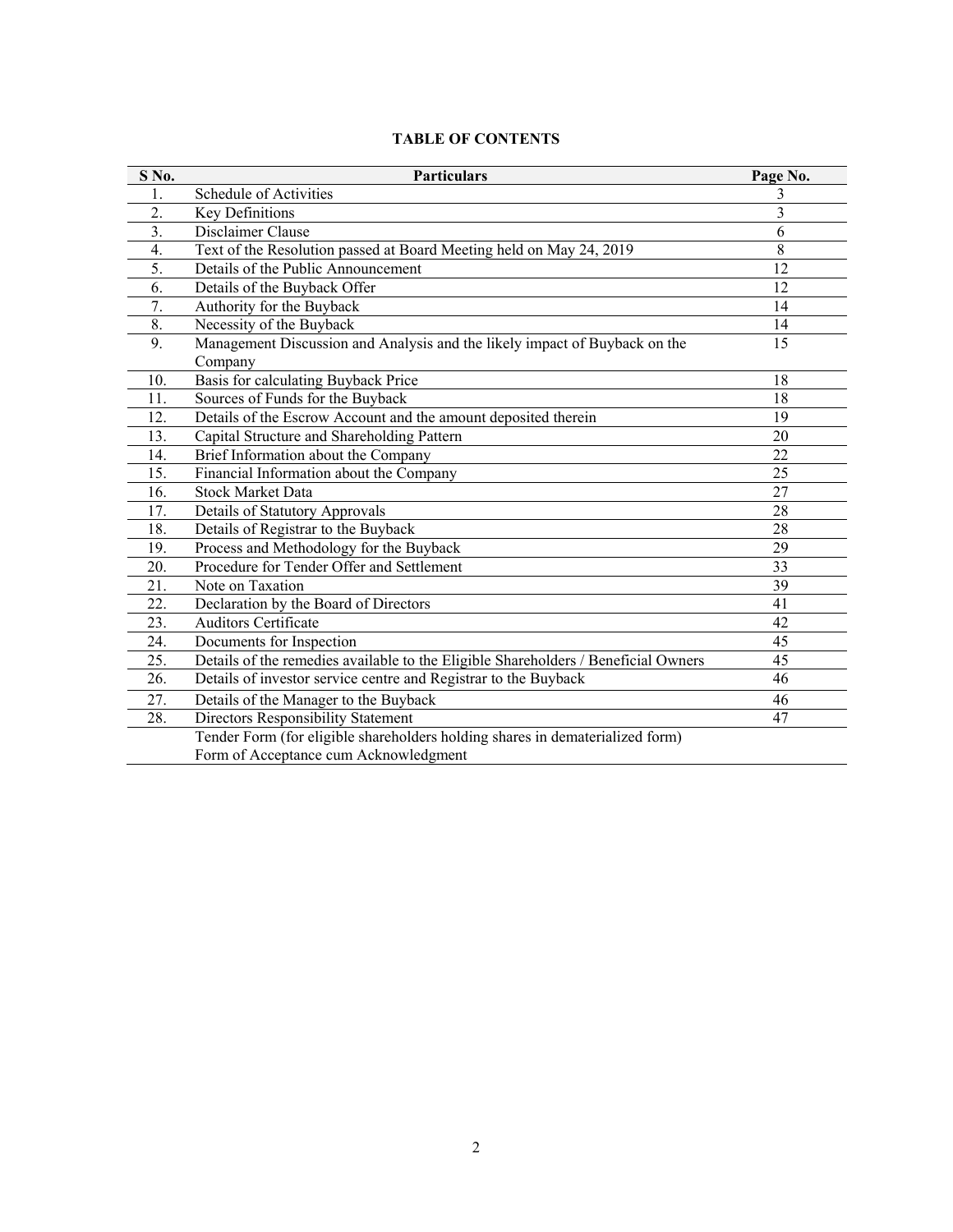### **1. SCHEDULE OF ACTIVITIES**

| <b>Particulars</b>                                                               | Date                    | Day                     |
|----------------------------------------------------------------------------------|-------------------------|-------------------------|
| Date of Board Meeting approving the Buyback                                      | May 24, 2019            | Friday                  |
| Date of publication of the Public Announcement for the Buyback                   | May 27, 2019            | Monday                  |
| Record Date for determining the Buyback Entitlement and the                      | June 07, 2019           | Friday                  |
| names of Eligible Shareholders                                                   |                         |                         |
| Date of Opening of the Buyback                                                   | $\bullet$               | $\bullet$               |
| Date of Closing of the Buyback                                                   | $\bullet$               | $\bullet$               |
| Last date of receipt of the completed Tender Forms and other                     | $\lceil \bullet \rceil$ | $ \bullet $             |
| specified documents by the Registrar to the Buyback *                            |                         |                         |
| Last date of verification of Shares tendered by the Registrar to the             | $\lceil \bullet \rceil$ | $\lceil \bullet \rceil$ |
| Buyback                                                                          |                         |                         |
| Last date of intimation regarding acceptance or non-acceptance of                | $\lceil \bullet \rceil$ | $\lceil \bullet \rceil$ |
| tendered Equity Shares by the Registrar to the Stock Exchanges                   |                         |                         |
| Last date for settlement of bids on the Stock Exchanges                          | $\bullet$               | $\bullet$               |
| Last date of dispatch of share certificate(s) by Registrar $\frac{1}{2}$ payment | $\lceil \bullet \rceil$ | $\lceil \bullet \rceil$ |
| of consideration to shareholders / return of unaccepted demat                    |                         |                         |
| shares by Stock Exchange to Eligible Shareholders                                |                         |                         |
| Last date of extinguishment of Equity Shares                                     | $\bullet$               | $\bullet$               |

\* Eligible Shareholders are required to submit their form(s) with their broker for bidding. After entering a valid bid, the seller member should send either by registered post / courier to the Registrar to the Buyback the Tender Forms along with the requisite documents, superscribing the envelope as "**FDC Limited - Buyback 2019**", or hand deliver the same to the Registrar to the Buyback at the address mentioned on the cover page or in Clause 18 of this Letter of Offer.

Note: Where last dates are mentioned for certain activities, such activities may happen on or before the respective last dates

### **2. KEY DEFINITIONS**

This Letter of Offer uses certain definitions and abbreviations which, unless the context otherwise indicates or implies, shall have the meaning as provided below. References to any legislation, act, regulation, rules, guidelines or policies shall be to such legislation, act, regulation, rules, guidelines or policies as amended, supplemented, or re-enacted from time to time and any reference to a statutory provision shall include any subordinate legislation made from time to time under that provision.

The words and expressions used in this Letter of Offer, but not defined herein shall have the meaning ascribed to such terms under the SEBI Buyback Regulations, the Companies Act, 2013, the Depositories Act, and the rules and regulations made thereunder.

| Act / Companies Act                | The Companies Act, 2013, as amended and applicable rules thereunder      |
|------------------------------------|--------------------------------------------------------------------------|
| Acceptance                         | Acceptance of Equity Shares tendered by Eligible Shareholders in the     |
|                                    | Buyback Offer                                                            |
| <b>Acquisition Window</b>          | The facility for acquisition of Equity Shares through mechanism provided |
|                                    | by the Designated Stock Exchange in the form of a separate window in     |
|                                    | accordance with the SEBI Circular                                        |
| <b>Additional Equity Shares or</b> | Additional Equity Shares tendered by an Eligible Shareholder over and    |
| <b>Additional Shares</b>           | above the Buyback Entitlement of such Eligible Shareholder               |
| <b>Articles</b>                    | Articles of Association of the Company                                   |
| <b>Board / Board of Directors</b>  | Board of Directors of the Company                                        |
| BSE                                | <b>BSE</b> Limited                                                       |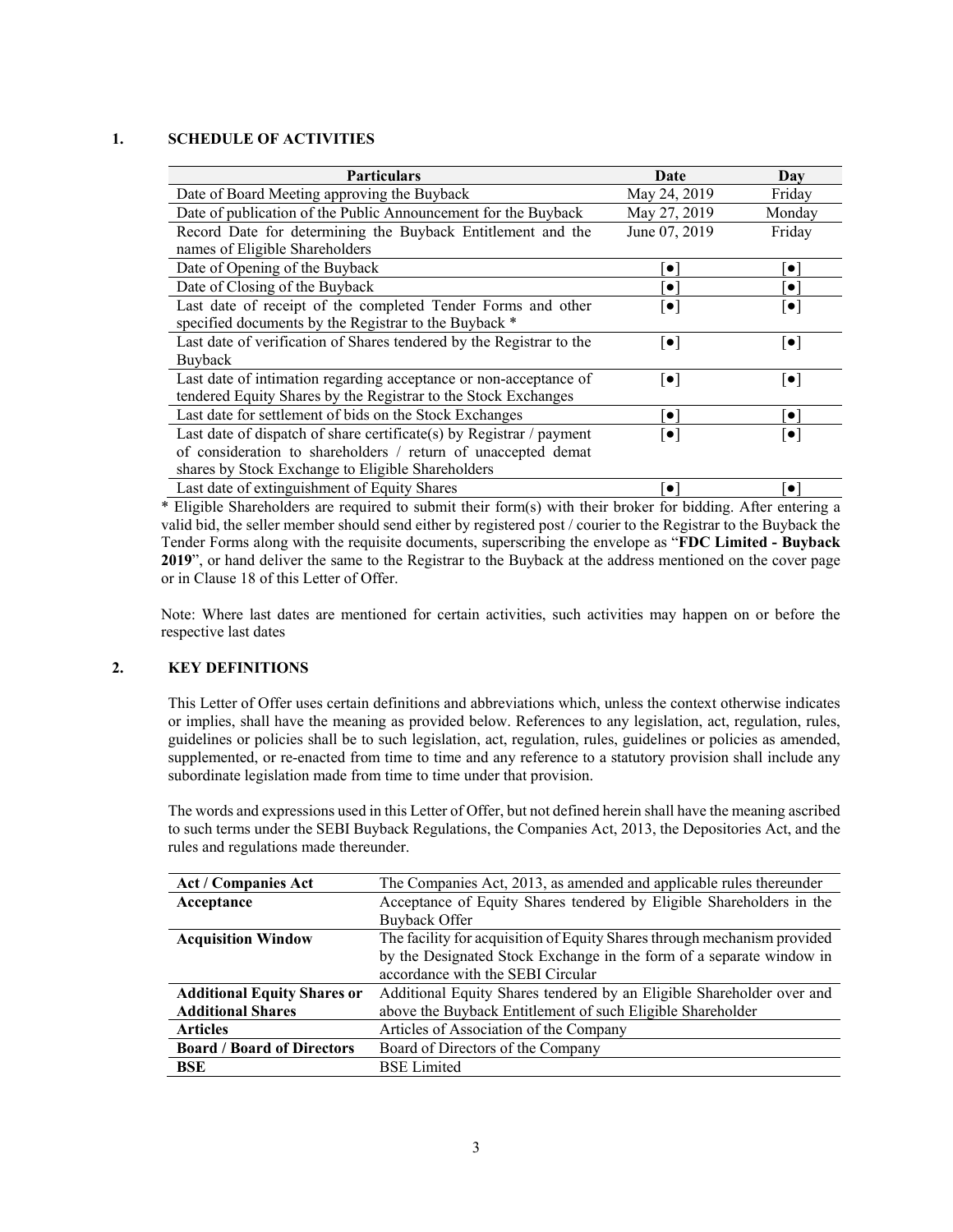| Buyback / Buyback Offer /           | Offer to Buyback up to 34,30,000 fully paid-up Equity Shares of face                        |
|-------------------------------------|---------------------------------------------------------------------------------------------|
| <b>Offer</b>                        | value Re. 1/- each of the Company at a price of Rs. 350 per Equity Share                    |
|                                     | for an aggregate amount of up to Rs. 120.05 Crores, in accordance with                      |
|                                     | the SEBI Buyback Regulations and relevant provisions of the Act by way                      |
|                                     | of a Tender Offer through the stock exchange mechanism                                      |
| Entitlement<br><b>Buyback</b><br>or | The number of Equity Shares that an Eligible Shareholder is entitled to                     |
| <b>Entitlement</b>                  | tender, in the Buyback, based on the number of Equity Shares held by                        |
|                                     | such Eligible Shareholder, on the Record Date and the ratio of Buyback                      |
|                                     | as applicable in the category to which such Eligible Shareholder belongs                    |
| <b>Buyback Price</b>                | Price at which Equity Shares will be bought back from the Equity                            |
|                                     | Shareholders i.e. Rs. 350 per fully paid up Equity Share, payable in cash                   |
| <b>SEBI Buyback Regulations</b>     | Securities and Exchange Board of India (Buyback of Securities)                              |
|                                     | Regulations, 2018                                                                           |
| <b>CDSL</b>                         | Central Depository Services (India) Limited                                                 |
| Company                             | FDC Limited                                                                                 |
| <b>Company's Broker</b>             | Eureka Stock & Share Broking Services Limited                                               |
| <b>Company Demat Account</b>        | The depository account titled "FDC Limited" opened by the Company                           |
| DP                                  | Depository Participant                                                                      |
| <b>Depositories</b>                 | Collectively, National Securities Depository Limited and Central                            |
|                                     | Depository Services (India) Limited                                                         |
| <b>Designated Stock Exchange</b>    | The designated stock exchange for the Buyback is National Stock                             |
| / DSE                               | Exchange of India Limited                                                                   |
| Director(s)                         | Director(s) of the Company                                                                  |
| <b>Draft Letter of Offer</b>        | The Draft Letter of Offer dated May 27, 2019 filed with SEBI                                |
| Shareholder<br>Eligible<br>or       | All Person(s) /shareholders / beneficial owners of shares holding Equity                    |
| <b>Eligible Person(s)</b>           | Shares as on record date and who are eligible to participate in the                         |
|                                     | Buyback                                                                                     |
| <b>Equity Shares / Shares</b>       | Fully paid-up equity shares of the Company each having a face value of                      |
|                                     | Re.1/- (Rupee One Only)                                                                     |
| <b>Escrow Account</b>               | The Escrow Account titled "FDC Limited - Buyback Escrow Account"                            |
|                                     | opened with the Escrow Agent                                                                |
| <b>Escrow Agent</b>                 | Yes bank Limited                                                                            |
| <b>Escrow</b>                       | The Escrow Agreement dated $[\bullet]$ , 2019 entered into between the                      |
| <b>Agreement</b>                    | Company, the Manager and the Escrow Agent                                                   |
| <b>FEMA</b>                         | Foreign Exchange Management Act, 1999, as amended from time to time                         |
| <b>FIIs</b>                         | Foreign Institutional Investors                                                             |
| <b>General Category</b>             | Category of Eligible Shareholders other than Small Shareholders                             |
| <b>IT Act</b>                       | Income-tax Act, 1961, as amended from time to time                                          |
| <b>Letter of Offer</b>              | The Letter of offer dated $\lceil \bullet \rceil$ containing disclosures in relation to the |
|                                     | Buyback as specified in the SEBI Buyback Regulations, including                             |
|                                     | comments received from SEBI on the Draft Letter of Offer                                    |
| Manager to the Buyback /            | Sundae Capital Advisors Private Limited                                                     |
| Manage to the Offer /               |                                                                                             |
| <b>Manager</b>                      |                                                                                             |
| <b>NRI / Non Resident Indian</b>    | A person resident outside India, who is a citizen of India or a person of                   |
|                                     | Indian origin, and shall have the meaning ascribed to such term in the                      |
|                                     | Foreign Exchange Management (Deposit) Regulations, 2000                                     |
| <b>NSDL</b>                         | National Securities Depository Limited                                                      |
| <b>NSE</b>                          | National Stock Exchange of India Limited                                                    |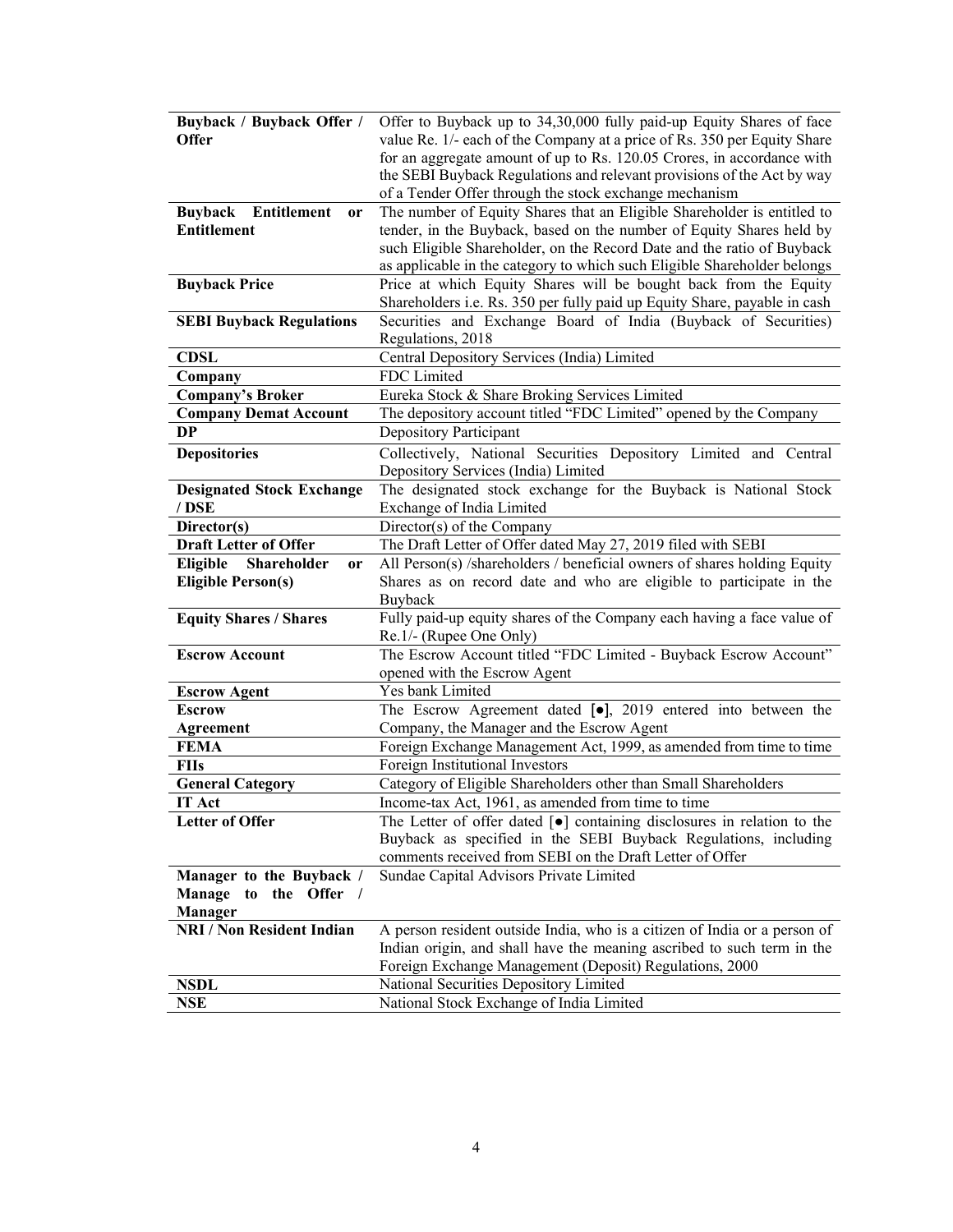| <b>Public Announcement</b>              | The public announcement, made in accordance with the SEBI Buyback                                 |
|-----------------------------------------|---------------------------------------------------------------------------------------------------|
|                                         | Regulations, dated May 24, 2019, published in all editions of the Business                        |
|                                         | Standard (English national daily, Hindi national daily) and Aurangabad                            |
|                                         | edition of Loksatta (Marathi language daily) on May 27, 2019 each with                            |
|                                         | wide circulation at the place where the Registered office of the company                          |
|                                         | is situated                                                                                       |
| &<br><b>Promoter</b><br><b>Promoter</b> | Mrs. Meera Ramdas Chandavarkar                                                                    |
| Group                                   | Mr. Ameya Ashok Chandavarkar                                                                      |
|                                         | Ms. Nomita Ramdas Chandavarkar                                                                    |
|                                         | Mr. Nandan Mohan Chandavarkar                                                                     |
|                                         | Mrs. Aditi C. Bhanot                                                                              |
|                                         | Leo Advisors Private Limited                                                                      |
|                                         | Virgo Advisors Private Limited                                                                    |
|                                         | Sandhya Mohan Chandavarkar Trust                                                                  |
|                                         | Mohan Anand Chandavarkar Trust                                                                    |
|                                         | Mr. Ashok Anand Chandavarkar                                                                      |
|                                         | Mrs. Mangala Ashok Chandavarkar                                                                   |
|                                         | Mr. Mohan Anand Chandavarkar                                                                      |
|                                         | Mrs. Sandhya Mohan Chandavarkar                                                                   |
| <b>Ratio of Buyback</b>                 | The ratio of the Buyback: (i) in case of Small Shareholders, $\leftarrow \frac{169}{9}$ Equity    |
|                                         | Shares for every $\left(-\frac{1}{4}\right)$ Equity Shares held by such Small Shareholder         |
|                                         | on the Record Date; and (ii) for Eligible Shareholders other than Small                           |
|                                         | Shareholders, [ $\rightarrow$ ]10 Equity Shares for every [ $\rightarrow$ ]579 Equity Shares held |
|                                         | by such Eligible Shareholder on the Record Date                                                   |
| <b>RBI</b>                              | The Reserve Bank of India                                                                         |
| <b>Record Date</b>                      | June 07, 2019                                                                                     |
| <b>Registrar to the Buyback</b>         | Link Intime India Private Limited                                                                 |
| <b>SEBI</b>                             | Securities and Exchange Board of India                                                            |
| <b>SEBI Circular</b>                    | Tendering of Equity Shares by Shareholders and settlement of the same,                            |
|                                         | through the stock exchange mechanism as specified by SEBI in the                                  |
|                                         | circular bearing number CIR/CFD/POLICYCELL/1/2015 dated April                                     |
|                                         | 13, 2015 read with circular CFD/DCR2/CIR/P/2016/131 dated December                                |
|                                         | 09, 2016                                                                                          |
| <b>Shareholders</b>                     | Holders of Equity Shares and includes beneficial owners thereof                                   |
| <b>Shareholder's Broker</b>             | A Stock Broker of an Eligible Shareholder through whom the Eligible                               |
|                                         | Shareholder wants to participate in the Buyback                                                   |
| <b>Small Shareholder</b>                | 'Small Shareholder' means a shareholder of a listed company, who holds                            |
|                                         | shares or other specified securities whose market value, on the basis of                          |
|                                         | closing price of shares or other specified securities, on the recognized                          |
|                                         | stock exchange in which highest trading volume in respect of such                                 |
|                                         | security, as on record date is not more than Rs. 200,000/- (Rupees Two                            |
|                                         | Lakh Only).                                                                                       |
| <b>Stock Exchanges</b>                  | BSE and NSE, being the stock exchanges where the Equity Shares of the                             |
|                                         | Company are listed                                                                                |
| <b>Takeover Regulations</b>             | The Securities and Exchange Board of India (Substantial Acquisition of                            |
|                                         | Shares and Takeovers) Regulations, 2011, as amended from time to time                             |
| <b>Tender offer</b>                     | Method of buyback as defined in Regulation $2(1)(q)$ of the SEBI Buyback                          |
|                                         | Regulations read with Regulation $9(vii)$ of the Buyback Regulations                              |
|                                         | using stock exchange mechanism                                                                    |
| <b>Tender Offer Form / Form</b>         | The form to be filled in by the Shareholders to participate in the Buyback.                       |
| of Acceptance                           | <b>Transaction Registration Slip</b>                                                              |
| <b>TRS</b>                              |                                                                                                   |

# **3. DISCLAIMER CLAUSE**

 $\overline{\phantom{a}}$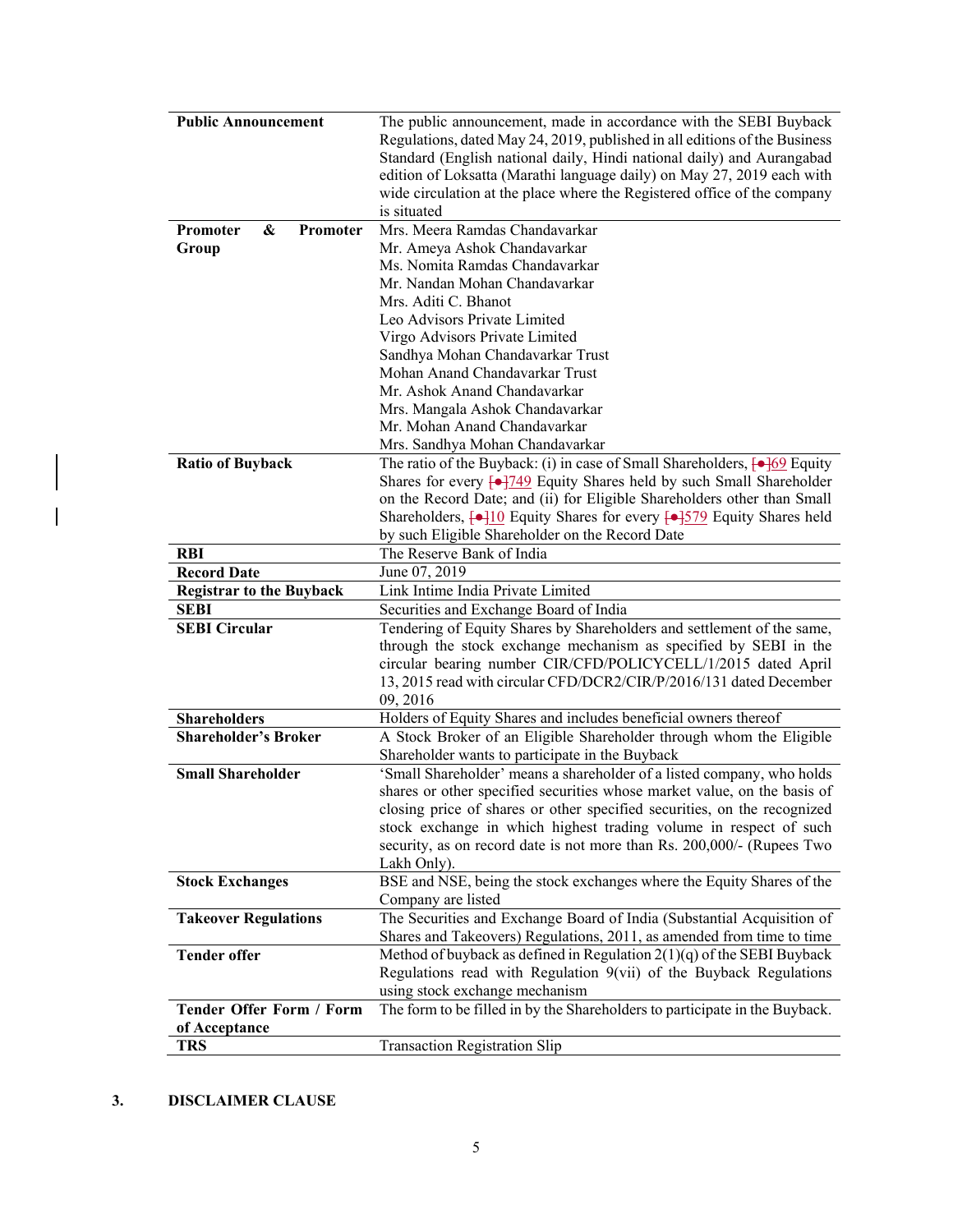- 3.1 As required, a copy of this Draft Letter of Offer has been submitted to Securities and Exchange Board of India ("SEBI"). It is to be distinctly understood that submission of the Draft Letter of Offer with SEBI should not, in any way be deemed or construed that the same has been cleared or approved by SEBI. SEBI does not take any responsibility either for the financial soundness of the company to meet the Buyback commitments or for the correctness of the statements made or opinions expressed in the Draft Letter of Offer. The Manager to the Buyback Offer, Sundae Capital Advisors Private Limited has certified that the disclosures made in the Draft Letter of Offer are generally adequate and are in conformity with the provisions of Companies Act and the SEBI Buyback Regulations. This requirement is to facilitate investors to take an informed decision for tendering their shares in the Buyback.
- 3.2 It should also be clearly understood that while the Company is primarily responsible for the correctness, adequacy and disclosure of all relevant information in the Draft Letter of Offer, the Manager to the Buyback offer is expected to exercise due diligence to ensure that the Company discharges its duty adequately in this behalf and towards this purpose. Pursuant to this requirement, Manager to the Buyback offer, Sundae Capital Advisors Private Limited has furnished to SEBI a due diligence certificate dated May 27, 2019 in accordance with the SEBI Buyback Regulations which reads as follows:

"**We have examined various documents and materials relevant to the Buyback as part of the due diligence carried out by us in connection with the finalization of the public announcement dated May 24, 2019 and published on May 27, 2019 (the "Public Announcement") and the Draft Letter of Offer dated May 27, 2019. On the basis of such examination and the discussions with the Company, we hereby state that:** 

- **The Public Announcement and the Draft Letter of Offer are in conformity with the documents, materials and papers relevant to the Buyback;**
- **All the legal requirements connected with the said offer including the SEBI (Buyback of Securities) Regulations, 2018, as amended, have been duly complied with;**
- **The disclosures in the Public Announcement and the Draft Letter of Offer are, to the best of our knowledge, true, fair and adequate in all material respects for the shareholders of the Company to make a well informed decision in respect of the captioned Buyback;**
- **Funds used for Buyback shall be as per the provisions of the Companies Act, 2013.**"
- 3.3 The filing of the Draft Letter of Offer with SEBI does not, however, absolve the Company from any liabilities under the provisions of the Companies Act or from the requirement of obtaining such statutory or other clearances as may be required for the purpose of the proposed Buyback.
- 3.4 Promoters / Directors of the Company declare and confirm that no information / material likely to have a bearing on the decision of investors has been suppressed / withheld and / or incorporated in the manner that would amount to mis-statement / mis-representation and in the event of it transpiring at any point of time that any information / material has been suppressed / withheld and / or amounts to a mis-statement / misrepresentation, the Promoters / Directors and the Company shall be liable for penalty in terms of the provisions of the Companies Act, 2013 and the SEBI Buyback Regulations.
- 3.5 Promoters / Directors also declare and confirm that funds borrowed from banks and / or financial institutions will not be used for the Buyback.
- 3.6 **NO OFFER TO SUBSCRIBE / PURCHASE / SELL, OR AN INVITATION TO SUBSCRIBE / PURCHASE / SELL, ANY SECURITIES OF THE COMPANY OR AS A SOLICITATION OR AN INVITATION TO SUBSCRIBE / PURCHASE / SELL ANY SECURITIES OF THE COMPANY INCLUDING THE EQUITY SHARES IS MADE IN A JURISDICTION, OTHER THAN INDIA, WHERE IT IS ILLEGAL, OR ANY ACTION OR APPROVAL IS REQUIRED, TO MAKE THIS BUYBACK.**
	- (a) The Public Announcement that was published on May 27, 2019 and this Draft Letter of Offer in connection with this Buyback, has been prepared for the purposes of compliance with the regulations of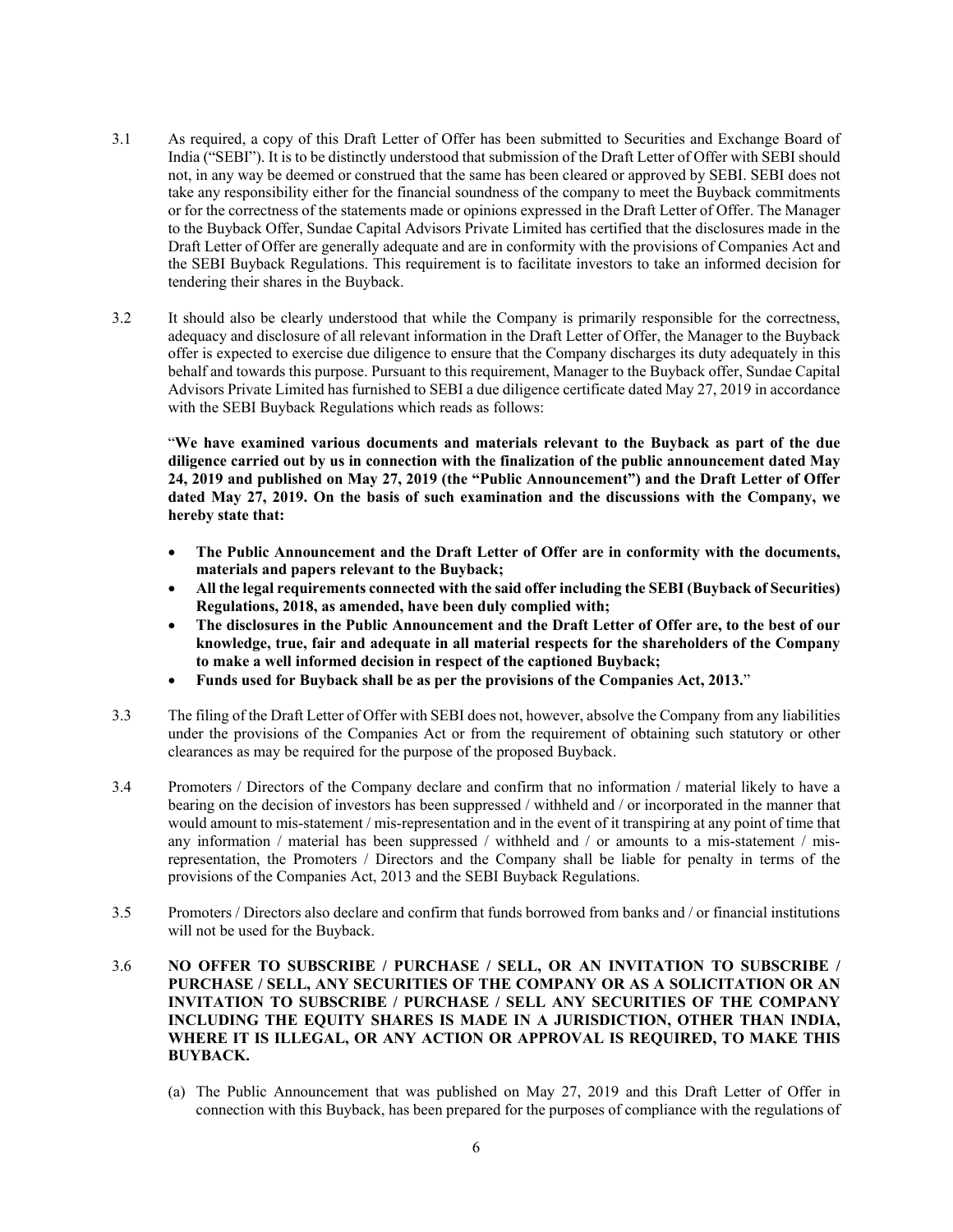the Securities and Exchange Board of India (Buyback of Securities) Regulations, 2018, as amended from time to time. Accordingly, the information disclosed may not be the same as that which would have been disclosed if this document had been prepared in accordance with the laws and regulations of any jurisdiction outside of India. The Company and the Manager to the Buyback are under no obligation to update the information contained herein at any time after the date of the Letter of Offer. This Draft Letter of Offer does not in any way constitute an offer in any form, or an invitation in any form to subscribe / purchase / sell, any securities of the Company in any jurisdiction or as a solicitation or an invitation in any form to subscribe / purchase / sell any securities including the Equity Shares of the Company.

- (b) No action has been or will be taken by the Company or Manager to the Buyback to permit the Buyback in any jurisdiction where action would be required for that purpose. The Letter of Offer shall be dispatched to all Equity Shareholders whose names appear in the register of members of the Company, as on the Record Date. However, receipt of the Letter of Offer by any Eligible Seller in a jurisdiction in which it would be illegal to make this Buyback, or where making this Buyback would require any action to be taken (including, but not restricted to, registration of the Letter of Offer under any local securities laws of any jurisdiction outside of India), shall not be treated by such Eligible Seller as an offer or invitation to offer being made to them and shall be construed by them as being sent for information purposes only.
- (c) Persons in possession of the Letter of Offer are required to inform themselves of any relevant restrictions in their respective jurisdictions. Any Eligible Seller who tenders his, her or its Equity Shares in the Buyback shall be deemed to have declared, represented, warranted and agreed that he, she or it is authorized under the provisions of any applicable local laws, rules, regulations and statutes to participate in the Buyback.
- (d) The Buyback is being made for securities of an Indian company and is subject to the laws of India. It is important for U.S. securities holders to be aware that this Draft Letter of Offer is subject to tender offer laws and regulations in India that are different from those in the U.S. and has been prepared in accordance with Indian law, format and style, which differs from customary U.S. format and style. This Draft Letter of Offer, does not in any way, constitute an offer to sell, or an invitation to sell, or buy any securities in the United States of America, or in any other jurisdiction in which offer or invitation is not authorized or to any person to whom it is unlawful to make such offer or solicitation. Users of the information contained in this Draft Letter of Offer are requested to inform themselves about and to observe such restrictions.

#### **3.7 Forward Looking Statement:**

The Letter of Offer contains certain forward-looking statements. These forward-looking statements generally can be identified by words or phrases such as 'aim', 'anticipate', 'believe', 'expect', 'estimate', 'intend', 'objective', 'plan', 'project', 'will', 'will continue', 'will pursue' or other words or phrases of similar import. Similarly, statements that describe our strategies, objectives, plans or goals are also forward looking statements. All forward-looking statements are subject to risks, uncertainties and assumptions about us that could cause actual results to differ materially from those contemplated by the relevant forward-looking statement.

Actual results may differ materially from those suggested by forward-looking statements due to risks or uncertainties associated with expectations relating to, inter alia, regulatory changes pertaining to the industries in India in which we operate and our ability to respond to them, our ability to successfully implement our strategy, our growth and expansion, technological changes, our exposure to market risks, general economic and political conditions in India which have an impact on its business activities or investments, the monetary and fiscal policies of India, inflation, deflation, unanticipated turbulence in interest rates, foreign exchange rates, equity prices or other rates or prices, the performance of the financial markets in India and globally, changes in domestic laws, regulations and taxes and changes in competition in the industries in which we operate.

### **4. TEXT OF THE RESOLUTION PASSED AT BOARD MEETING HELD ON MAY 24, 2019**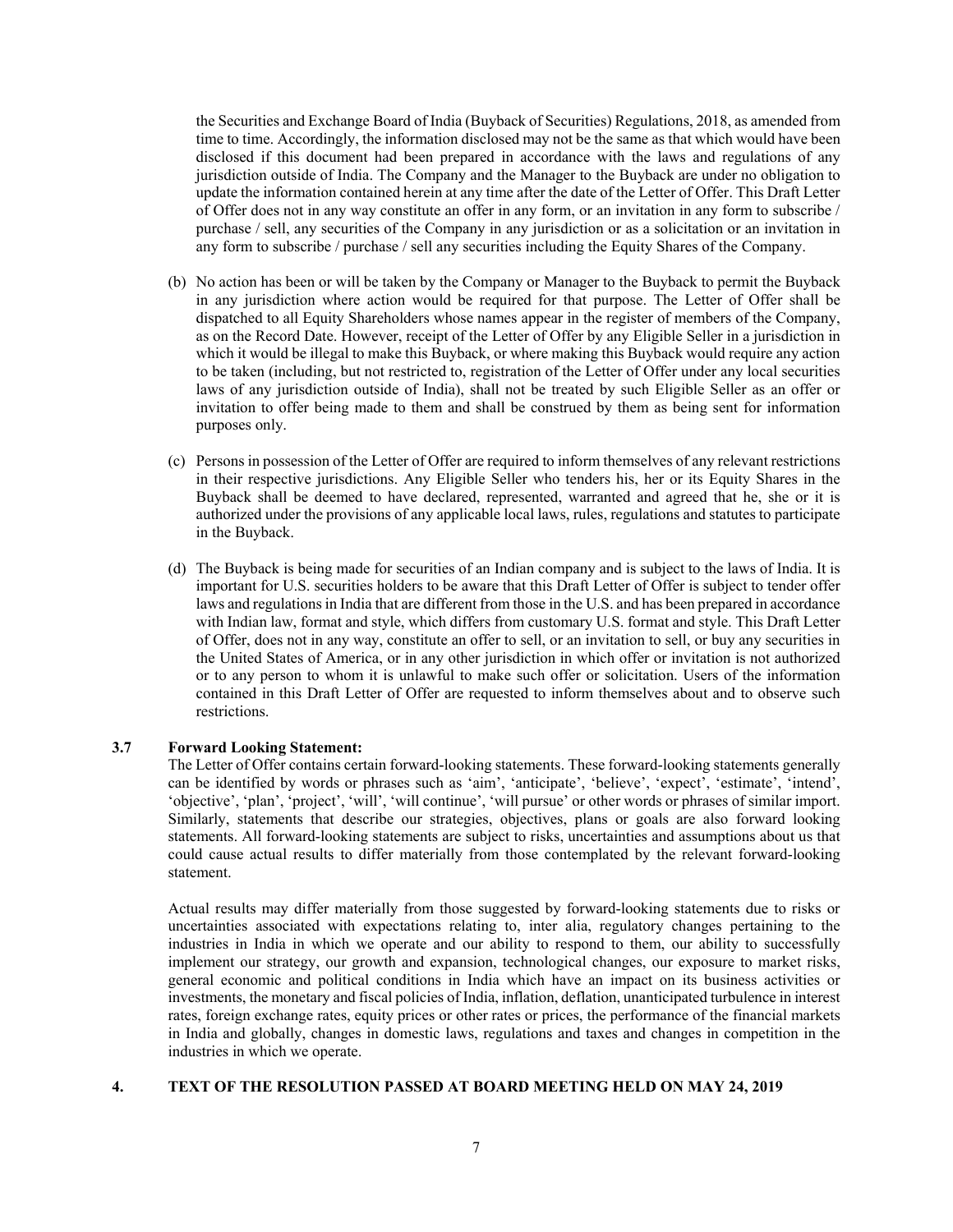The Buyback through Tender Offer has been duly authorized by resolutions passed by the Board of Directors of the Company at its meeting held on May 24, 2019. The text of the relevant resolutions passed is given below.

"**RESOLVED THAT** pursuant to the provisions contained in Article 13 of the Articles of Association of the Company and in accordance with the provisions of Sections 68, 69, 70, 179 and all other applicable provisions, if any, of the Companies Act, 2013 and rules made there under (the "**Act**") and the provisions contained in the Securities and Exchange Board of India (Buyback of Securities) Regulations, 2018 ("**SEBI Buyback Regulations**"), SEBI (Listing Obligations and Disclosure Requirements) Regulations, 2015 ("**SEBI LODR Regulations**") (including any amendments, statutory modification(s) or re-enactment of the Act or SEBI Buyback Regulations or SEBI LODR Regulations, for the time being in force) and subject to such other approvals, permissions and sanctions as may be necessary and subject to such conditions and modifications, if any, as may be prescribed or imposed by the appropriate authorities while granting such approvals, permissions and sanctions which may be agreed to by the Board of Directors of the Company (herein referred to as the "**Board**", which expression shall include any Committee constituted by the Board to exercise its powers, including the powers conferred by this resolution), the approval of the Board be and is hereby accorded for the buyback of upto 34,30,000 (Thirty Four Lakh Thirty Thousand only) Fully Paid up Equity Shares of face value of Re. 1 each (hereinafter referred to as the "**Equity Share(s)**" or "**Share(s)**") of the Company at a price of Rs. 350/- (Rupees Three Hundred Fifty only) per Share ("**Buyback Price**") payable in cash for an aggregate Buyback consideration not exceeding Rs. 120.05 Crores (Rupees One Hundred Twenty Crores Five Lakhs Only) excluding transaction cost, viz. brokerage, applicable taxes such as securities transaction tax, service tax, stamp duty, etc., cost for the intermediaries appointed for the buyback and other incidental costs ("**Maximum Offer Size**"), which is 8.38% of the paid up share capital and free reserves of the Company as per the latest audited balance sheet of the Company for the financial year ended March 31, 2019 through "tender offer" route as prescribed under the SEBI Buyback Regulations (the process being referred herein as "**Buyback**") from the equity shareholders / beneficial owners of the Equity Shares of the Company.

**RESOLVED FURTHER THAT** all the shareholders of the Company will be eligible to participate in the Buyback including the Promoter and Promoter Group, persons in control (including such person acting in concert) of the Company (including members thereof) who hold equity shares of the Company as of record date.

**RESOLVED FURTHER THAT** the Buyback would be subject to the condition of maintaining minimum public shareholding requirements as specified in Regulation 38 of the SEBI LODR Regulations**.**

**RESOLVED FURTHER THAT** the Buyback shall be implemented using the Mechanism for acquisition of shares through the Stock Exchanges notified by SEBI vide circular CIR/CFD/POLICYCELL/1/2015 dated April 13, 2015 read with SEBI Circular CFD/DCR2/CIR/P/2016/131 dated December 09, 2016.

**RESOLVED FURTHER THAT** the Board hereby decides June 07, 2019, Friday as the Record Date (the "**Record Date**") for the purpose of determining the name of the shareholders who shall be entitled to tender Equity Shares under the Buyback.

**RESOLVED FURTHER THAT** such Buyback may be made out of the Company's current surplus and / or cash balances and / or internal accruals / operating cash inflows and / or free reserves and / or such other sources as may be permitted by law through "Tender Offer" route and as required by the SEBI Buyback Regulations and the Companies Act, 2013; the Company may buyback equity shares from all the existing Members holding equity shares of the Company on a proportionate basis, provided 15% (Fifteen Percent) of the number of equity shares which the Company proposes to buyback or number of equity shares entitled as per the shareholding of small shareholders, whichever is higher, shall be reserved for the small shareholders, as prescribed under proviso to Regulation 6 of the SEBI Buyback Regulations.

**RESOLVED FURTHER THAT** the Buyback from Non-Resident Members holding equity shares of the Company, Overseas Corporate Bodies (OCBs), Foreign Institutional Investors (FIIs) / Foreign Portfolio Investors (FPIs) and shareholders of foreign nationality, if any, etc., shall be subject to such approvals if,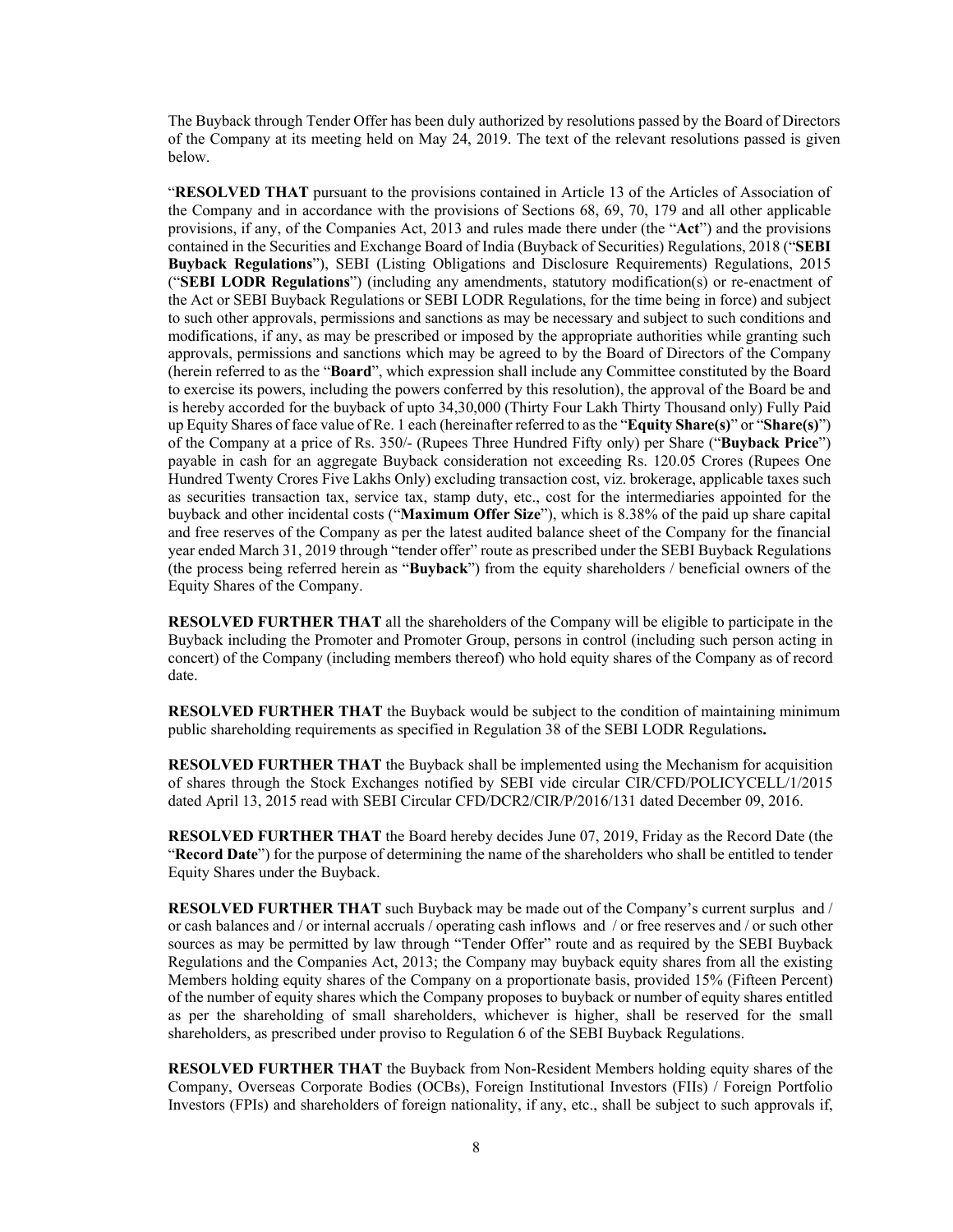and to the extent necessary or required from the concerned authorities including approvals from the Reserve Bank of India (RBI) under the Foreign Exchange Management Act, 1999 and the rules, regulations framed thereunder, if any including any amendments, statutory modification or re-enactments for the time being in force.

**RESOLVED FURTHER THAT** Mr. Mohan A Chandavarkar, Managing Director, Mr. Nandan M Chandavarkar, Joint Managing Director, Mr. Ashok A Chandavarkar, Wholetime Director, Mr. Ameya A Chandavarkar, Wholetime Director, Ms. Nomita R Chandavarkar, Wholetime Director, Mr. Sanjay Jain, Associate Vice President - Corporate Finance and Ms. Varsharani Katre, Company Secretary of the Company be and are hereby severally authorized in order to give effect to the aforesaid resolutions, including but not limited to the following:

- i. finalizing the terms of the Buyback like entitlement ratio, the time-frame for completion of Buyback,
- ii. to designate any one Stock Exchange as the designated stock exchange for the purpose of Buyback;
- iii. appointment of Solicitors, Depository Participants, Advertising Agencies and such other Advisors / Consultants / Intermediaries / Agencies, as may be required, for the implementation of the Buyback and to finalise the terms of their appointment;
- iv. Preparation, signing of the Public Announcement, the Draft Letter of Offer/ Letter of Offer, documents, papers, undertaking, affidavits, newspaper advertisement etc., including filing of relevant documents with the Securities and Exchange Board of India (SEBI), the Stock Exchanges (BSE and NSE), the Registrar of Companies and other appropriate authorities;
- v. to make all necessary applications to the appropriate authorities for their approvals including but not limited to approvals as may be required from the SEBI, RBI under the Foreign Exchange Management Act, 1999 and the rules, regulations framed thereunder;
- vi. to initiate all necessary actions obtaining all necessary certificates and reports from Statutory Auditors and other third parties as required under applicable law,
- vii. to enter into Escrow arrangements as required or desirable in terms of the SEBI Buyback Regulations; issue necessary bank guarantee, opening, operation and closure of all necessary accounts including escrow account, special payment account, Demat Escrow Account as required or desirable in terms of the SEBI Buyback Regulations;
- viii. to extinguish the dematerialized shares in respect of the equity shares bought back by the Company; and
- ix. to accept and make any alteration(s), modification (s) to the terms and conditions as it may deem necessary, concerning any aspect of the Buyback, in accordance with the statutory requirements as well as to give such directions as may be necessary or desirable, to settle any questions, difficulties or doubts that may arise and generally, to do all acts, deeds, matters and things as it may, in absolute discretion deem necessary, expedient, usual or proper in relation to or in connection with or for matters consequential to the Buyback.

**RESOLVED FURTHER THAT** nothing contained herein above shall confer any right on the part of any shareholder to offer and/ or any obligation on the part of the Company or the Board or the Committee to Buyback any shares, and/or impair any power of the Company or the Board or the Committee to terminate any process in relation to such Buyback, if so permissible by law.

**RESOLVED FURTHER THAT** in accordance with the provision of Section 68 of the Act, the draft Declaration of Solvency along with annexures thereof, as placed before the Board be and is hereby approved and Mr. Mohan A Chandavarkar, Managing Director, Mr. Nandan M Chandavarkar, Joint Managing Director, Mr. Ashok A Chandavarkar, Wholetime Director, Mr. Ameya A Chandavarkar, Wholetime Director and Ms. Nomita R Chandavarkar, Wholetime Director of the Company, be and are hereby jointly authorized to sign the same, and file the same with the Registrar of Companies / Ministry of Corporate Affairs, Stock Exchanges and the SEBI in accordance with applicable law.

**RESOLVED FURTHER THAT** the following confirmation be and is hereby made by the Board that it has made the necessary and full enquiry into the affairs and prospects of the Company and has formed the opinion: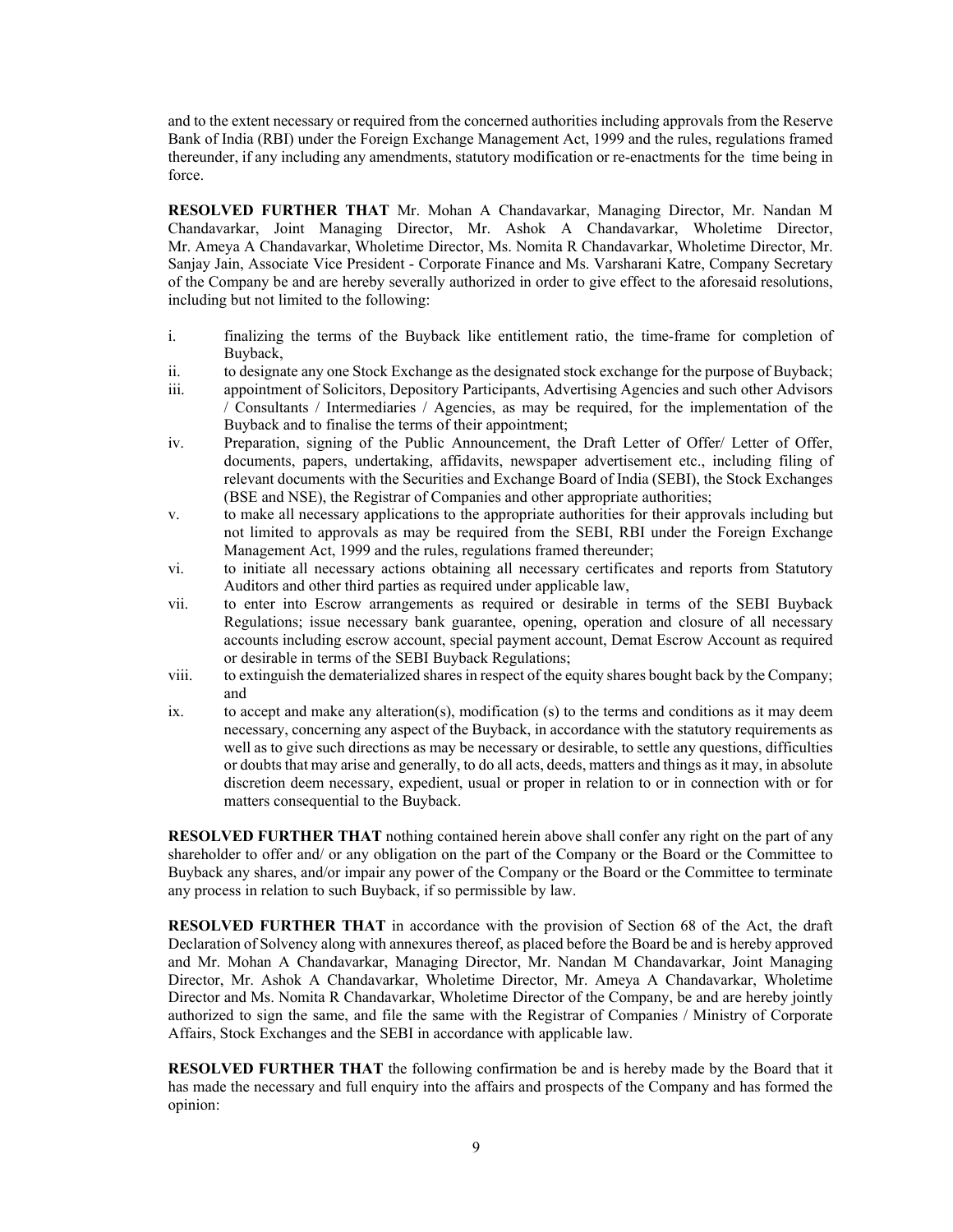- (i) that there are no defaults subsisting in repayment of deposits, redemption of debentures or preference shares or repayment of term loans to any financial institutions or banks
- (ii) that immediately following the date of the Board Meeting held on May 24, 2019, there will be no grounds on which the Company could be found unable to pay its debts;
- (iii) that as regards the Company's prospects for the year immediately following the date of the Board Meeting held on May 24, 2019, having regard to the Board's intentions with respect to the management of the Company's business during that year and to the amount and character of the financial resources, which will, in the Board's view, be available to the Company during that year, the Company will be able to meet its liabilities as and when they fall due and will not be rendered insolvent within a period of one year from the date of the Board Meeting approving the Buyback; and
- (iv) that in forming its opinion aforesaid, the Board has taken into account the liabilities (including prospective and contingent liabilities) as if the Company were being wound up under the provisions of the Companies Act or the Insolvency and Bankruptcy Code 2016(to the extent notified and in force).

#### **RESOLVED FURTHER THAT** the Board hereby confirms that:

- (i) All the Equity Shares for Buyback are fully paid-up;
- (ii) the Company shall not issue any Equity Shares or specified securities including by way of bonus till the date of closure of the Buyback;
- (iii) the Company shall not buyback locked-in Equity Shares and non-transferable Equity Shares till the pendency of the lock-in or till the Equity Shares become transferable;
- (iv) the Company shall not raise further capital for a period of one year from the closure of the Buyback, except in discharge of subsisting obligations;
- (v) the Company shall not buyback its Equity Shares from any person through negotiated deal whether on or off the Stock Exchanges or through spot transactions or through any private arrangement in terms of the Securities and Exchange Board of India (Buyback of Securities) Regulations, 1998, as amended from time to time;
- (vi) that the aggregate amount of the Buyback i.e. Rs. 120.05 crores (Rupees One Hundred Twenty Crores Five Lakhs Only) does not exceed 10% of the total paid-up Equity Share capital and free reserves of the Company as on March 31, 2019;
- (vii) that the maximum number of Equity Shares proposed to be bought back under the Buyback, i.e. 34,30,000 (Thirty Four Lakh Thirty Thousand only) shall not exceed 25% of the total number of Equity Shares in the paid -up Equity Share capital as per the audited balance sheet as on March 31, 2019;
- (viii) there are no defaults subsisting in the repayment of deposits, redemption of debentures or preference shares or repayment of any term loans to any financial institution or banks;
- (ix) the Company has been in compliance with Sections 92, 123 and 129 of the Act;
- (x) the Company shall not make any offer of buyback within a period of one year reckoned from the date of closure of the Buyback;
- (xi) there is no pendency of any scheme of amalgamation or compromise or arrangement pursuant to the provisions of the Companies Act, as on date; and
- (xii) the ratio of the aggregate of secured and unsecured debts owed by the Company shall not be more than twice the paid-up Equity Share capital and free reserves after the Buyback as prescribed under the Act.

**RESOLVED FURTHER THAT** National Stock Exchange of India Limited is being appointed to act as the designated stock exchange for the purpose of this Buyback and matters connected therewith.

**RESOLVED FURTHER THAT** M/s. Sundae Capital Advisors Private Limited (the "**Merchant Banker**") be and is hereby appointed as merchant banker for the purpose of the Buyback in terms of the SEBI Buyback Regulations and Mr. Sanjay Jain, Associate Vice President - Corporate Finance and Ms. Varsharani Katre, Company Secretary of the Company, be and are hereby severally authorized to finalize the remuneration payable to them and the terms and conditions relating to such appointment, and sign such documents as may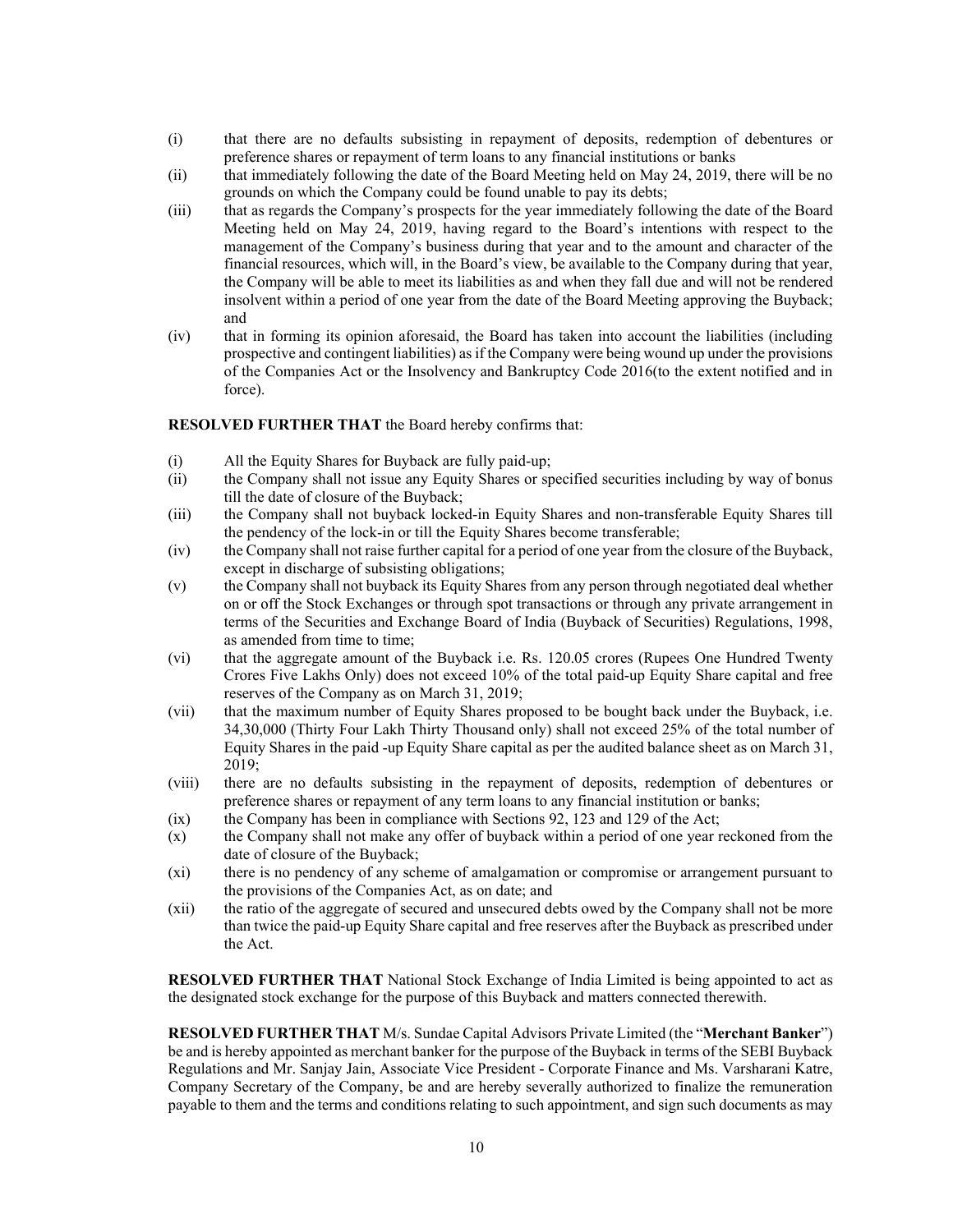be required in this regard.

**RESOLVED FURTHER THAT**Mr. Mohan A Chandavarkar, Managing Director, Mr. Nandan M Chandavarkar, Joint Managing Director, Mr. Ashok A Chandavarkar, Wholetime Director, Mr. Ameya A Chandavarkar, Wholetime Director, Ms. Nomita R Chandavarkar, Wholetime Director, Mr. Sanjay Jain, Associate Vice President - Corporate Finance and Ms. Varsharani Katre, Company Secretary of the Company be and are hereby severally authorized to provide deposit of acceptable securities held by and in the name of the Company with appropriate margin for the purpose of escrow account required in compliance with the SEBI Buyback Regulations and to mark lien in favor of Sundae Capital Advisors Private Limited, Merchant Banker to the Buyback (the "**Merchant Banker**") and to authorize the Merchant Banker to sell such lien marked mutual fund units for the purpose of payment obligation under the Buyback

**RESOLVED FURTHER THAT** Mr. Sanjay Jain, Associate Vice President - Corporate Finance and Ms. Varsharani Katre, Company Secretary of the Company be and are hereby severally authorized to appoint Stock Broker for the Buyback of Equity Shares in accordance with the SEBI Buyback Regulations and to finalize the remuneration payable to them and the terms and conditions relating to such appointment, and sign such documents as may be required in this connection.

**RESOLVED FURTHER THAT** Ms. Varsharani Katre, Company Secretary of the Company be and is hereby appointed as Compliance Officer under the SEBI Buyback Regulations who shall co-ordinate the activities for the Buyback with the SEBI, the Merchant Banker, Appointed Broker, Stock Exchanges, shareholders of the Company, Reserve Bank of India and other connected intermediaries and regulatory authorities, if required, and establishment of Investor Service Centre through M/s. Link Intime India Private Limited, the Registrar and Share Transfer Agents of the Company.

**RESOLVED FURTHER THAT** Mr. Mohan A Chandavarkar, Managing Director, Mr. Nandan M Chandavarkar, Joint Managing Director, Mr. Ashok A Chandavarkar, Wholetime Director, Mr. Ameya A Chandavarkar, Wholetime Director, Ms. Nomita R Chandavarkar, Wholetime Director, Mr. Sanjay Jain, Associate Vice President - Corporate Finance and Ms. Varsharani Katre, Company Secretary of the Company, be and are hereby severally authorized to apply with National Depository Securities Limited and Central Depository Services (India) Limited for necessary corporate action for extinguishment of equity shares bought back in dematerialized form.

**RESOLVED FURTHER THAT** for the purpose of giving effect to this resolution, Mr. Mohan A Chandavarkar, Managing Director, Mr. Nandan M Chandavarkar, Joint Managing Director, Mr. Ashok A Chandavarkar, Wholetime Director, Mr. Ameya A Chandavarkar, Wholetime Director, Ms. Nomita R Chandavarkar, Wholetime Director, Mr. Sanjay Jain, Associate Vice President - Corporate Finance and Ms. Varsharani Katre, Company Secretary of the Company be and are hereby severally authorized to accept and make any alteration(s), modification(s) to the terms and conditions as it may deem necessary, concerning any aspect of the Buyback, in accordance with the statutory requirements as well as to give such directions as may be necessary or desirable, to settle any questions, difficulties or doubts that may arise and generally, to do all acts, deeds, matters and things as it may, in absolute discretion deem necessary, expedient, usual or proper in relation to or in connection with or for matters consequential to the Buyback.

**RESOLVED FURTHER THAT** a copy of this resolution be submitted to the concerned authorities as and when necessary."

#### **5. DETAILS OF THE PUBLIC ANNOUNCEMENT**

In accordance with the provisions of the Regulation 7(i) of the SEBI Buyback Regulations, the Company has made a Public Announcement for the Buyback of Equity Shares which was published on May 27, 2019 in all editions of Business Standard (English national daily, Hindi national daily) and Loksatta (Aurangabad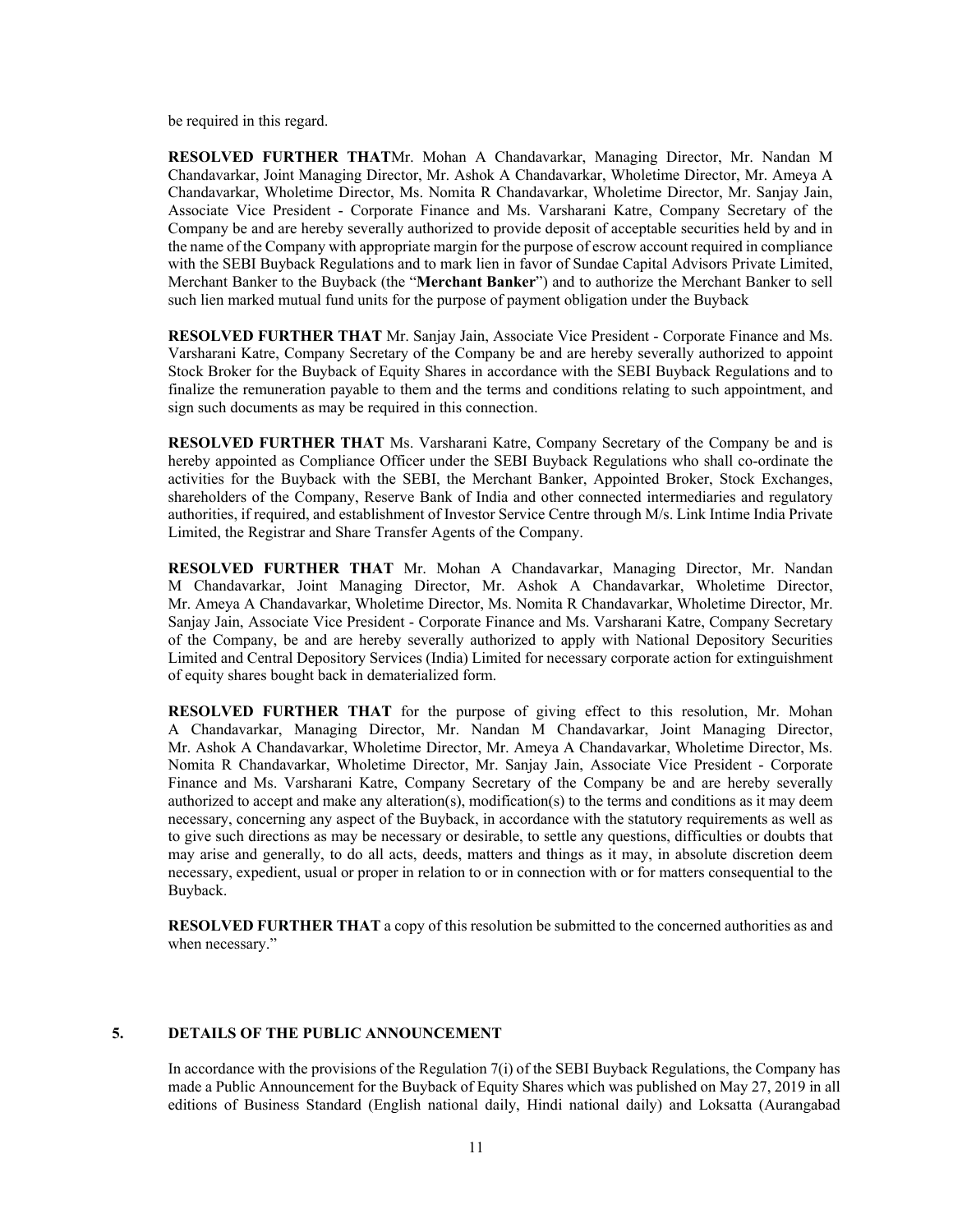Marathi language daily) with wide circulation within two working days from the date of passing of the resolution by the Board, i.e. May 24, 2019, approving the Buyback.

A copy of the Public Announcement is available on the SEBI website at www.sebi.gov.in.

### **6. DETAILS OF THE BUYBACK OFFER**

6.1 The Board of Directors of the Company, at its meeting held on May 24, 2019 had, subject to the approval of statutory, regulatory or governmental authorities as may be required under applicable laws, approved a buyback of 34,30,000 Equity Shares of the Company for an aggregate amount not exceeding Rs. 120.05 Crore (Rupees One Hundred Twenty Crore Five Lakh only) (the "**Buyback Size**") excluding transaction cost, viz. brokerage, applicable taxes such as securities transaction tax, service tax, stamp duty, etc., cost for the intermediaries appointed and other incidental costs ("**Transaction Cost**") (representing 8.38% of the Paidaggregate of the paid up share capital and free reserves as per the standalone financial statements as on March 31, 2019) at a price of Rs. 350/- (Rupees Three Hundred Fifty only) (the "**Buyback Price**") per Equity Share from the existing Members / Shareholders holding equity shares of the Company on a proportionate basis through the "Tender Offer" route as prescribed under the SEBI Buyback Regulations read with SEBI Circular CIR/CFD/POLICYCELL/1/2015 dated April 13, 2015 read with circular no. CFD/DCR2/CIR/P/2013/131 dated December 09, 2016 and in accordance with the Act & the Rules made thereunder (the "**Buyback**").

Further, the aggregate Paid-up equity capital and Free Reserves of the Company as on March 31, 2019 as per the consolidated financial statements was Rs. 1442.34 Crores. The Buyback Size represents 8.32% of the aggregate of the paid up share capital and free reserves as per the consolidated financial statements of the Company as on March 31, 2019.

- 6.2 The Buyback shall be undertaken on a proportionate basis from the Shareholders as on June 07, 2019 (the "**Record Date**") through the Tender Offer route prescribed under Regulation 4(iv)(a) of the SEBI Buyback Regulations. Additionally, the Buyback shall be, subject to applicable laws, facilitated by tendering of Equity Shares by such Shareholders and settlement of the same, through the stock exchange mechanism as specified by SEBI in the circular bearing number CIR/ CFD/POLICY CELL/1/2015 dated April 13, 2015 read with circular no. CFD/DCR2/CIR/P/2013/131 dated December 09, 2016 (the "**SEBI Circulars**").
- 6.3 In terms of the SEBI Buyback Regulations, under Tender Offer route, the Promoter and the Promoter Group of the Company has the option to participate in the Buyback. In this regard, The Promoters and the Promoter Group entities vide their individual letters dated May 22, 2019 have informed the Company regarding their intention to participate in the Buyback. The extent of their participation in the Buyback has been detailed in Clause 9.2 of this Letter of Offer.
- 6.4 The Buyback is in accordance with the provisions contained in the Article 13 of the Articles of Association of the Company, Section 68, 69, 70 and 179 and all other applicable provisions, if any of the Companies Act 2013, Companies (Share Capital and Debentures) Rules, 2014 to the extent applicable, the Companies (Management and Administration) Rules, 2014 and the provisions of the SEBI Buyback Regulations to the extent applicable. The Buyback is subject to the approvals, permissions and sanctions of statutory, regulatory or Governmental authorities as may be required under applicable laws from time to time, including but not limited to the approvals of SEBI, NSE and BSE, wherever applicable.
- 6.5 The aggregate Paid-up equity capital and Free Reserves of the Company as on March 31, 2019 based on the standalone financial statements was Rs. 1,432.65 Crores (Rupees One Thousand Four Hundred Thirty Crore Sixty Five Lakhs only) and under the provisions of the Act, the funds deployed for Buyback approved by the Board of Directors will not exceed 10% of the Paid-up capital and Free Reserves of the Company under Board approval route. Accordingly, the maximum amount that can be utilized in the present Buyback is Rs. 143.26 Crore (Rupees One Hundred Forty Three Crore and Twenty Six Lakhs only). The aggregate amount proposed to be utilised for the Buyback is upto Rs. 120.05 Crore excluding transaction cost, viz. brokerage, applicable taxes such as securities transaction tax, service tax, stamp duty, etc., cost for the intermediaries appointed and other incidental costs, which is within the maximum amount as aforesaid.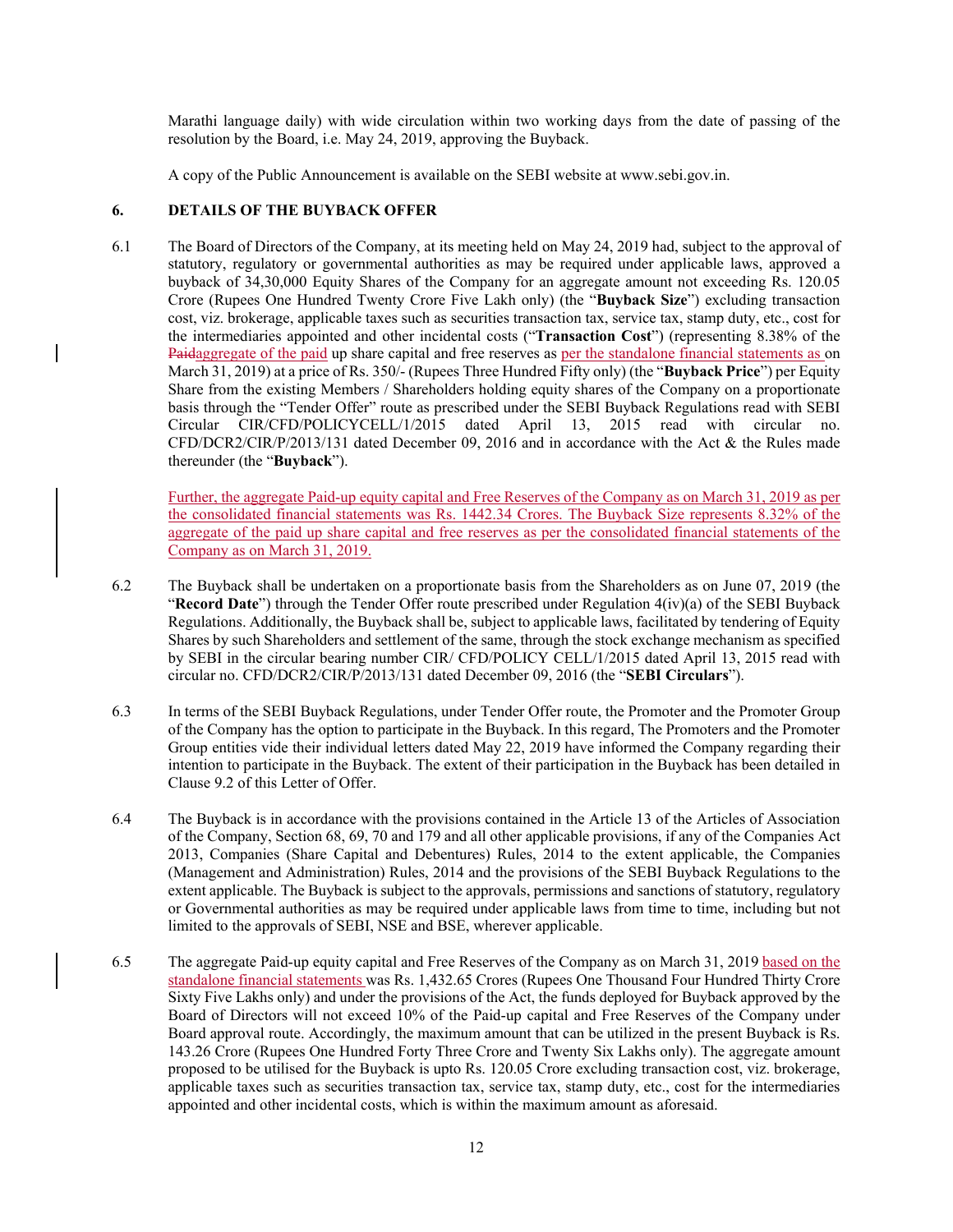- 6.6 Further, under the Act, the number of equity shares that can be bought back in any financial year cannot exceed 25% of the total paid-up equity share capital of the Company in that financial year. Since the Company proposes to Buyback 34,30,000 Equity Shares through this buyback in the financial year 2019-20, which represents 1.97% of the total number of equity shares in the total paid up equity share capital of the Company, the same is within the aforesaid 25% limit.
- 6.7 The Buyback Price of Rs. 350 per Equity Share represents (a) a premium of approx. 107.04% and 106.79% over the closing prices on the NSE and BSE respectively on May 20, 2019, being the working day immediately preceding the date on which Company intimated the Stock Exchanges of the date of meeting of the Board of Directors wherein the proposal for Buyback was considered; (b) a premium of approx. 109.13% and 110.48% over the volume weighted average price of the Equity Shares on the NSE and BSE respectively during the 60 working days preceding May 21, 2019, being the day on which Company intimated the Stock Exchanges of the date of meeting of the Board of Directors wherein the proposal for Buyback was considered; and (c) a premium of approx. 30.01% and 29.92% over the 52 week high price of the Equity Shares on NSE and BSE respectively, immediately before the date of the Board Meeting in which the Buyback was approved.
- 6.8 Pursuant to the proposed Buyback and depending on the response to the Buyback, the voting rights of the Promoter Group in the Company may increase or decrease from the existing shareholding of the total equity capital and voting rights of the Company. The Promoter Group of the Company are already in control over the Company and therefore such further increase or decrease in voting rights of the Promoter Group will not result in any change in control over the Company.
- 6.9 Details of shareholding of the Promoters of the Company

| Sr.<br>No.       | <b>Name of the Shareholder</b>                                                                 | <b>No. of Equity</b><br>shares held | <b>No. of Equity</b><br><b>Shares</b> in<br><b>Demat Form</b> | Percentage of<br><b>Equity Share</b><br>Capital |
|------------------|------------------------------------------------------------------------------------------------|-------------------------------------|---------------------------------------------------------------|-------------------------------------------------|
|                  | Mrs. Meera Ramdas Chandavarkar                                                                 | 3, 36, 24, 370                      | 3, 36, 24, 370                                                | 19.28                                           |
| $\overline{2}$ . | Mr. Ameya Ashok Chandavarkar                                                                   | 1,05,40,983                         | 1,05,40,983                                                   | 6.04                                            |
| 3.               | Ms. Nomita Ramdas Chandavarkar                                                                 | 55,87,737                           | 55,87,737                                                     | 3.20                                            |
| 4.               | Mr. Nandan Mohan Chandavarkar                                                                  | 53, 54, 532                         | 53, 54, 532                                                   | 3.07                                            |
| 5.               | Mrs. Aditi C. Bhanot                                                                           | 11,79,897                           | 11,79,897                                                     | 0.68                                            |
| 6.               | Leo Advisors Private Limited                                                                   | 1,58,63,730                         | 1,58,63,730                                                   | 9.10                                            |
| 7.               | Virgo Advisors Private Limited                                                                 | 1,05,75,918                         | 1,05,75,918                                                   | 6.06                                            |
| 8.               | Nandan Mohan Chandavarkar in the<br>capacity as Trustee of Sandhya<br>Mohan Chandavarkar Trust | 1,90,31,473                         | 1,90,31,473                                                   | 10.91                                           |
| 9.               | Nandan Mohan Chandavarkar in the<br>capacity as Trustee of Mohan Anand<br>Chandavarkar Trust   | 1,87,01,621                         | 1,87,01,621                                                   | 10.72                                           |
| 10.              | Mr. Mohan Anand Chandavarkar                                                                   |                                     |                                                               |                                                 |
| 11.              | Mrs. Sandhya Mohan Chandavarkar                                                                |                                     |                                                               |                                                 |
| 12.              | Mr. Ashok Anand Chandavarkar                                                                   |                                     |                                                               |                                                 |
| 13.              | Mrs. Mangala Ashok Chandavarkar                                                                |                                     |                                                               |                                                 |
|                  | <b>Total</b>                                                                                   | 12,04,60,261                        | 12,04,60,261                                                  | 69.07                                           |

6.9.1 The aggregate shareholding of the Promoters and the Promoter Group of the Company as on date is as follows:

6.9.2 No shares were either purchased or sold by the Promoter and Promoter Group, during the period of 6 months preceding the date of the Board Meeting at which the proposal for Buyback was approved, i.e. from November 25, 2018 to May 24, 2019, except as under: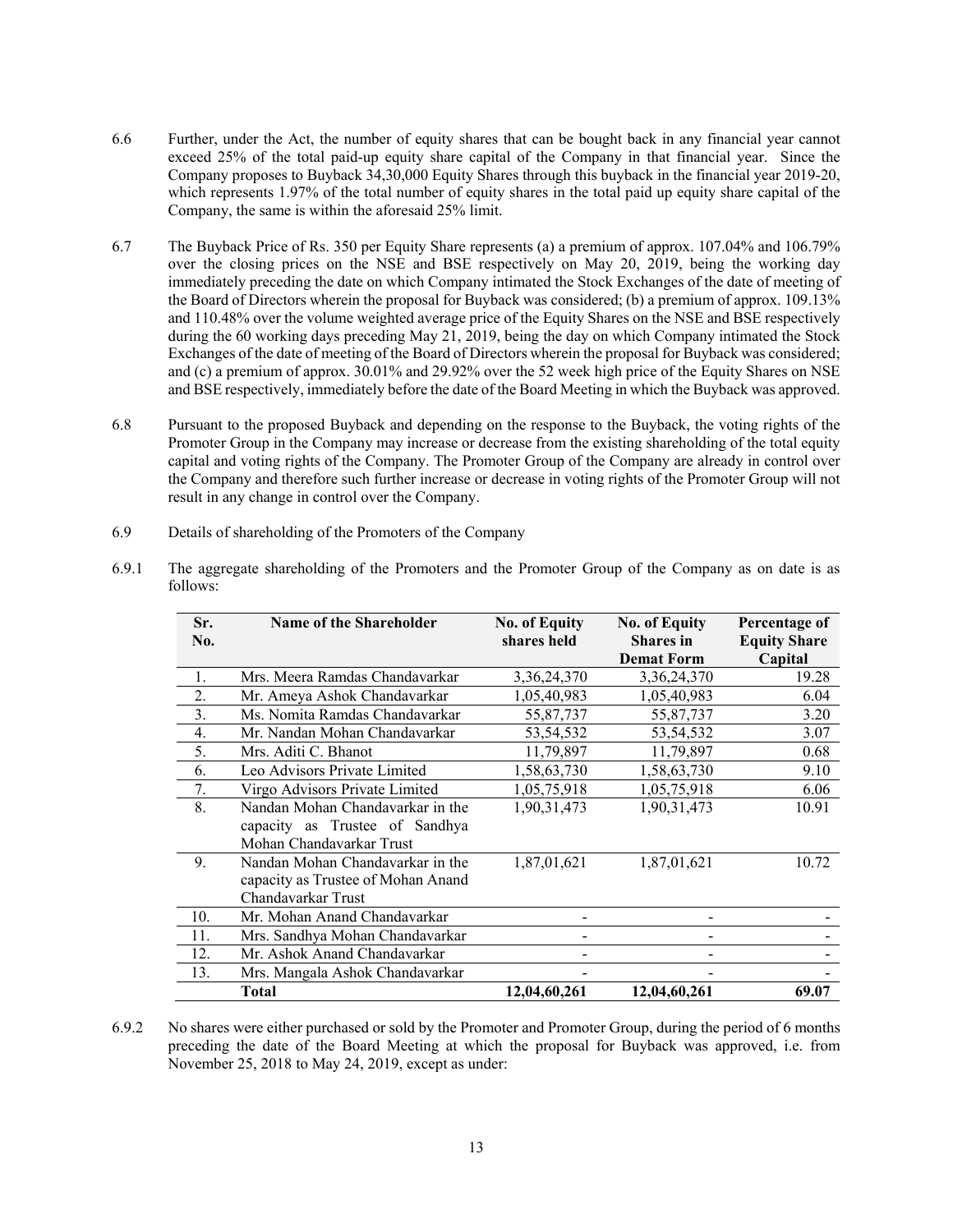| Date of<br><b>Transaction</b> | <b>Name of Buyer</b>                                                                              | Name of the<br><b>Seller</b>     | <b>Aggregate No.</b><br>of Equity<br><b>Shares</b><br>purchased /<br>sold | Nature of<br><b>Transaction</b> | Consider-<br>ation<br>(in cr.) |
|-------------------------------|---------------------------------------------------------------------------------------------------|----------------------------------|---------------------------------------------------------------------------|---------------------------------|--------------------------------|
| November<br>28, 2018          | Nandan Mohan Chandavarkar<br>in the capacity as Trustee of<br>Mohan Anand Chandavarkar<br>Trust   | Mohan Anand<br>Chandavarkar      | 1,87,01,621                                                               | Inter-se<br>Transfer            | By way of<br>gift              |
| November<br>28, 2018          | Nandan Mohan Chandavarkar<br>in the capacity as Trustee of<br>Sandhya Mohan Chandavarkar<br>Trust | Sandhya<br>Mohan<br>Chandavarkar | 1,90,31,473                                                               | Inter-se<br>Transfer            | By way of<br>gift              |

#### **7. AUTHORITY FOR THE BUYBACK**

The Buyback is being undertaken by the Company in accordance with Article 13 of the Articles of Association of the Company, the provisions of section 68, 69, 70, 179 and other applicable provisions of the Companies Act, the Rules thereunder and the SEBI Buyback Regulations. The Buyback is subject to such other approvals and permissions, as may be required from statutory, regulatory or governmental authorities under applicable law.

The Board at its meeting dated May 24, 2019, passed a resolution approving the Buyback of Equity Shares of the Company. Since the Buyback Size is less than 10% (ten percent) of the paid-up capital and free reserves (including securities premium account) of the Company under the board of directors approval route, as provided under the proviso to Section 68(2)(b) of the Act the approval of the Equity Shareholders of the Company is not required.

### **8. NECESSITY OF THE BUYBACK**

Buyback is the purchase of its own Equity Shares by the Company. The objective is to maximize returns to investors, to reduce total number of shares and enhance overall shareholders value by returning cash to shareholders in an efficient and investor friendly manner. The Board of Directors of the Company at its meeting held on May 24, 2019 considered the accumulated Free Reserves as well as cash liquidity reflected in the audited accounts for the Financial Year ended March 31, 2019 and benefits to the members holding Equity Shares of the Company and decided to allocate a sum of Rs. 120.05 Crores (Rupees One Hundred Twenty Crore Five Lakh only) (which is 8.38% of the total Paid-paid-up share equity capital and Free Reservesfree reserves, as per the audited-standalone financial statements, of the Company for the Financial Yearyear ended March 31, 2019), excluding transaction cost, viz. brokerage, applicable taxes such as securities transaction tax, service tax, stamp duty, etc., cost for the intermediaries appointed and other incidental costs, which is within the maximum amount as aforesaid, for returning to the members holding Equity shares through Buyback.

Further, the aggregate Paid-up equity capital and Free Reserves of the Company as on March 31, 2019 as per the consolidated financial statements was Rs. 1442.34 Crores. The Buyback Size represents 8.32% of the aggregate of the paid up share capital and free reserves as per the consolidated financial statements of the Company as on March 31, 2019.

The Company's management strives to increase Shareholder's value and the Buyback would result in, amongst other things:

- (a) The Buyback will result in reduction in the overall capital employed in the business, which will, in turn lead to higher earnings per share and enhanced return on equity and return on capital employed, return on net worth, return on assets, etc and long term increase in shareholders' value;
- (b) The Buyback will help the Company to distribute surplus cash to its Members holding equity shares broadly in proportion to their shareholding, thereby, enhancing the overall return to Members;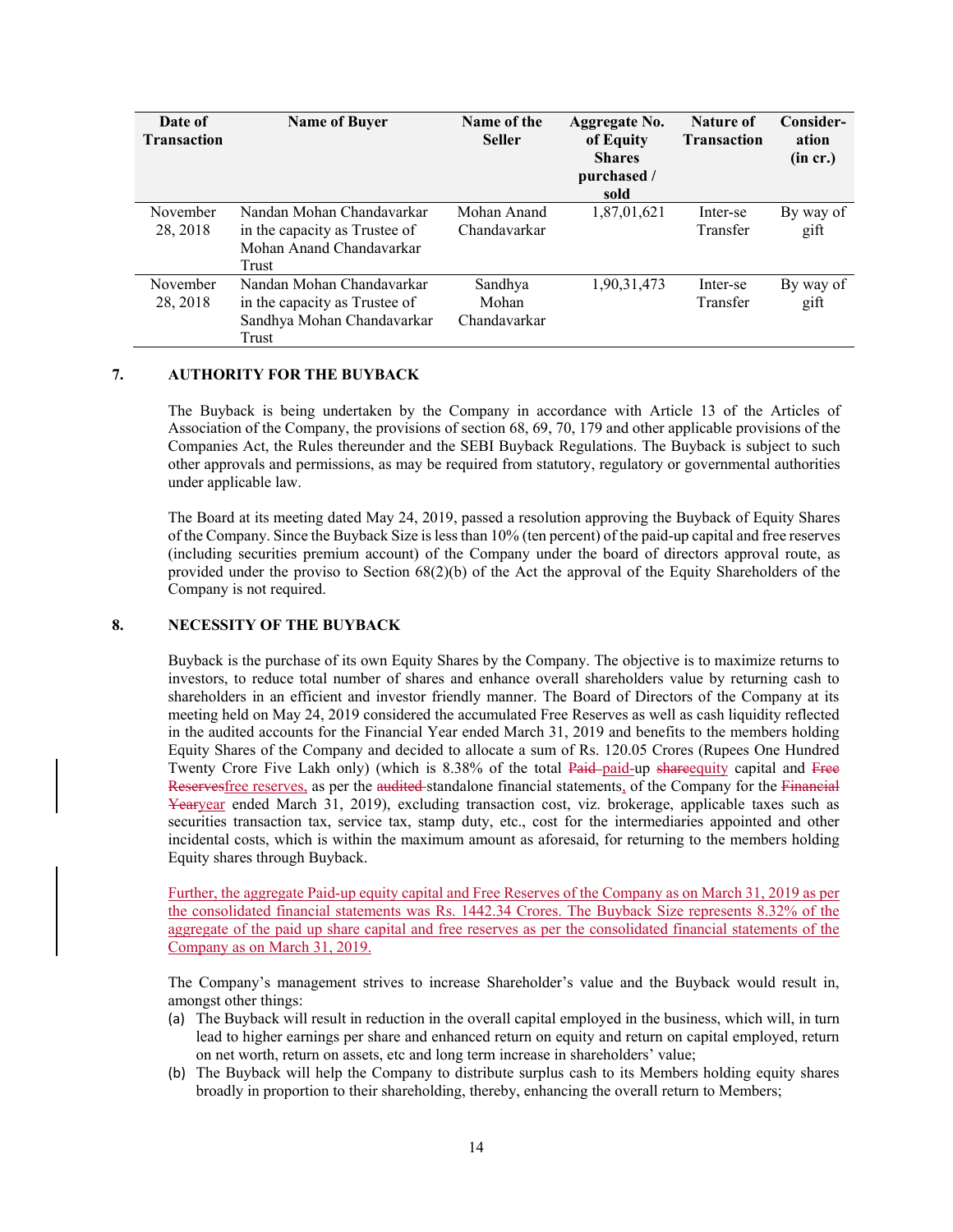- (c) The Buyback, which is being implemented through the Tender Offer route as prescribed under the SEBI Buyback Regulations, would involve allocation of 15% of the outlay to Small Shareholders. The Company believes that this reservation of 15% for Small Shareholders would benefit a large number of public shareholders, who would get classified as "Small Shareholder"; and
- (d) The Buyback gives an option to the Members holding equity shares of the Company, who can choose to participate and get cash in lieu of Equity Shares to be accepted under the Buyback Offer or they may choose to not participate and enjoy a resultant increase in their percentage shareholding, post the Buyback Offer, without additional investment.

### **9. MANAGEMENT DISCUSSION AND ANALYSIS AND THE LIKELY IMPACT OF BUYBACK ON THE COMPANY**

- 9.1 The Buyback is not likely to cause any material impact on the earnings of the Company except a reduction in the amount available for investment, which the Company could have otherwise deployed towards generating investment income. The Buyback will optimize returns to the shareholders and enhance overall shareholders value. The Buyback is not expected to impact growth opportunities for the Company.
- 9.2 In terms of the SEBI Buyback Regulations, under Tender Offer route, the Promoter Group has the option to participate in the Buyback. In this regard, all the Promoters and the Promoter Group entities vide their individual letters dated May 22, 2019 have informed the Company regarding their intention to participate in the Buyback and offer to tender their pro rata entitlement against the shares held by them as on the Record Date and may also tender such additional number of shares, as they may decide subsequently depending upon publicly available information at the time of such decision making, in compliance with the SEBI Buyback Regulations. However, the Promoter and Promoter Group shall not tender more than 12,04,60,261 Equity Shares under the Buyback, being the total number of Equity Shares held by them.
- 9.3 The details of the date and price of acquisition of the Equity Shares that Promoter & Promoter Group intends to tender are set out below:

| Date of<br>transaction                                                      | <b>Nature of Transaction</b> | No. of<br>Equity<br><b>Shares</b> | Issue /<br><b>Acquisition</b><br>Price (Rs.<br>Per share) | <b>Face Value</b><br>(Amount<br>in Rs. per<br>Share) | <b>Consideration</b><br>(Cash, other<br>than cash,<br>etc) |
|-----------------------------------------------------------------------------|------------------------------|-----------------------------------|-----------------------------------------------------------|------------------------------------------------------|------------------------------------------------------------|
| Balance as on June<br>30, 2006 (net of<br>shares sold post this<br>$date)*$ | $\overline{\phantom{a}}$     | 1,98,52,370                       |                                                           | 1.00                                                 | $\blacksquare$                                             |
| September 24, 2015                                                          | Allotment                    | 1,37,64,000                       |                                                           | 1.00                                                 | Pursuant to<br>merger                                      |
| August 08, 2017                                                             | Buy                          | 8,000                             | 180.00                                                    | 1.00                                                 | Cash<br>consideration                                      |

(i) Mrs. Meera Ramdas Chandavarkar

\* Details prior to June 30, 2006 are not available.

| $\overline{11}$<br>Date of<br>transaction                                 | Mr. Ameya Ashok Chandavarkar<br><b>Nature of Transaction</b> | No. of<br><b>Equity</b><br><b>Shares</b> | Issue /<br><b>Acquisition</b><br>Price (Rs.<br>Per share) | <b>Face Value</b><br>(Amount<br>in Rs. per<br>Share) | <b>Consideration</b><br>(Cash, other<br>than cash,<br>etc) |
|---------------------------------------------------------------------------|--------------------------------------------------------------|------------------------------------------|-----------------------------------------------------------|------------------------------------------------------|------------------------------------------------------------|
| Balance as on June<br>30, 2006 (net of<br>shares sold post<br>this date)* | $\overline{\phantom{a}}$                                     | 36, 18, 399                              | -                                                         | 1.00                                                 | $\overline{\phantom{a}}$                                   |
| September 08,<br>2011                                                     | Inter-se Transfer                                            | 6,10,000                                 |                                                           | 1 00                                                 | Gift                                                       |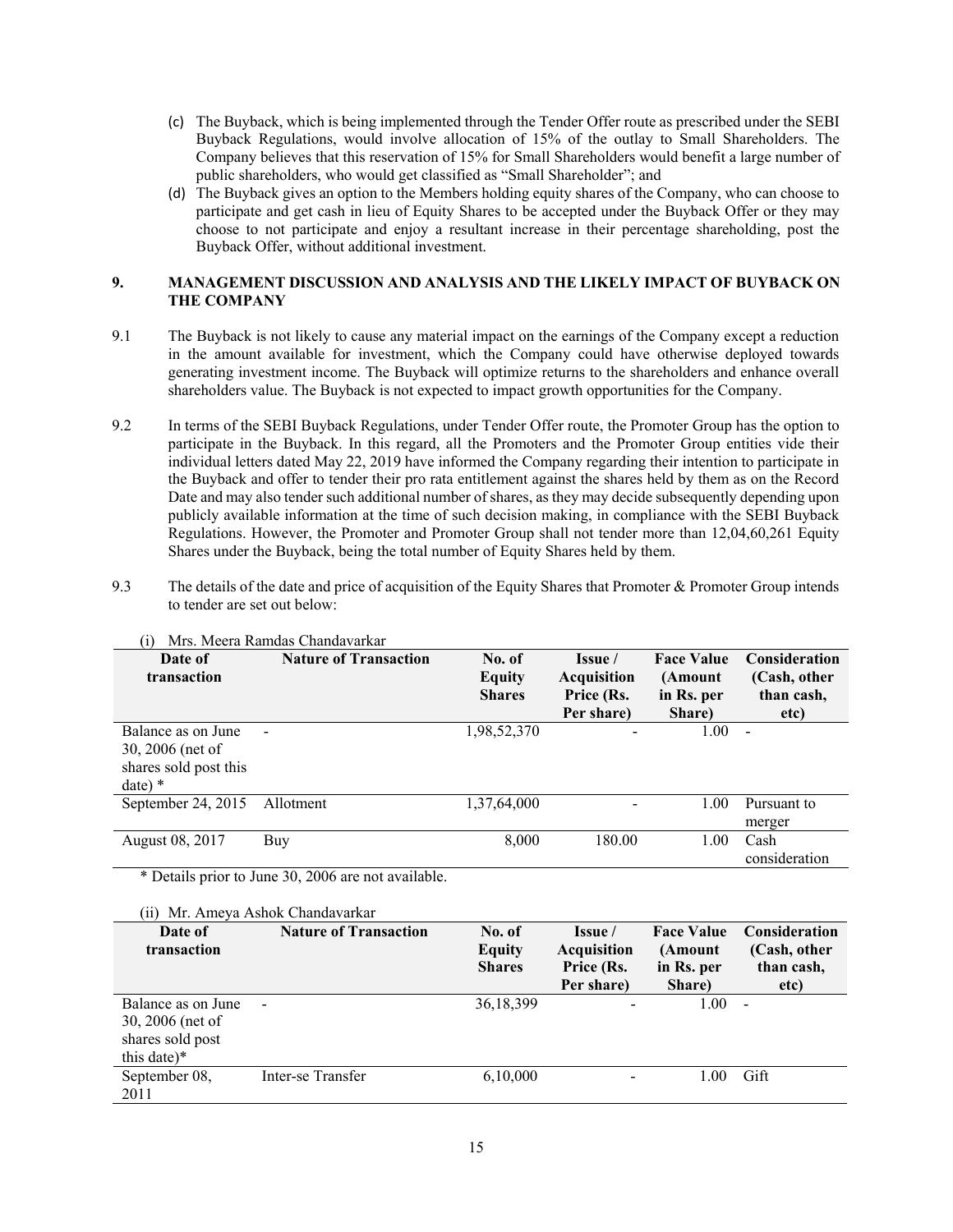| December 30, 2011 | Inter-se Transfer | 3.09.750  | $\sim$ | .00  | Gift        |
|-------------------|-------------------|-----------|--------|------|-------------|
| September 24,     | Allotment         | 60,02,834 | $\sim$ | .00. | Pursuant to |
| 2015              |                   |           |        |      | merger      |

\* Details prior to June 30, 2006 are not available.

|                                   | (iii) Ms. Nomita Ramdas Chandavarkar                                                          |                                          |                                                           |                                                      |                                                  |
|-----------------------------------|-----------------------------------------------------------------------------------------------|------------------------------------------|-----------------------------------------------------------|------------------------------------------------------|--------------------------------------------------|
| Date of transaction               | <b>Nature of Transaction</b>                                                                  | No. of<br><b>Equity</b><br><b>Shares</b> | Issue /<br><b>Acquisition</b><br>Price (Rs.<br>Per share) | <b>Face Value</b><br>(Amount<br>in Rs. per<br>Share) | Consideration<br>(Cash, other than<br>cash, etc) |
| Balance as on June 30,            |                                                                                               | 9,99,737                                 |                                                           | 1.00                                                 |                                                  |
| 2006 (net of shares               |                                                                                               |                                          |                                                           |                                                      |                                                  |
| sold post this date)*             |                                                                                               |                                          |                                                           |                                                      |                                                  |
| September 24, 2015                | Allotment                                                                                     | 45,88,000                                |                                                           | 1.00                                                 | Pursuant to merger                               |
|                                   | * Details prior to June 30, 2006 are not available.                                           |                                          |                                                           |                                                      |                                                  |
|                                   | (iv) Mr. Nandan Mohan Chandavarkar                                                            |                                          |                                                           |                                                      |                                                  |
| Date of transaction               | <b>Nature of Transaction</b>                                                                  | No. of                                   | Issue /                                                   | <b>Face Value</b>                                    | Consideration                                    |
|                                   |                                                                                               | <b>Equity</b>                            | <b>Acquisition</b>                                        | (Amount                                              | (Cash, other than                                |
|                                   |                                                                                               | <b>Shares</b>                            | Price (Rs.<br>Per share)                                  | in Rs. per<br>Share)                                 | cash, etc)                                       |
| November 21, 2009                 | Inter-se transfer                                                                             | 42,96,770                                | $\overline{\phantom{a}}$                                  | 1.00                                                 | Gift                                             |
| September 24, 2015                | Allotment                                                                                     | 10,57,762                                | $\blacksquare$                                            | 1.00                                                 | Pursuant to merger                               |
| (v) Mrs. Aditi C Bhanot           |                                                                                               |                                          |                                                           |                                                      |                                                  |
| Date of transaction               | <b>Nature of Transaction</b>                                                                  | No. of                                   | Issue /                                                   | <b>Face Value</b>                                    | Consideration                                    |
|                                   |                                                                                               | <b>Equity</b>                            | <b>Acquisition</b>                                        | (Amount                                              | (Cash, other                                     |
|                                   |                                                                                               | <b>Shares</b>                            | Price (Rs.                                                | in Rs. per                                           | than cash,                                       |
|                                   |                                                                                               |                                          | Per share)                                                | Share)                                               | etc)                                             |
| March 31, 2015                    | Inter-se transfer                                                                             | 11,79,897                                | Nil                                                       | 1.00                                                 | Gift                                             |
| (vi) Leo Advisors Private Limited |                                                                                               |                                          |                                                           |                                                      |                                                  |
| Date of transaction               | <b>Nature of Transaction</b>                                                                  | No. of                                   | Issue /                                                   | <b>Face Value</b>                                    | Consideration                                    |
|                                   |                                                                                               | <b>Equity</b>                            | <b>Acquisition</b>                                        | (Amount                                              | (Cash, other                                     |
|                                   |                                                                                               | <b>Shares</b>                            | Price (Rs.                                                | in Rs. per                                           | than cash,                                       |
|                                   |                                                                                               |                                          | Per share)                                                | Share)                                               | etc)                                             |
| March 28, 2017                    | Inter-se transfer through bulk                                                                | 1,58,63,730                              | 203.55                                                    | 1.00                                                 | Cash                                             |
|                                   | deal on stock exchange                                                                        |                                          |                                                           |                                                      |                                                  |
|                                   | (vii) Virgo Advisors Private Limited                                                          |                                          |                                                           |                                                      |                                                  |
| Date of transaction               | <b>Nature of Transaction</b>                                                                  | No. of                                   | Issue /                                                   | <b>Face Value</b>                                    | Consideration                                    |
|                                   |                                                                                               | <b>Equity</b>                            | <b>Acquisition</b>                                        | (Amount                                              | (Cash, other                                     |
|                                   |                                                                                               | <b>Shares</b>                            | Price (Rs.                                                | in Rs. per                                           | than cash,                                       |
|                                   |                                                                                               |                                          | Per share)                                                | Share)                                               | etc)                                             |
| March 28, 2017                    | Inter-se transfer through bulk<br>deal on stock exchange                                      | 1,05,75,918                              | 203.55                                                    | 1.00                                                 | Cash                                             |
|                                   | (viii) Nandan Mohan Chandavarkar in the capacity as Trustee of Mohan Anand Chandavarkar Trust |                                          |                                                           |                                                      |                                                  |
| Date of transaction               | <b>Nature of Transaction</b>                                                                  | No. of                                   | Issue /                                                   | <b>Face Value</b>                                    | Consideration                                    |
|                                   |                                                                                               | <b>Equity</b>                            | <b>Acquisition</b>                                        | (Amount                                              | (Cash, other                                     |
|                                   |                                                                                               | <b>Shares</b>                            | Price (Rs.                                                | in Rs. per                                           | than cash,                                       |
|                                   |                                                                                               |                                          | Per share)                                                | Share)                                               | etc)                                             |
| November 28, 2018                 | Inter-se transfer                                                                             | 1,87,01,621                              | Nil                                                       | 1.00                                                 | Gift                                             |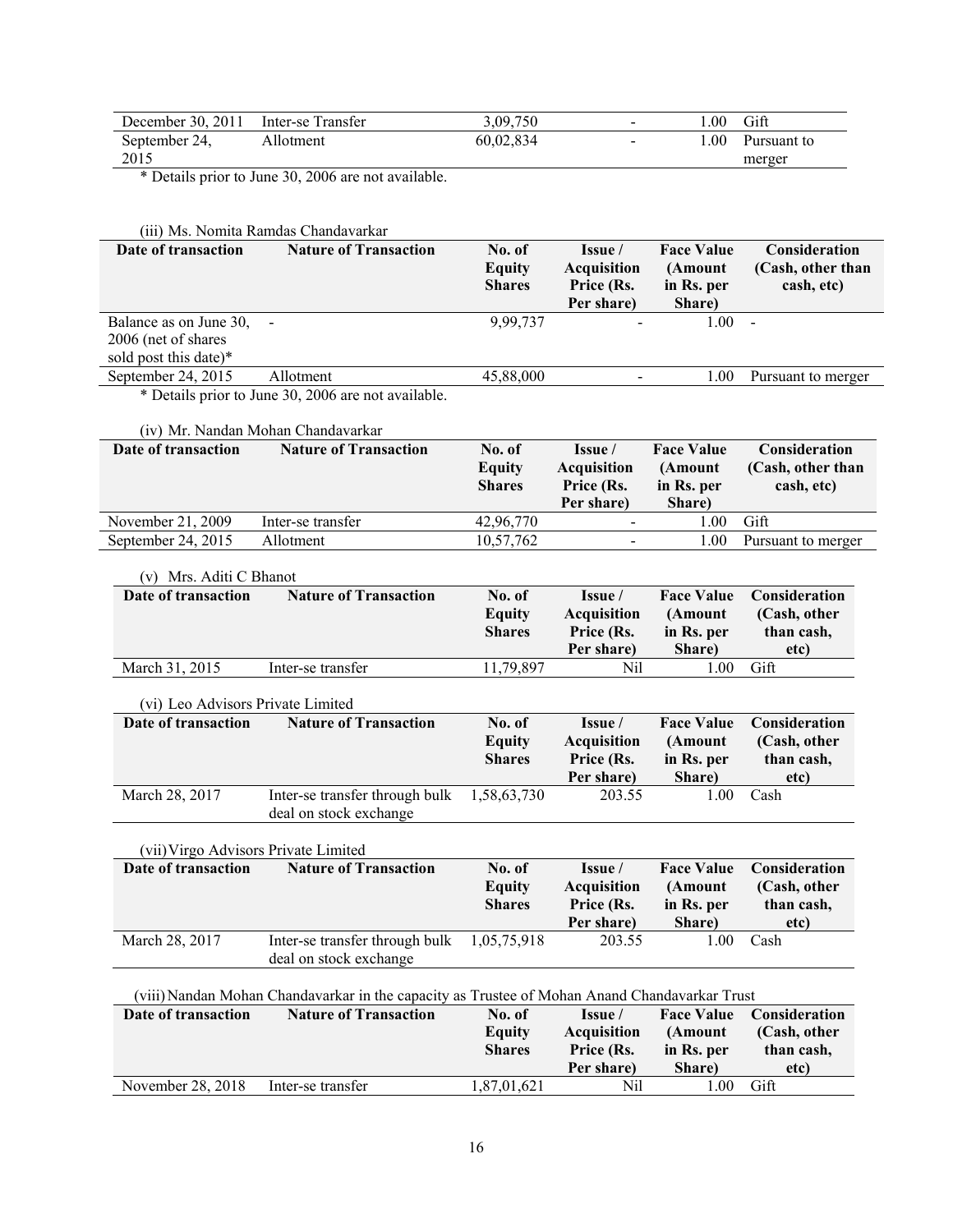| Date of transaction | <b>Nature of Transaction</b> | No. of<br>Equity<br><b>Shares</b> | Issue /<br><b>Acquisition</b><br>Price (Rs.<br>Per share) | <b>Face Value</b><br>(Amount<br>in Rs. per<br>Share) | <b>Consideration</b><br>(Cash, other<br>than cash,<br>etc) |
|---------------------|------------------------------|-----------------------------------|-----------------------------------------------------------|------------------------------------------------------|------------------------------------------------------------|
| November 28, 2018   | Inter-se transfer            | .90.31.473                        | Nil                                                       | 0 <sup>0</sup>                                       | Gift                                                       |

|  |  | (ix) Nandan Mohan Chandavarkar in the capacity as Trustee of Sandhya Mohan Chandavarkar Trust |  |
|--|--|-----------------------------------------------------------------------------------------------|--|
|  |  |                                                                                               |  |

Mr. Mohan Anand Chandavarkar, Mrs. Sandhya Mohan Chandavarkar, Mr. Ashok Anand Chandavarkar and Mrs. Mangala Ashok Chandavarkar are also the Promoters of the Company but do not hold any equity shares.

9.4 Consequent to the Buyback and based on the number of Shares bought back from the shareholders, the shareholding pattern of the Company would undergo a consequential change. Pursuant to the proposed Buyback and depending on the response to the Buyback, the voting rights of the Promoter Group in the Company may increase or decrease from the existing Shareholding of the total equity capital and voting rights of the Company. Assuming response to the Buyback is to the extent of 100% (full acceptance) from all the Shareholders up to their Buyback Entitlement, the aggregate shareholding of the Promoter Group, post the Buyback may increase to  $\left[\frac{-1}{6}\right]$ %69.24% from 69.07% prior to the Buyback, and the aggregate shareholding of the public in the Company post Buyback may decrease to  $\left[\frac{\triangleleft}{}^{1}\frac{9}{6}30.76\%~$  from 30.93% prior to the Buyback.

The Promoter Group of the Company are already in control over the Company and therefore such further increase or decrease in voting rights of the Promoter Group will not result in any change in control over the Company.

- 9.5 The post Buyback, both on standalone and consolidated basis, debt-equity ratio of the Company will be below the maximum allowable limit of 2:1 specified under the Act.
- 9.6 In compliance with Regulation 24(i)(b) of SEBI Buyback Regulations, the Company shall not issue any equity shares or other equity securities (including by way of bonus) till the date of closure of the Buyback. The Company shall not raise further capital for a period of one year from the closure of the Buyback.
- 9.7 Salient financial parameters consequent to the Buyback based on the audited financial statements for the year ended March 31, 2019, of the Company are as under:

| <b>Ratios</b>                                                                       | <b>Pre Buyback</b> | <b>Post Buyback</b> |
|-------------------------------------------------------------------------------------|--------------------|---------------------|
| Net Worth (Rs. in crores) $(a)$                                                     | 1,432.99           | 1,312.94            |
| Return on Networth $(\%$ age) <sup>(b)</sup>                                        | 11.97%             | 13.07%              |
| Earnings Per Share (in Rs.) $(c)$                                                   |                    |                     |
| <b>Basic</b>                                                                        | 9.84               | 10.03               |
| Diluted                                                                             | 9.84               | 10.03               |
| Book Value per Share (in Rs.) (d)                                                   | 81.79              | 76.79               |
| Price / Earnings multiple as per latest audited Financial Statements <sup>(e)</sup> | 18.40              | 18.05               |
| Total Debt / Equity Ratio (f)                                                       | 0.0003             | 0.0004              |

(a) Standalone Financial Statements

(b) Consolidated Financial Statements

| <b>Ratios</b>                                                                       | <b>Pre Buyback</b> | <b>Post Buyback</b> |
|-------------------------------------------------------------------------------------|--------------------|---------------------|
| Net Worth (Rs. in crores) $(a)$                                                     | 1,442.68           | 1,322.63            |
| Return on Networth $(\%$ age) <sup>(b)</sup>                                        | 11.77%             | 12.84%              |
| Earnings Per Share (in Rs.) $(c)$                                                   |                    |                     |
| <b>Basic</b>                                                                        | 9.74               | 10.10               |
| Diluted                                                                             | 9.74               | 10.10               |
| Book Value per Share (in Rs.) (d)                                                   | 82.35              | 77.01               |
| Price / Earnings multiple as per latest audited Financial Statements <sup>(e)</sup> | 18.59              | 17.93               |
| Total Debt / Equity Ratio <sup>(f)</sup>                                            | 0.0004             | 0.0005              |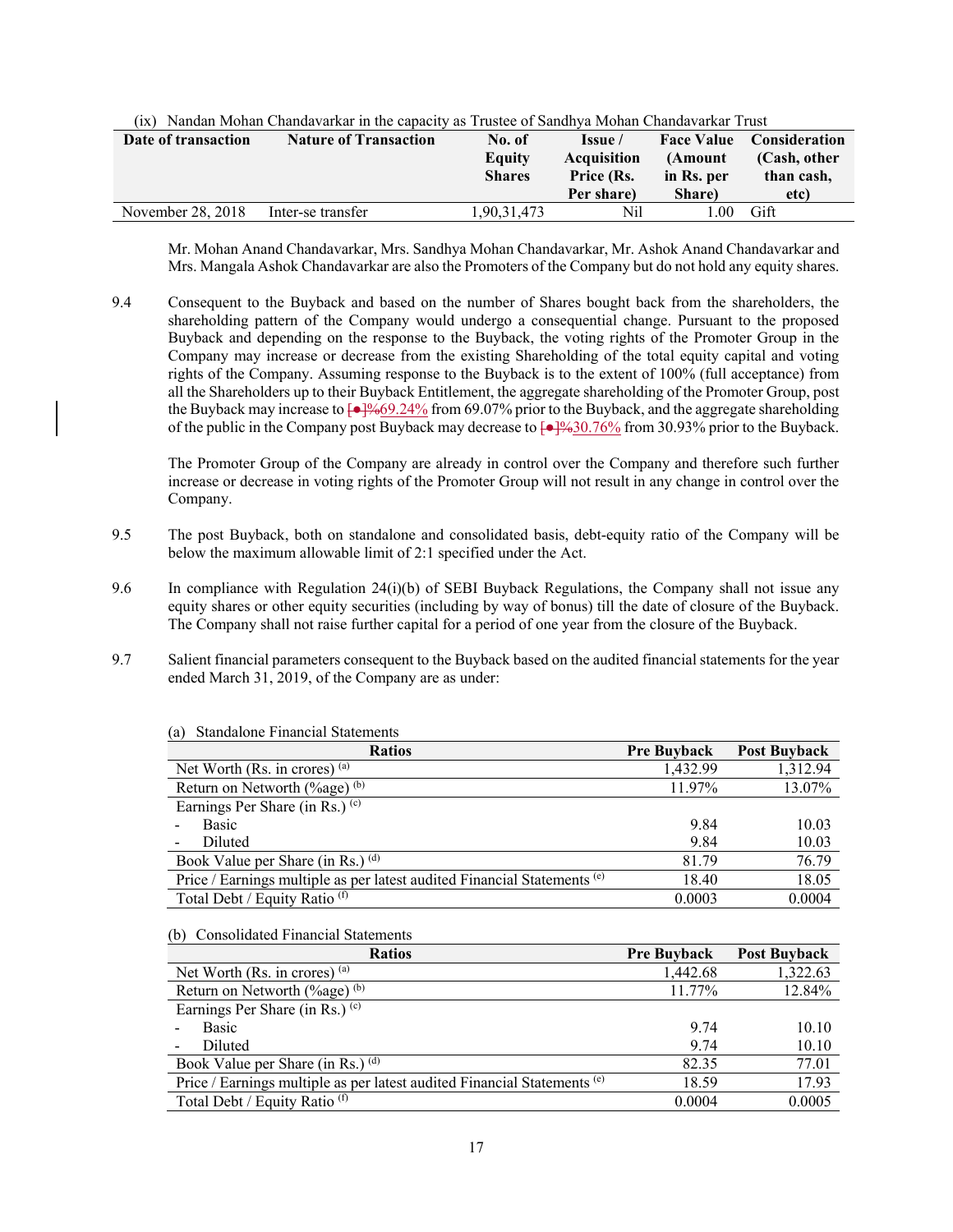Note:

- (a) Net worth is calculated as aggregate value of the paid-up share capital and all reserves created out of the profits and securities premium account, after deducting the aggregate value of the accumulated losses, deferred expenditure and miscellaneous expenditure not written off, as per the audited standalone financial statements as on March 31, 2019, but does not include reserves created out of revaluation of assets, write-back of depreciation and amalgamation.
- (b) Return on Net Worth = Profit after tax / Net Worth
- (c) Earnings per Share = Profit after Tax / Average number of shares outstanding for the period. Earnings per Share post Buyback is computed based on the number of equity shares outstanding after assuming full acceptance
- (d) Book value per Share = Net Worth / Number of shares at the end of the period
- (e) Price / Earnings multiple as per latest Audited Standalone Financial Statements = Market Value per Share / Basic Earnings per Share Market Value has been taken as Rs. 181.10 (closing price on NSE as of May 21, 2019, being the day on which Company intimated the Stock Exchanges of the date of meeting of the Board of Directors wherein the proposal for Buyback was considered, for both pre and post buyback)
- (f) Total Debt / Equity Ratio = Total Debt / Net Worth

# **10. BASIS FOR CALCULATING BUYBACK PRICE**

- 10.1 The Equity Shares of the Company are proposed to be bought back at a price of Rs. 350 per Equity Share. The Buyback Price has been arrived at after considering various factors, including, but not limited to the trends in the volume weighted average prices of the Equity Shares of the Company on BSE Limited and National Stock Exchange of India Limited, where the equity shares of the Company are listed, the net-worth of the Company, price earnings ratio, industry multiple and the possible impact of the Buyback on the key financial ratios of the Company.
- 10.2 The Buyback Price of Rs. 350 per Equity Share represents (a) a premium of approx. 107.04% and 106.79% over the closing prices on the NSE and BSE respectively on May 20, 2019, being the working day immediately preceding the date on which Company intimated the Stock Exchanges of the date of meeting of the Board of Directors wherein the proposal for Buyback was considered; (b) a premium of approx. 109.13% and 110.48% over the volume weighted average price of the Equity Shares on the NSE and BSE respectively during the 60 working days preceding May 21, 2019, being the day on which Company intimated the Stock Exchanges of the date of meeting of the Board of Directors wherein the proposal for Buyback was considered; and (c) a premium of approx. 30.01% and 29.92% over the 52 week high price of the Equity Shares on NSE and BSE respectively, immediately before the date of the Board Meeting in which the Buyback was approved.
- 10.3 The closing market price of the Equity Shares as on May 20, 2019, being the working day immediately preceding the date on which Company intimated Stock exchanges of the date of meeting of the Board of Directors wherein the proposal for the Buyback was considered was Rs. 169.05 on NSE and Rs. 169.25 on BSE.
- 10.4 The basic and diluted earnings per Equity Share of the Company, both, on standalone basis pre Buyback was Rs. 9.84 as on March 31, 2019 which is expected to increase to Rs. 10.03, (assuming no dilutive equity shares exists), post Buyback assuming full acceptance under the Buyback Offer.
- 10.5 The Return on Networth, on standalone basis, of the Company was 11.97% as on March 31, 2019 which is expected to increase to 13.07% after the Buyback assuming full acceptance under the Buyback Offer.

### **11. SOURCES OF FUNDS FOR THE BUYBACK**

11.1 Assuming full acceptance, the funds that would be utilized by the Company for the purpose of the Buyback would be Rs. 120.05 Crores (Rupees One Hundred Twenty Crore Five Lakhs only) (excluding transaction cost, viz. brokerage, applicable taxes such as securities transaction tax, service tax, stamp duty, etc).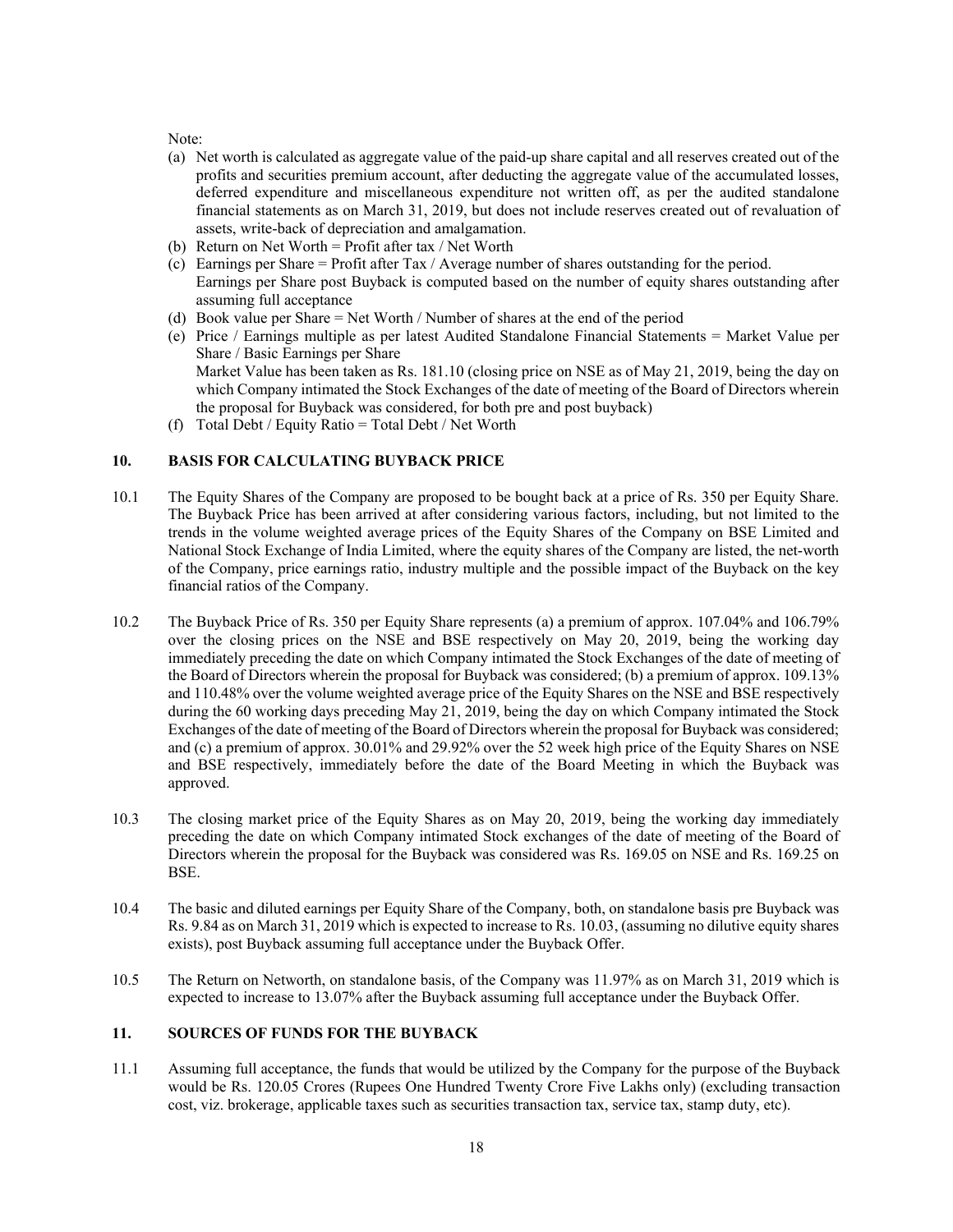- 11.2 The Buyback shall be made out of the Free Reserves of the Company as at March 31, 2019 based on the audited standalone financial statements of the Company for the year ended March 31, 2019. The Company shall transfer a sum equal to the nominal value of the Equity Shares so bought back through the Buyback to the Capital Redemption Reserve Account and the details of such transfer shall be disclosed in its subsequent audited Balance Sheet.
- 11.3 The funds for the Buyback will be sourced from internal accruals of the Company. The Company does not intend to raise any debt for the explicit purposes of the Buyback. Thus, borrowed funds will not be used for the Buyback. However, if required, the Company may borrow funds in the ordinary course of its business.
- 11.4 This Buyback is not likely to cause any material impact on the earnings of the Company, except a reduction in the amount available for investment, which the Company could have otherwise deployed towards generating investment income.

### **12. DETAILS OF THE ESCROW ACCOUNT AND THE AMOUNT DEPOSITED THEREIN**

- 12.1 In accordance with the with Regulation  $9(xi)$  of the SEBI Buyback Regulations, the Company has appointed Yes Bank Limited as the Escrow Agent for the aforementioned Buyback, and the Company, the Manager to the Buyback and the Escrow Agent have entered into an Escrow Agreement dated [●], 2019 pursuant to which the Escrow Account in the name and style "FDC Limited - Buyback Escrow Account" bearing account number [●] has been opened with the Escrow Agent. Pursuant to the Escrow Agreement, the Acquirer has deposited Rs.  $\bullet$  (Rupees  $\bullet$ ) Only) in cash in the Escrow Account which is equivalent to  $\bullet$   $\bullet$  of the Buyback Size. The Manager has been empowered to operate the Escrow Account in accordance with the SEBI Buyback Regulations.
- 12.2 Further, the Company has also provided acceptable securities with appropriate margin pledged / lien marked in favour of the Manager to the Buyback in accordance with Regulation  $9(xi)(iii)(c)$  of the SEBI Buyback Regulations. The details of the units for which lien has been created in favour of the Manager to the Buyback are as under:

| Name of Mutual Fund &<br><b>Scheme</b>                               | <b>No. of Units</b> | <b>Net Asset</b><br>Value (per<br>unit) (as on<br>May 23, 2019) | <b>Market Value</b><br>(as on May<br>23, 2019) | Lien<br>confirmation<br>letter details |
|----------------------------------------------------------------------|---------------------|-----------------------------------------------------------------|------------------------------------------------|----------------------------------------|
| Aditya Birla Sun Life Savings<br>Fund - Growth - Direct Plan         | 5,51,045.01         | 376.1966                                                        | 20,73,01,259                                   | $\left[\bullet\right]$                 |
| Aditya Birla Sun Life Credit risk<br>Fund - Regular Plan - Growth    | 25,52,198.12        | 13.674                                                          | 3,48,98,757                                    | $\left[\bullet\right]$                 |
| Aditya Birla Sun Life Credit risk<br>Fund - Direct Plan – Growth     | 24,05,812.44        | 14.2232                                                         | 3,42,18,352                                    | $\left[\bullet\right]$                 |
| Aditya Birla Sun Life Medium<br>Term Plan - Growth - Regular<br>Plan | 48,58,948.22        | 22.7141                                                         | 11,03,66,636                                   | $\left[\bullet\right]$                 |
| Franklin India Liquid Fund SI<br>Plan Direct Growth                  | 28,328.24           | 2828.4453                                                       | 8,01,24,877                                    | $\left[\bullet\right]$                 |
| Franklin India Credit Risk Fund -<br>Growth                          | 59,88,382.12        | 19.5902                                                         | 11,73,13,603                                   | $\lceil \bullet \rceil$                |
| ICICI Prudential Liquid Fund -<br>Direct Plan - Growth               | 3,59,042.190        | 279.3298                                                        | 10,02,91,183                                   | $\left[\bullet\right]$                 |
| ICICI Prudential Ultra<br>Short<br>Term Fund – Growth                | 24, 79, 267. 129    | 19.0903                                                         | 4,73,29,953                                    | $\left[\bullet\right]$                 |
| <b>ICICI Prudential Corporate Bond</b><br>Fund $(G)$                 | 33,07,056.02        | 19.2886                                                         | 6, 37, 88, 481                                 | $\left[\bullet\right]$                 |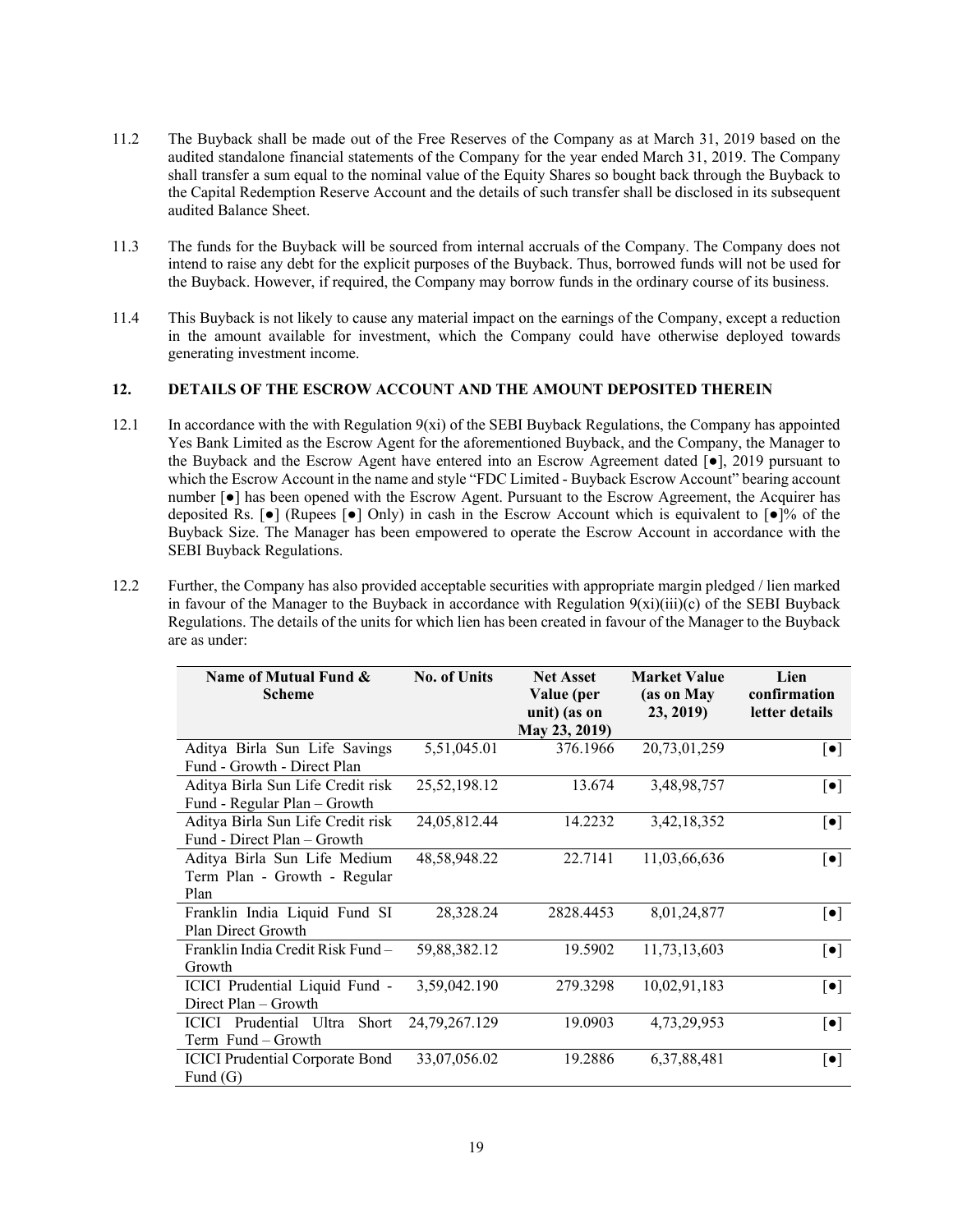| Name of Mutual Fund &<br><b>Scheme</b>                                            | <b>No. of Units</b> | <b>Net Asset</b><br>Value (per<br>unit) (as on<br>May 23, 2019) | <b>Market Value</b><br>(as on May<br>23, 2019) | Lien<br>confirmation<br>letter details |
|-----------------------------------------------------------------------------------|---------------------|-----------------------------------------------------------------|------------------------------------------------|----------------------------------------|
| <b>ICICI Prudential Corporate Bond</b><br>Fund-Direct - Growth                    | 16,44,340.181       | 19.8694                                                         | 3,26,72,053                                    | $[\bullet]$                            |
| Prudential<br><b>ICICI</b><br>Floating<br>Interest Fund - Direct Plan -<br>Growth | 3,12,010.41         | 294.3424                                                        | 9, 18, 37, 893                                 | $\left[\bullet\right]$                 |
| Mirae Asset Cash Management<br>Fund - Direct Plan - Growth                        | 80,623.941          | 1,992.30                                                        | 16,06,27,078                                   | $\left[\bullet\right]$                 |
| Reliance Prime Debt Fund -<br>Direct Plan - Growth Option                         | 44,88,775.03        | 40.5660                                                         | 18,20,91,648                                   | $[\bullet]$                            |
| Reliance Credit Risk Fund -<br>Direct Plan - Growth Plan                          | 28,95,416.42        | 26.6907                                                         | 7,72,80,691                                    | $\left[\bullet\right]$                 |
| Reliance Credit Risk Fund -<br>Growth Plan                                        | 41,73,923.53        | 25.2786                                                         | 10,55,10,943                                   | $\left[\bullet\right]$                 |
| Reliance Strategic Debt Fund -<br>Growth Option                                   | 15,41,568.39        | 14.3154                                                         | 2,20,68,168                                    | $\left[\bullet\right]$                 |
| Reliance Nivesh Lakshya Fund<br>Regular Growth                                    | 30,00,000.00        | 11.3387                                                         | 3,40,16,100                                    | $\left[\bullet\right]$                 |
| Total                                                                             |                     |                                                                 | 1,50,17,37,674                                 |                                        |

The aforesaid units of mutual funds are owned by the Company and have been lien marked exclusively in favour of the Manager to the Buyback with authority to the Manager to the Buyback to redeem the units and realize the value of units in accordance with the SEBI Buyback Regulations. Except the lien marked in favour of the Manager to the Buyback for the purpose of this Buyback, the aforesaid securities are free from any lien or encumbrance(s). The lien on units of Mutual Funds has been confirmed in favour of the Manager to the Buyback as mentioned in the abovementioned table. The market value of the units of mutual funds as aforesaid as on May 23, 2019 (the date immediately preceding the date of Board Meeting in which the Buyback was approved) is equivalent to 125.09% of the Buyback Size. The market value of securities after providing appropriate haircut for margin (i.e. 20%) and the cash deposited in the Escrow Account is equivalent to Rs. [ $\bullet$ ] crores, which is in excess of the minimum requirement of 25% of the Buyback Size (i.e. Rs. 30.01 crores) in terms of Regulation  $9(xi)(a)$  and Regulation  $9(xi)(b)(ii)$  of the SEBI Buyback Regulations. In the event of any deficit on realisation of the value of the securities, the merchant banker shall be liable to make good any such deficit.

- 12.3 Based on the resolution of the Board passed on May 24, 2019 in this regard and other facts / documents, Mr. K V Sahasrabudhe (Mem. No.: 106172), Proprietor, K V S & Company, Chartered Accountant, having their office at B-34, Ground Floor, Rolex Shopping Centre, Station Road, Goregaon (West), Mumbai - 400 062, have certified, vide their certificate dated May 24, 2019 UDIN: 19106172AAAAAL3734) that the Company has adequate firm and financial resources to meet the financial obligations under buyback offer.
- 12.4 The company will, immediately after the date of closure of this Buyback offer, deposit in a special account such sum as would together with 90% of the amount lying in the Escrow Account make up the entire sum due and payable as consideration for the Buyback. The Company may transfer the funds from the Escrow Account to the special account in accordance with the provisions of Regulation 10(i) of the SEBI Buyback Regulations.
- 12.5 The Manager to the Buyback confirms that it is satisfied that firm arrangements for fulfilling the obligations under the Buyback are in place and that the Company has the ability to implement the Buyback in accordance with the SEBI Buyback Regulations.

## **13. CAPITAL STRUCTURE AND SHAREHOLDING PATTERN**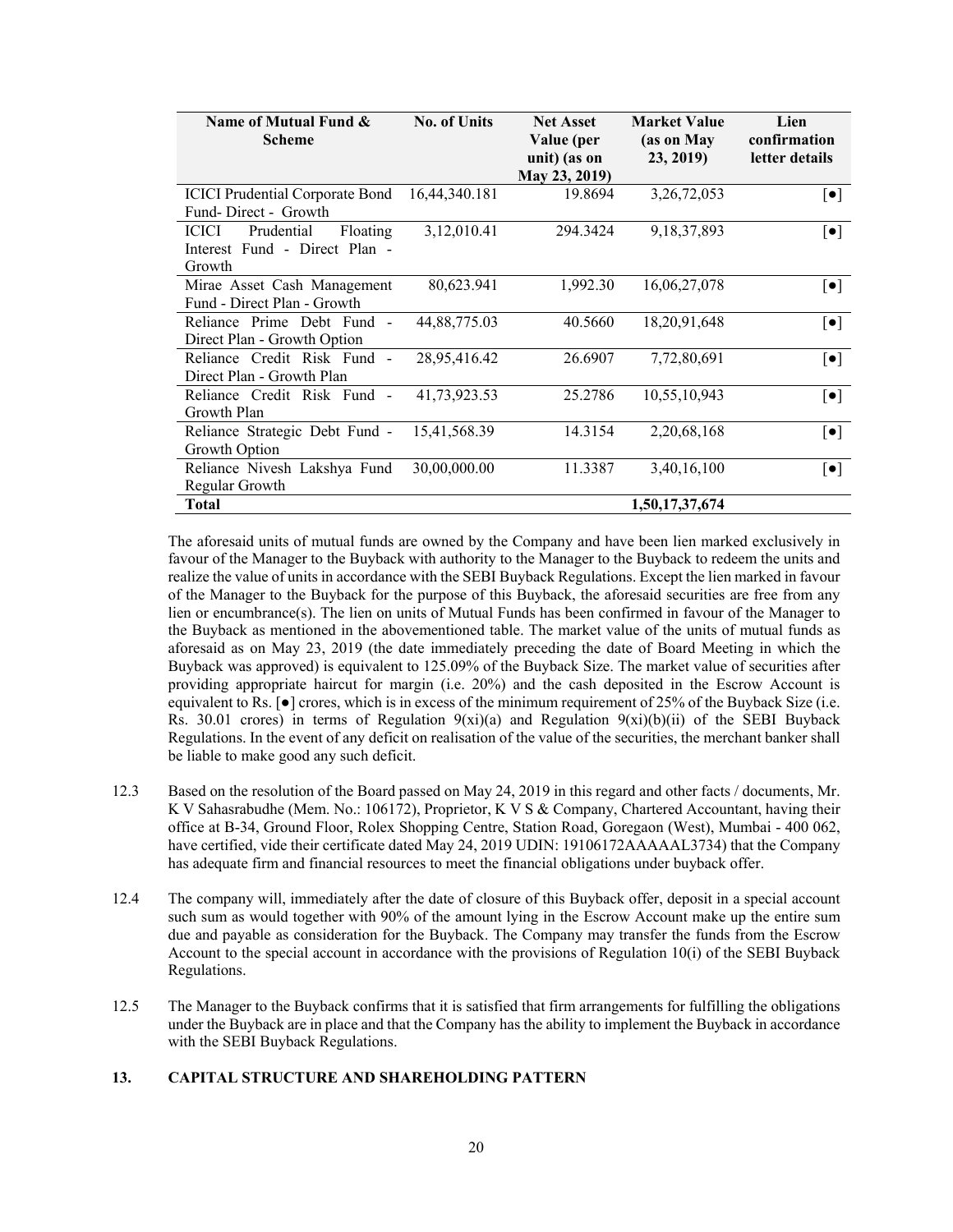(a) As on the date of this Letter of Offer, the Share Capital Structure of the Company is as follows:

| <b>Particulars</b>                                     | Amount (Rs. in crores) |
|--------------------------------------------------------|------------------------|
| <b>Authorised Capital</b>                              |                        |
| 29,42,00,000 Equity Shares of Re. 1/- each             | 29.42                  |
| 3,000 8% Non - Cumulative Redeemable Preference shares | 0.03                   |
| of Rs. $100/-$ each                                    |                        |
| <b>Total Authorised Share Capital</b>                  | 29.45                  |
| <b>Issued Capital</b>                                  |                        |
| $17,75,48,084$ Equity shares of Re.1/- each            | 17.75                  |
| <b>Subscribed and Paid Up Capital</b>                  |                        |
| 17,44,03,084 Equity shares of Re. 1/- each             | 17.44                  |
| <b>Share Forfeiture Account</b>                        | 0.08                   |

(b) Assuming full acceptance in the Buyback, the Share Capital Structure of the Company post Buyback would be as follows:

| <b>Particulars</b>                                     | Amount (Rs. in crores) |
|--------------------------------------------------------|------------------------|
| <b>Authorised Capital</b>                              |                        |
| 294,200,000 Equity Shares of Re. 1/- each              | 29.42                  |
| 3,000 8% Non - Cumulative Redeemable Preference shares | 0.03                   |
| of Rs. $100/-$ each                                    |                        |
| <b>Total Authorised Share Capital</b>                  | 29.45                  |
| <b>Issued Capital</b>                                  |                        |
| 17,41,18,084 Equity Shares of Re. 1/- each             | 17.41                  |
| <b>Subscribed and Paid Up Capital</b>                  |                        |
| 17,09,73,084 Equity shares of Re. 1/- each             | 17.10                  |
| <b>Share Forfeiture Account</b>                        | 0.08                   |

#### **Confirmations**

- 1. The Company has not undertaken any Buyback of its Equity Shares in the last one Year from the date of the meeting of the Board in which the proposal for this Buyback was approved by the Board, i.e. May 24, 2019.
- 2. The Company's Equity Shares are fully Paid-up and there are no partly Paid-up Equity Shares with callsin-arrears.
- 3. The Company will not issue any Equity Shares including by way of bonus, from the date of Public Announcement till the date of closure of this Buyback in accordance with Regulation 24(i)(b) of the SEBI Buyback Regulations.
- 4. Further as on the date, there is no pending scheme of amalgamation or compromise or arrangement pursuant to any provisions of the Act.
- (c) The pre and post Buyback shareholding patterndetails of the buyback of securities undertaken by the Company in the last three years is as followsunder:

| <b>PreYear ended in</b><br>which Buyback<br><b>Shareholding</b><br>Pattern (as on May<br>17, 2019) closed | PostDate of<br>opening of<br><b>previous</b> Buyback<br><b>Shareholding</b><br>Pattern <sup>*</sup> | Date of closing of<br>previous Buyback | No. of shares<br>bought back | Amount<br>utilized |
|-----------------------------------------------------------------------------------------------------------|-----------------------------------------------------------------------------------------------------|----------------------------------------|------------------------------|--------------------|
| March 31, 2018                                                                                            | March 12, 2018                                                                                      | March 23, 2018                         | 34,30,000                    | Rs. 120.05 cr      |

The payment to shareholders whose shares were accepted in the previous buyback was made on March 28, 2018. The present buyback has been approved by the Board of Directors of the Company after completion of one year from the date of expiry of buyback period of the previous buyback offer in compliance with the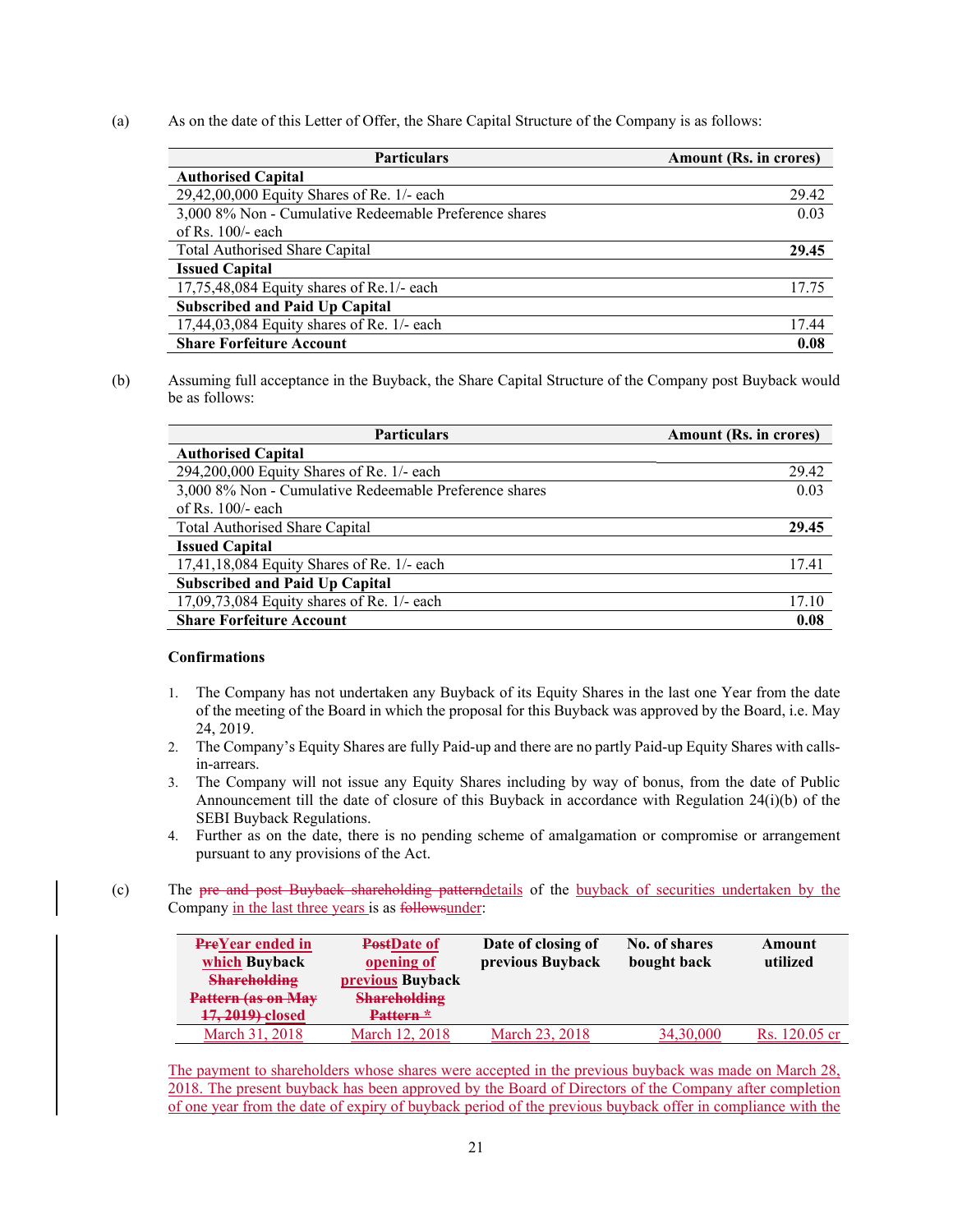provisions of Regulation 4(vii) of the SEBI Buyback Regulations.

| <b>Category of Shareholders</b> | <b>Pre Buyback Shareholding Pattern</b> |           | <b>Post Buyback Shareholding</b> |           |
|---------------------------------|-----------------------------------------|-----------|----------------------------------|-----------|
|                                 | (as on June 07, 2019)                   |           | Pattern <sup>*</sup>             |           |
|                                 | <b>No. of Shares</b>                    | % Holding | <b>No. of Shares</b>             | % Holding |
| <b>Promoters Shareholding</b>   |                                         |           |                                  |           |
| Indian                          | 12,04,60,261                            | 69.07     | $\leftarrow$ 11,83,79,910        | $-69.24$  |
| Foreign                         |                                         |           |                                  |           |
| Sub Total (A)                   | 12,04,60,261                            | 69.07     | $\leftarrow$ 11,83,79,910        | $-69.24$  |
| <b>Public Shareholding</b>      |                                         |           |                                  |           |
| <b>Institutions</b>             |                                         |           |                                  |           |
| Mutual Funds / UTI              | 98,33,302                               | 5.64      |                                  |           |
| Financial Institutions / Banks  | 33,950                                  | 0.02      |                                  |           |
| Insurance Companies             | 7, 73, 138                              | 0.44      |                                  |           |
| FII / FPI                       | 1,49,69,135                             | 8.58      |                                  |           |
| Others                          |                                         |           | $\leftarrow$ 5,25,93,174         | $-30.76$  |
| <b>Non Institutions</b>         |                                         |           |                                  |           |
| NBFCs registered with RBI       | 675                                     | 0.00      |                                  |           |
| Individuals                     | 2, 21, 29, 626                          | 12.69     |                                  |           |
| Others                          | 62,02,329                               | 3.56      |                                  |           |
| Sub Total (B)                   | 5,39,42,823                             | 30.93     | $\leftarrow$ 5,25,93,174         | $-130.76$ |
| Grand Total $(A)+(B)$           | 17,44,03,084                            | 100.00    | $\leftarrow$ 17,09,73,084        | $-100.00$ |

### (d) The pre and post Buyback shareholding pattern of the Company is as follows:

\* Assuming response to the Buyback Offer to the fullest extent. However, the actual shareholding pattern post Buyback would depend upon the actual number of Equity shares bought back from each such shareholder.

 $\left(\frac{d}{e}\right)$  The company has  $\left[-138,499\right]$  shareholders as on Record date i.e. June 07, 2019.

 $\left(\frac{e}{f}\right)$  As per the provisions of the Act and the SEBI Buyback Regulations, the Company will not be allowed to issue fresh Equity Shares for a period of one year or such other period after the completion of the Buyback as may be amended by any statutory modification(s) or re-enactment of the Act or SEBI Buyback Regulations for the time being in force. However, this restriction would not apply to issuance of bonus shares or shares issued in the discharge of subsisting obligations such as conversion of warrants, stock option schemes, sweat equity or conversion of preference shares or debentures into Equity Shares.

- $(f)(g)$  The aggregate shareholding of the Promoters, Promoter Group and Persons who are in control of the Company is 12,04,60,261 Equity Shares of face value Re. 1/- each representing 69.07% of the existing equity Paid up equity share capital of the Company. Assuming response to the Buyback to the fullest extent, the aggregate shareholding of the Promoters and Promoter Group of the Company, post Buyback will increase to  $\sqrt{\frac{9}{69.24\%}}$  of the post Buyback equity share capital of the Company.
- $\frac{g(h)}{h}$  The aggregate number of shares purchased or sold by the Promoter and Promoter Group during the period of 12 months preceding the date of the Public Announcement and from the date of public announcement to the date of the letter of offer; the maximum and minimum price at which purchases and sales referred to above were made along with the relevant dates are as under:

| Date of<br><b>Transaction</b> | <b>Name of Buyer</b>          | Name of the<br><b>Seller</b> | Nature of<br><b>Transaction</b> | Number of<br><b>Shares</b> | Consider-<br>ation |
|-------------------------------|-------------------------------|------------------------------|---------------------------------|----------------------------|--------------------|
|                               |                               |                              |                                 |                            | (Rs. incr)         |
| November                      | Nandan Mohan Chandavarkar     | Mohan                        | Inter-se                        | 1,87,01,621                | By way of          |
| 28, 2018                      | in the capacity as Trustee of | Anand                        | Transfer                        |                            | gift               |
|                               | Mohan Anand Chandavarkar      | Chandavarkar                 |                                 |                            |                    |
|                               | Trust                         |                              |                                 |                            |                    |
| November                      | Nandan Mohan Chandavarkar     | Sandhya                      | Inter-se                        | 1.90.31.473                | By way of          |
|                               |                               |                              |                                 |                            |                    |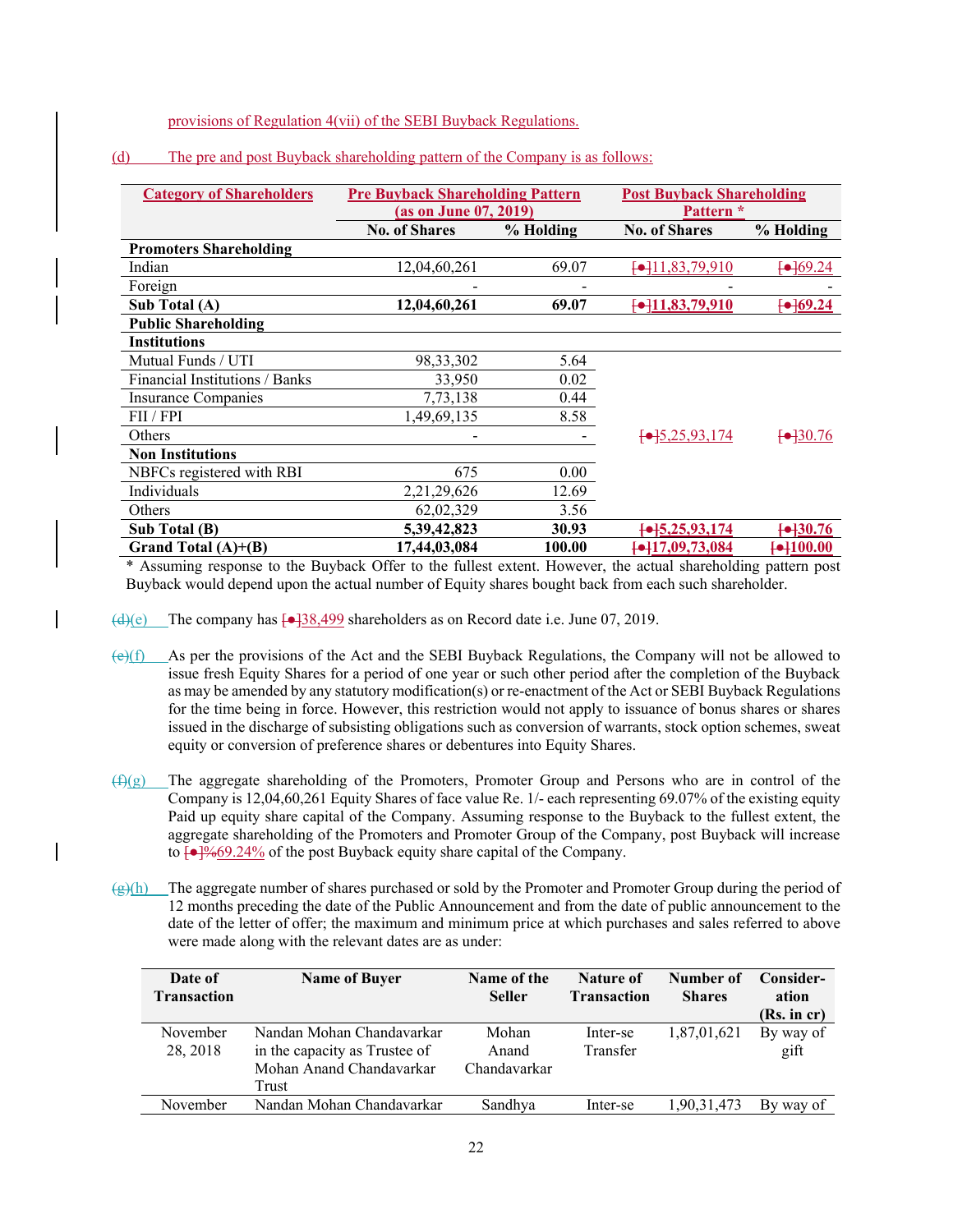| 28.2018 | in the capacity as Trustee of           | Mohan | Transfer | gift |
|---------|-----------------------------------------|-------|----------|------|
|         | Sandhya Mohan Chandavarkar Chandavarkar |       |          |      |
|         | Frust                                   |       |          |      |

Other than above, none of the Promoters and Promoter Group entity have purchased or sold any Shares during the period of 12 months preceding the date of the Public Announcement and from the date of the Public Announcement till the date of the Letter of Offer.

### **14. BRIEF INFORMATION ABOUT THE COMPANY**

### **14.1 HISTORY OF THE COMPANY**

The Company was initially set up as a partnership firm in 1936 by Late Shri Anand Laxman Chandavarkar and was engaged in the import of pharmaceutical dosage forms, specialized infant foods and surgical goods. Subsequently, in 1940, it was incorporated as a private limited Company under the name The Fairdeal Corporation (Private) Limited and in 1986 its name was changed to FDC Private Limited. Thereafter it became a deemed public limited Company in 1988 and was later on converted into a public limited Company in 1994. The registered office of the Company is situated at B-8 M.I.D.C. Industrial Estate, Waluj- 431 136, Dist. Aurangabad.

### **14.2 OVERVIEW OF THE BUSINESS**

The Company has a diversified portfolio of products with presence in various therapeutic groups such as Oral Rehydration Salts, Ophthalmology, Dermatology, Anti-biotics, Anti-virals, Cardiovascular and Antidiabetes. FDC Limited markets more than 300 products in India and exports many of these to over 50 countries. The Company is a multi plant, multi locational Company having its research center located at Jogeshwari, Mumbai and manufacturing facilities at Roha, Waluj, and Sinnar in Maharashtra, Verna in Goa and Baddi in Himachal Pradesh. The Company has a widespread marketing and distribution network spread across the country. The Company also exports to many countries around the globe.

#### **Growth of the Business over a period of time:**

The total income of the Company, on standalone basis, for the year ended March 31, 2017 was Rs. 109,566.85 lakhs which for the year ended March 31, 2018 increased to Rs. 112,145.98 Lakhs registering a growth of 2.35%. Further, the total income of the Company, on standalone basis, for the year ended March 31, 2019 increased to Rs. 113,067.38 Lakhs, registering a growth of 0.82% year-on-year basis.

### **14.3 HISTORY OF THE EQUITY SHARE CAPITAL OF THE COMPANY**

The details of changes in the share capital of the Company since incorporation as certified by the Company are as follows:

| Date of<br><b>Allotment</b> | Number of<br>Equity | Face<br>Value | Issue<br>Price | Nature of<br>consideration | <b>Cumulative</b><br>Number of | <b>Cumulative</b><br>Paid-up |
|-----------------------------|---------------------|---------------|----------------|----------------------------|--------------------------------|------------------------------|
|                             | <b>Shares</b>       | (Rs.)         | (Rs.)          |                            | <b>Equity</b>                  | share capital                |
|                             |                     |               |                |                            | <b>Shares</b>                  | (Rs.)                        |
| Prior to IPO                | 72,75,000           | 10            |                |                            | 72,75,000                      | 7,27,50,000                  |
| April 16, 1996              | 27,80,700           | 10            | 100            | Initial Public Offer       | 1,00,55,700                    | 10,05,57,000                 |
| June 27, 1997               | (3,15,200)          | 10            | NA.            | Forfeiture of shares       | 97,40,500                      | 9,74,05,000                  |
|                             |                     |               |                | due to non payment of      |                                |                              |
|                             |                     |               |                | allotment money            |                                |                              |
| November 28,                | 300                 | 10            | 100            | Re-issue of forfeited      | 97,40,800                      | 9,74,08,000                  |
| 1997                        |                     |               |                | shares                     |                                |                              |
| June 26, 1998               | 400                 | 10            | 100            | Re-issue of forfeited      | 97,41,200                      | 9,74,12,000                  |
|                             |                     |               |                | shares                     |                                |                              |
| June 02, 2001               | 9,74,12,000         |               | NA.            | Sub-division of face       | 9,74,12,000                    | 9,74,12,000                  |
|                             |                     |               |                | value of shares from       |                                |                              |
|                             |                     |               |                | Rs. 10 each to Re. 1       |                                |                              |
|                             |                     |               |                | each                       |                                |                              |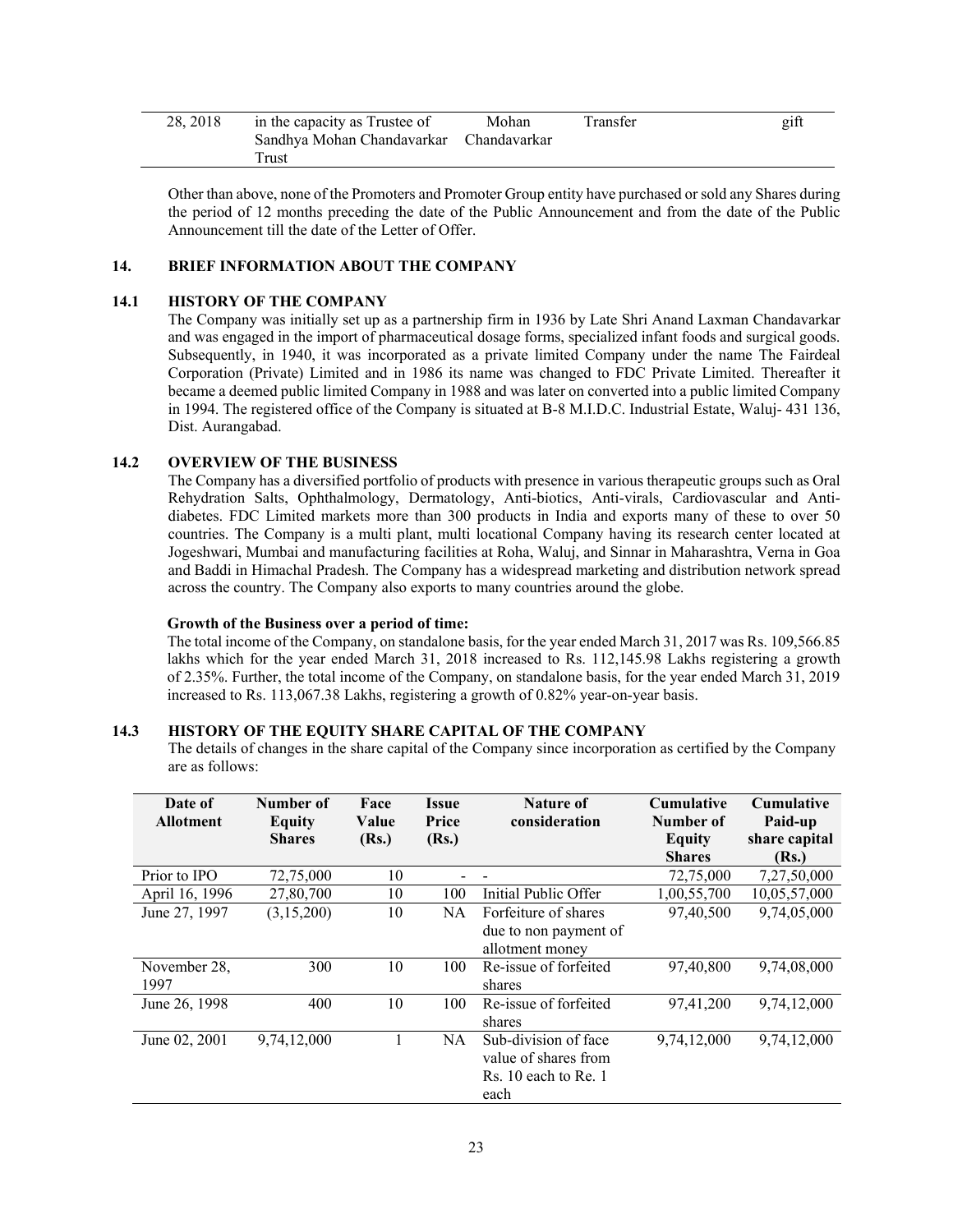| Date of<br><b>Allotment</b>                      | Number of<br><b>Equity</b><br><b>Shares</b> | Face<br>Value<br>(Rs.) | <b>Nature of</b><br><b>Issue</b><br>Price<br>consideration<br>(Rs.) |                                                                 | Cumulative<br>Number of<br><b>Equity</b><br><b>Shares</b> | <b>Cumulative</b><br>Paid-up<br>share capital<br>(Rs.) |
|--------------------------------------------------|---------------------------------------------|------------------------|---------------------------------------------------------------------|-----------------------------------------------------------------|-----------------------------------------------------------|--------------------------------------------------------|
| July 05 2002<br>to July $19$ ,<br>2002           | (16, 81, 449)                               |                        | NA                                                                  | Buyback of equity<br>shares by the Company                      | 9,57,30,551                                               | 9,57,30,551                                            |
| May 08, 2004                                     | 9,57,30,551                                 | 1                      | Nil                                                                 | Bonus issued in the<br>ratio of 1:1                             | 19,14,61,102                                              | 19,14,61,102                                           |
| November 24,<br>2008 to August<br>11, 2009       | (51, 82, 573)                               | $\mathbf{1}$           | NA                                                                  | Buyback of equity<br>shares by the Company                      | 18,62,78,529                                              | 18,62,78,529                                           |
| February 18,<br>$2011$ to<br>January 25,<br>2012 | (33, 58, 102)                               | $\mathbf{1}$           | NA                                                                  | Buyback of equity<br>shares by the Company                      | 18,29,20,427                                              | 18,29,20,427                                           |
| September 03,<br>2012 to August<br>14, 2013      | (50, 87, 343)                               | $\mathbf{1}$           | NA                                                                  | Buyback of equity<br>shares by the Company                      | 17,78,33,084                                              | 17,78,33,084                                           |
| September 22,<br>2015                            | 5,53,85,000                                 | $\mathbf{1}$           | NA                                                                  | Shares extinguished<br>pursuant to the Scheme<br>of Arrangement | 17,78,33,084                                              | 17,78,33,084                                           |
| September 24,<br>2015                            | 5,53,85,000                                 | 1                      | NA                                                                  | Shares issued pursuant<br>to the Scheme of<br>Arrangement       |                                                           |                                                        |
| March 28,<br>2018                                | (34,30,000)                                 | $\mathbf{1}$           | NA                                                                  | Buyback of equity<br>shares by the Company                      | 17,44,03,084                                              | 17,44,03,084                                           |

# **14.4 DETAILS OF THE BOARD OF DIRECTORS OF THE COMPANY**

a. Details of the Board of Directors of the Company as on the date of the Public Announcement

| Name and DIN of the<br><b>Director</b>                                          | <b>Designation</b>            | <b>Oualifications</b>                                                                                                                     | Date of<br>Appointment /<br>Reappointment | Age | <b>Directorships in Other</b><br>Companies                              |
|---------------------------------------------------------------------------------|-------------------------------|-------------------------------------------------------------------------------------------------------------------------------------------|-------------------------------------------|-----|-------------------------------------------------------------------------|
| Mr. Mohan Anand<br>Chandavarkar<br>DIN: 00043344<br>Occupation : Industrialist  | Managing<br>Director          | Bachelor of Science<br>(Hons.) Degree                                                                                                     | 01/04/2009                                | 83  | Nil                                                                     |
| Mr. Nandan Mohan<br>Chandavarkar<br>DIN: 00043511<br>Occupation : Industrialist | Joint<br>Managing<br>Director | Bachelor of Pharmacy<br>Degree                                                                                                            | 30/09/1993                                | 53  | Nil                                                                     |
| Mr. Ashok Anand<br>Chandavarkar<br>DIN: 00042719<br>Occupation : Industrialist  | Wholetime<br>Director         | Bachelor of<br>Engineering<br>(Mechanical)                                                                                                | 01/03/2011                                | 77  | Virgo Advisors Private<br>Limited<br>Leo Advisors<br>Private<br>Limited |
| Mr. Ameya Ashok<br>Chandavarkar<br>DIN: 00043238<br>Occupation : Industrialist  | Wholetime<br>Director         | Graduate in<br><b>Information Systems</b><br>and Marketing<br>Management, USA<br>and MBA from<br><b>INSEAD</b> in France<br>and Singapore | 01/04/2002                                | 41  | Virgo Advisors Private<br>Limited<br>Leo Advisors<br>Private<br>Limited |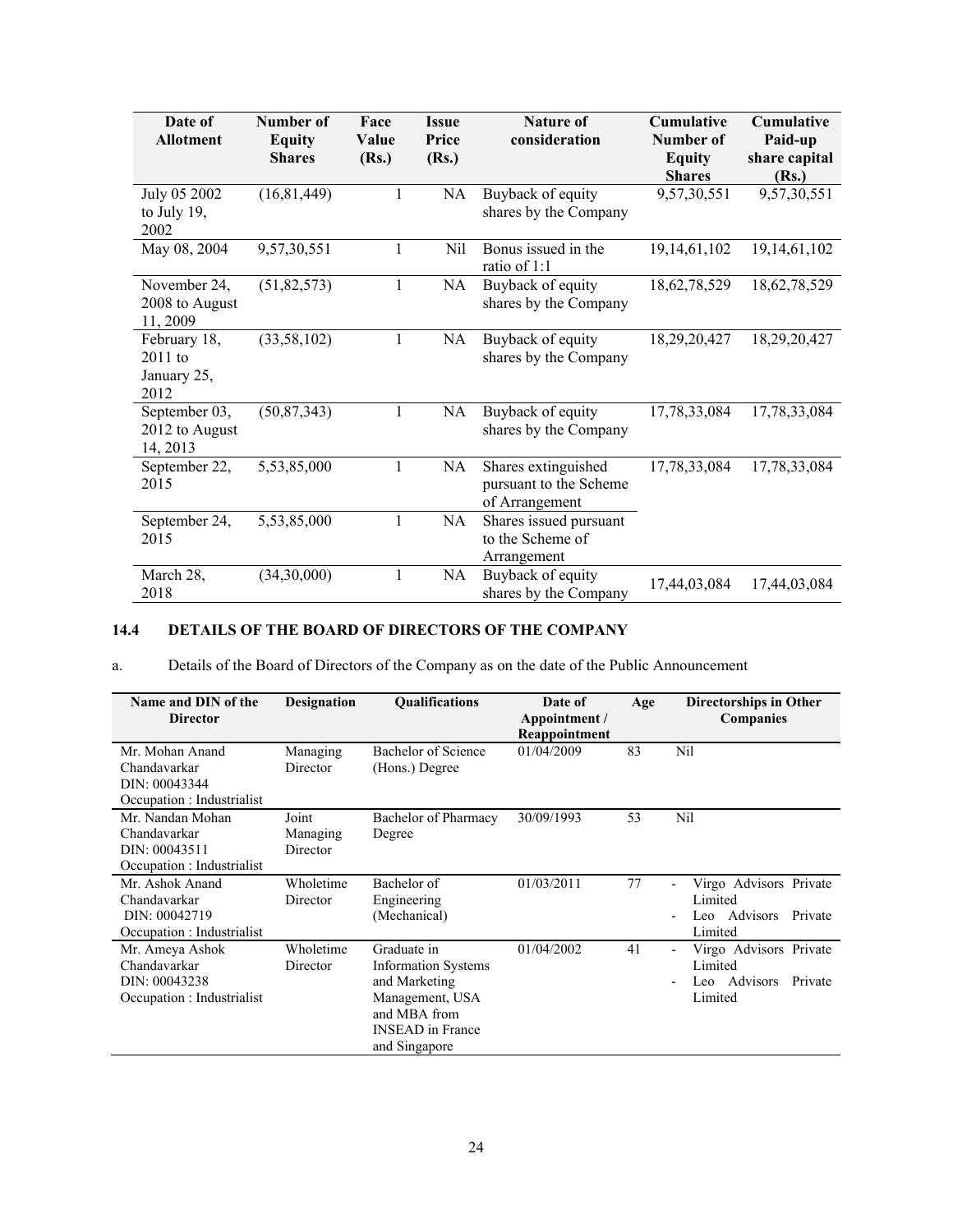| Name and DIN of the<br><b>Director</b>                                              | <b>Designation</b>    |                                                                                                                     | Qualifications           | Date of<br>Appointment /<br>Reappointment | Age             | <b>Directorships in Other</b><br>Companies                                                                                                                                      |
|-------------------------------------------------------------------------------------|-----------------------|---------------------------------------------------------------------------------------------------------------------|--------------------------|-------------------------------------------|-----------------|---------------------------------------------------------------------------------------------------------------------------------------------------------------------------------|
| Ms. Nomita Ramdas<br>Chandavarkar<br>DIN: 00042332<br>Occupation : Industrialist    | Wholetime<br>Director | Bachelor of<br>Commerce Degree                                                                                      |                          | 02/06/2014                                | $\overline{54}$ | <b>DSS</b><br>Out<br>Sourcing<br>Solutions<br>Private<br>Limited                                                                                                                |
| CA. Swati Sandesh<br>Mayekar<br>DIN: 00245261<br>Occupation : Professional          | Director              | FCA, ACS &<br><b>Bachelor</b> of General<br>Law                                                                     |                          | 06/09/2014                                | 62              | Uniphos<br>Enterprises<br>Limited<br>Prodigy Finvest Private<br>Limited<br>Mayekars<br>Care<br>Oral<br>Private Limited<br>Encode<br>Advanced<br>Private<br>Dentistry<br>Limited |
| CA. Uday Kumar Gurkar<br>DIN: 01749610<br>Occupation : Professional                 | Director              | FCA & ACS                                                                                                           |                          | 01/04/2016                                | 65              | Nil                                                                                                                                                                             |
| Mr. Melarkode Ganesan<br>Parameswaran<br>DIN: 00792123<br>Occupation : Professional | Director              | PhD (Mumbai<br>University) (2012),<br>Advanced<br>from Harvard<br>Business School in<br>(2014)                      | Management Program       | 10/05/2019                                | 64              | Surfactants<br>Galaxy<br>$\overline{\phantom{a}}$<br>Limited<br>THG Publishing Private<br>Limited<br>Qube<br>Cinema<br>Technologies<br>Private<br>Limited                       |
| Ms. Usha Athreya<br>Chandrasekhar<br>DIN: 06517876<br>Occupation : Professional     | Director              | <b>B.Sc</b> St.Xaviers<br>College Mumbai,<br>M.Sc from Bombay<br>University, LLB from<br>Government Law<br>College, |                          | 10/05/2019                                | 64              | Nil                                                                                                                                                                             |
| Dr. Mahesh Bijlani<br>DIN: 0008447258<br>Occupation : Professional                  | Director              | MBBS, MS (Gen<br>Surgery), DNB (Gen.<br>Surgery), FKAC<br>(MIS) Germany                                             |                          | 10/05/2019                                | 51              | Nil                                                                                                                                                                             |
| Changes in the Board of Directors of the Company during the last three years<br>b.  |                       |                                                                                                                     |                          |                                           |                 |                                                                                                                                                                                 |
| <b>Name of the Director</b>                                                         |                       | Appointment<br>/ Resignation                                                                                        | <b>Effective</b><br>Date |                                           |                 | <b>Reasons</b>                                                                                                                                                                  |
| Mr. Melarkode Ganesan<br>Parameswaran                                               |                       | Appointment                                                                                                         | May 10, 2019             | Broadbase the Board                       |                 |                                                                                                                                                                                 |
| Ms. Usha Athreya<br>Chandrasekhar                                                   |                       | Appointment                                                                                                         | May 10, 2019             | Broadbase the Board                       |                 |                                                                                                                                                                                 |
| Dr. Mahesh Bijlani                                                                  |                       | Appointment                                                                                                         | May 10, 2019             | Broadbase the Board                       |                 |                                                                                                                                                                                 |
| Dr. Rahim H. Muljiani                                                               |                       | Resignation                                                                                                         | April 01, 2019           |                                           |                 | Voluntarily resigned from the Board as the<br>present age of the Director exceeds 75 years<br>(in compliance with SEBI LODR Regulations)                                        |
| CA. Vinod G. Yennemadi                                                              |                       | Resignation                                                                                                         | April 01, 2019           |                                           |                 | Voluntarily resigned from the Board as the<br>present age of the Director exceeds 75 years<br>(in compliance with SEBI LODR Regulations)                                        |
| Dr. Satish S. Ugrankar                                                              |                       | Resignation                                                                                                         | April 01, 2019           |                                           |                 | Voluntarily resigned from the Board                                                                                                                                             |
| CA. Girish C. Sharedalal                                                            |                       | Resignation                                                                                                         | April 01, 2017           |                                           |                 | Voluntarily resigned from the Board                                                                                                                                             |

The Buyback will not result in any benefit to any Director of the Company or to the Promoter Group of the Company except to the extent of their intention to participate in the Buyback, including Additional Shares tendered, and the change in their shareholding as per the response received in the Buyback, as a result of the extinguishment of Equity Shares which will lead to a reduction in the Equity Share capital post Buyback.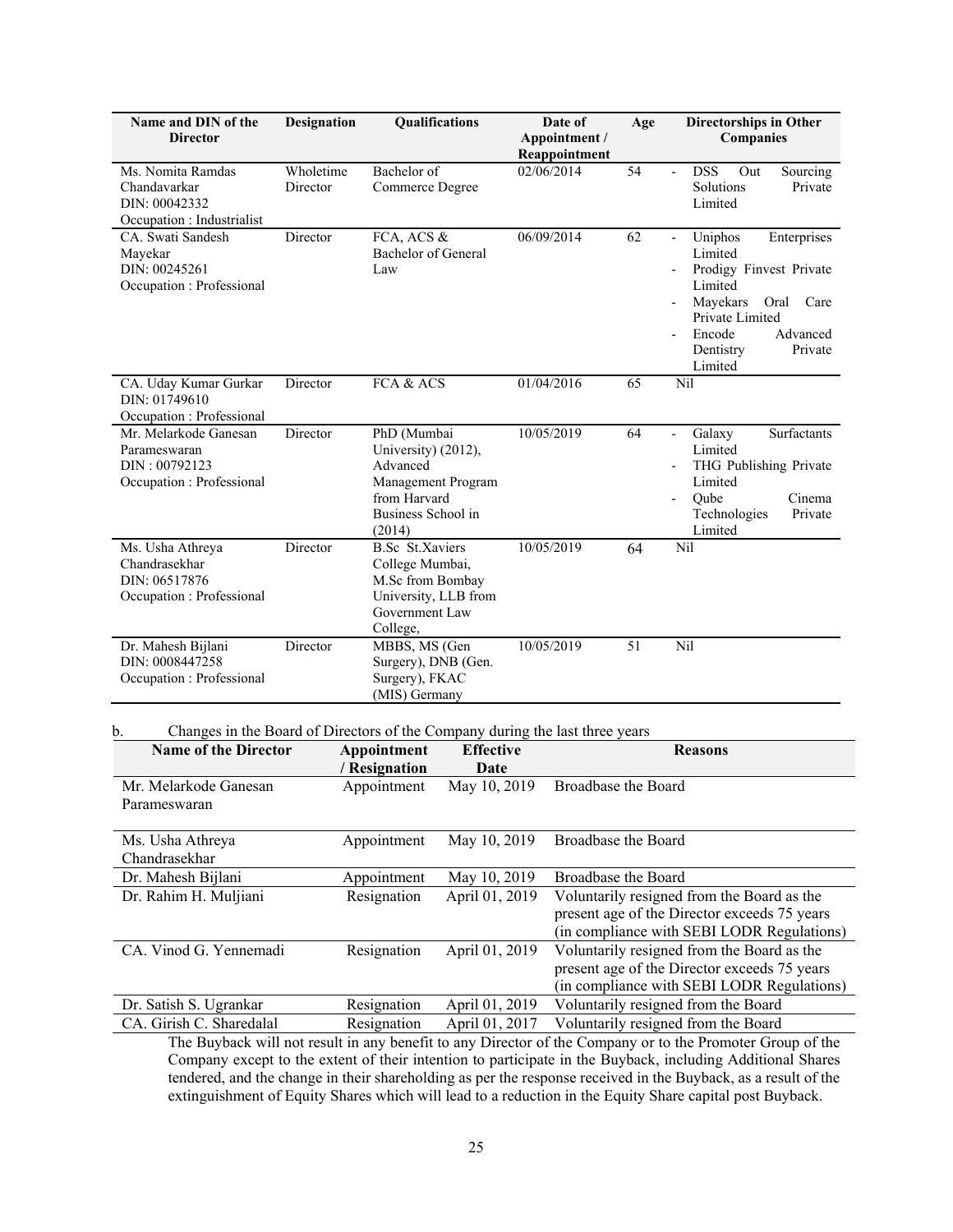# **15. FINANCIAL INFORMATION ABOUT THE COMPANY**

15.1 The salient financial information of the Company as extracted from the audited Financial Statements for the last three financial years ended March 31, 2019, March 31, 2018 and March 31, 2017 are as given below:

|                                               |                                    |                                    | (Rs. In Crores)                    |
|-----------------------------------------------|------------------------------------|------------------------------------|------------------------------------|
| <b>Particulars</b>                            |                                    | <b>Financial year ended</b>        |                                    |
|                                               | <b>March 31, 2019</b><br>(Audited) | <b>March 31, 2018</b><br>(Audited) | <b>March 31, 2017</b><br>(Audited) |
| <b>Equity Share Capital</b>                   | 17.52                              | 17.52                              | 17.86                              |
| Reserves and Surplus                          | 1,415.47                           | 1,244.32                           | 1,245.55                           |
| Net worth (excluding other comprehensive      | 1,432.99                           | 1,261.84                           | 1,263.41                           |
| income and revaluation reserves)              |                                    |                                    |                                    |
| <b>Total Income</b>                           | 1,130.67                           | 1,121.46                           | 1,095.67                           |
| Profit before Depreciation, Interest and Tax& | 274.84                             | 270.35                             | 291.59                             |
| exceptional items                             |                                    |                                    |                                    |
| Interest                                      | 1.43                               | 1.4                                | 1.41                               |
| Depreciation                                  | 33.14                              | 35.04                              | 34.52                              |
| Exceptional items                             | 3.97                               | $\theta$                           | 5.88                               |
| <b>Profit before Tax</b>                      | 236.3                              | 233.91                             | 249.78                             |
| Tax                                           | 64.76                              | 65.59                              | 62.71                              |
| <b>Profit After Tax</b>                       | 1,71.54                            | 168.31                             | 187.07                             |

### **(a) Standalone Financial Statements**

### **Key Financial Ratios**

| <b>Particulars</b>                      | <b>Financial year ended</b>        |                                    |                                |  |  |  |
|-----------------------------------------|------------------------------------|------------------------------------|--------------------------------|--|--|--|
|                                         | <b>March 31, 2019</b><br>(Audited) | <b>March 31, 2018</b><br>(Audited) | March 31,<br>2017<br>(Audited) |  |  |  |
| Earnings per Share (EPS)- Basic (Rs.)   | 9.84                               | 9.47                               | 10.52                          |  |  |  |
| Earnings per Share (EPS)- Diluted (Rs.) | 9.84                               | 9.47                               | 10.52                          |  |  |  |
| Book Value Per Share (Rs.)              | 81.79                              | 72.02                              | 70.74                          |  |  |  |
| Return on Networth $(\% )$              | 11.97%                             | 13.34%                             | 14.81%                         |  |  |  |
| Debt Equity Ratio                       | 0.0003                             | 0.0005                             | 0.0005                         |  |  |  |

### **(b) Consolidated Financial Statements**

|                                                                    |                                    |                                    | (Rs. In Crores)             |
|--------------------------------------------------------------------|------------------------------------|------------------------------------|-----------------------------|
| <b>Particulars</b>                                                 |                                    | <b>Financial year ended</b>        |                             |
|                                                                    | <b>March 31, 2019</b><br>(Audited) | <b>March 31, 2018</b><br>(Audited) | March 31, 2017<br>(Audited) |
| <b>Equity Share Capital</b>                                        | 17.52                              | 17.52                              | 17.86                       |
| Reserves and Surplus                                               | 1,425.16                           | 1,255.76                           | 1,251.79                    |
| Net worth (excluding other comprehensive                           | 1,442.68                           | 1,273.28                           | 1,269.65                    |
| income and revaluation reserves)                                   |                                    |                                    |                             |
| <b>Total Income</b>                                                | 1,134.17                           | 1,134.05                           | 1,101.20                    |
| Profit before Depreciation, Interest and Tax&<br>exceptional items | 272.42                             | 277.17                             | 293.74                      |
| Interest                                                           | 1.44                               | 1.40                               | 1.41                        |
| Depreciation                                                       | 33.24                              | 35.14                              | 34.62                       |
| Exceptional items                                                  | 1.11                               |                                    | 5.88                        |
| <b>Profit before Tax</b>                                           | 236.64                             | 240.63                             | 251.83                      |
| Tax                                                                | 66.85                              | 67.12                              | 63.30                       |
| <b>Profit After Tax</b>                                            | 169.79                             | 173.51                             | 188.53                      |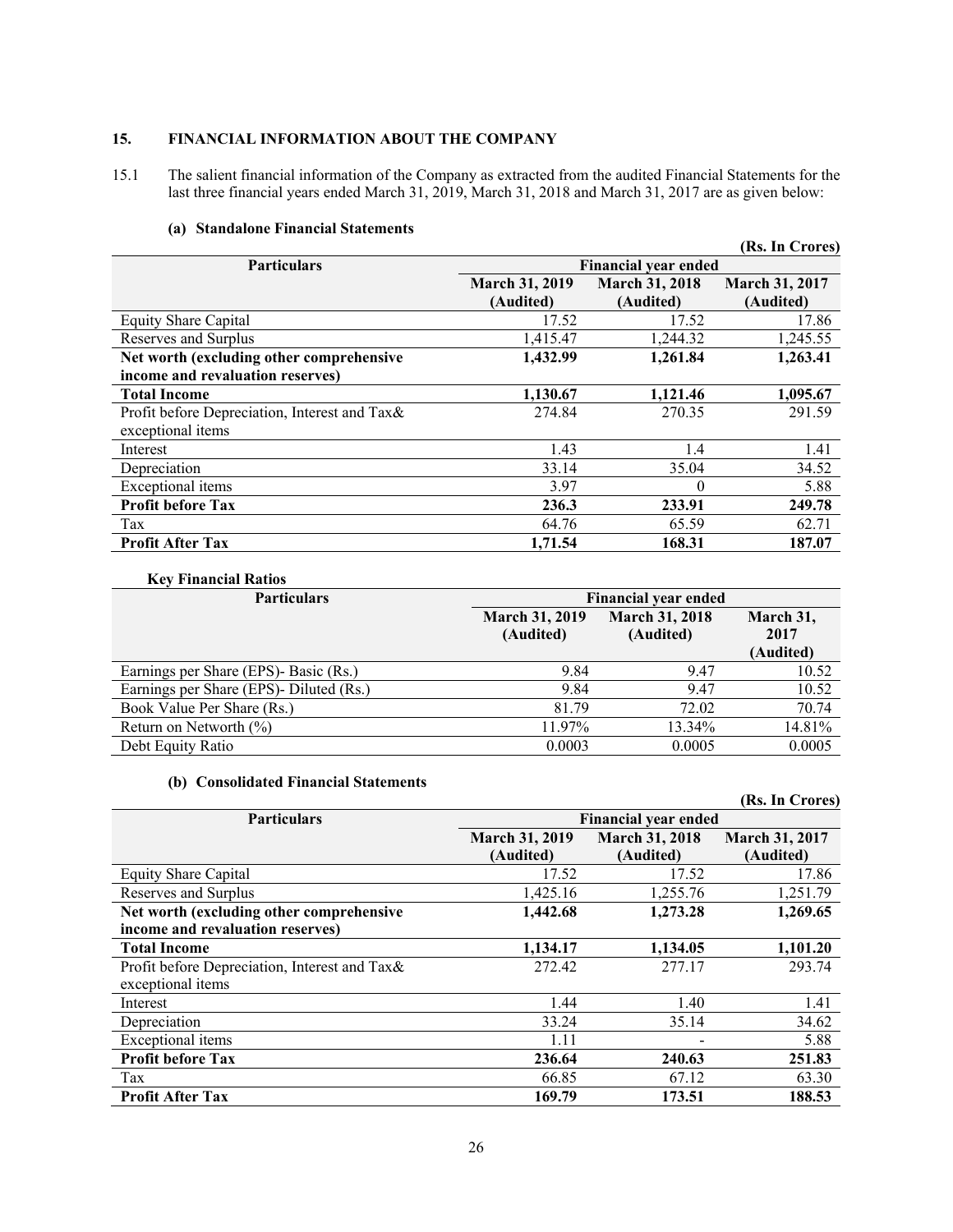| <b>Key Financial Ratios</b>             |                                    |                                    |                                |
|-----------------------------------------|------------------------------------|------------------------------------|--------------------------------|
| <b>Particulars</b>                      |                                    | <b>Financial year ended</b>        |                                |
|                                         | <b>March 31, 2019</b><br>(Audited) | <b>March 31, 2018</b><br>(Audited) | March 31,<br>2017<br>(Audited) |
| Earnings per Share (EPS)- Basic (Rs.)   | 9.74                               | 9.76                               | 10.60                          |
| Earnings per Share (EPS)- Diluted (Rs.) | 9.74                               | 9.76                               | 10.60                          |
| Book Value Per Share (Rs.)              | 82.35                              | 72.68                              | 71.09                          |
| Return on Networth $(\%)$               | 11.77%                             | 13.63%                             | 14.85%                         |
| Debt Equity Ratio                       | 0.0004                             | 0.0005                             | 0.0005                         |

Note (for Clause 15.1 (a)  $&$  (b) above):

(1) Net worth is calculated as aggregate value of the paid-up share capital and all reserves created out of the profits and securities premium account, after deducting the aggregate value of the accumulated losses, deferred expenditure and miscellaneous expenditure not written off, as per the audited standalone financial statements as on March 31, 2019, but does not include reserves created out of revaluation of assets, other comprehensive income, write-back of depreciation and amalgamation.

(2) Book value per Share = Net Worth (excluding Revaluation Reserves and other Comprehensive income)/ Number of Shares at the end of the period

(3) Return on Net Worth = Profit After Tax/ Net Worth (excluding revaluation reserves and other Comprehensive income)

(4) Total Debt Equity Ratio = Total Debt / Net Worth (excluding revaluation reserves and other Comprehensive

15.2 The Company shall comply with the SEBI (Substantial Acquisition of Shares and Takeovers) Regulations, 2011, wherever and if applicable. The Company hereby declares that it has complied with sections 68, 69 and 70 of the Companies Act and the Companies (Share Capital and Debentures) Rules, 2014.

### **16. STOCK MARKET DATA**

- 16.1 The Equity Shares of the Company are currently listed and traded on NSE and BSE.
- 16.2 The closing market price of the Equity Shares as on May 20, 2019, being the working day immediately preceding the date on which Company intimated Stock exchanges of the date of meeting of the Board of Directors wherein the proposal for the Buyback was considered was Rs. 169.05 on NSE and Rs. 169.25 on BSE.
- 16.3 The closing market price of the Equity Shares as on May 23, 2019, being the working day immediately preceding the date of meeting of the Board of Directors wherein the proposal for the Buyback was considered was Rs. 187.25 on NSE and Rs. 185.90 on BSE.
- 16.4 The high, low, average market price and total volume of Equity Shares traded in the last three Years (January to December periods) and the monthly high, low, average market price and total volume of Equity Shares traded for the six months preceding the month in which Public Announcement given on NSE & BSE are set out below:

| Period     |                | High     |                            |                | Low      |                            | Weighted         | Total                                         | <b>Total</b>                                                  |
|------------|----------------|----------|----------------------------|----------------|----------|----------------------------|------------------|-----------------------------------------------|---------------------------------------------------------------|
|            | Price<br>(Rs.) | Date     | No. of<br>shares<br>traded | Price<br>(Rs.) | Date     | No. of<br>shares<br>traded | Average<br>Price | <b>Traded</b><br>Quantity<br>in the<br>Period | <b>Traded</b><br><b>Value (Rs.</b><br>Lakhs) in<br>the Period |
| April 2019 | 176.00         | 30/04/19 | 4.40.130                   | 154.35         | 30/04/19 | 4.40.130                   | 165.75           | 17,88,335                                     | 2.964.08                                                      |
| March 2019 | 185.85         | 12/03/19 | 44.556                     | 161.60         | 28/03/19 | 198.509                    | 173.67           | 7.46.600                                      | 1.296.24                                                      |

16.4.1 **NSE**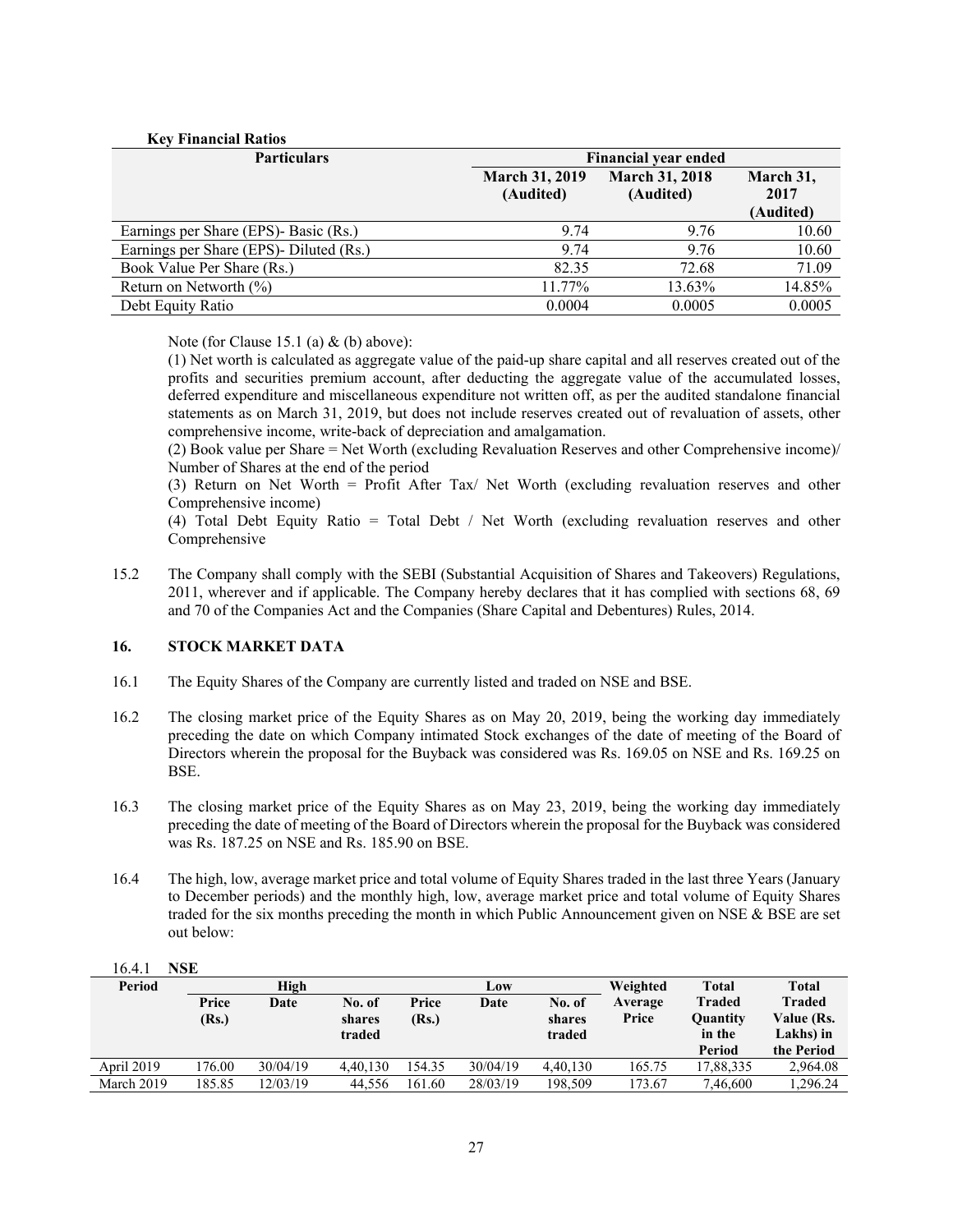| Period           |                | High     |                            |                | Low      |                            | Weighted         | <b>Total</b>                                         | <b>Total</b>                                           |
|------------------|----------------|----------|----------------------------|----------------|----------|----------------------------|------------------|------------------------------------------------------|--------------------------------------------------------|
|                  | Price<br>(Rs.) | Date     | No. of<br>shares<br>traded | Price<br>(Rs.) | Date     | No. of<br>shares<br>traded | Average<br>Price | <b>Traded</b><br><b>Quantity</b><br>in the<br>Period | <b>Traded</b><br>Value (Rs.<br>Lakhs) in<br>the Period |
| February<br>2019 | 173.85         | 06/02/19 | 18,736                     | 148.30         | 21/02/19 | 85,184                     | 157.88           | 9,12,863                                             | 1,441.19                                               |
| January 2019     | 177.60         | 01/01/19 | 72,715                     | 153.75         | 28/01/19 | 31,172                     | 169.64           | 7,81,419                                             | 1,325.63                                               |
| December<br>2018 | 191.30         | 03/12/18 | 11,631                     | 170.90         | 26/12/19 | 16,767                     | 177.66           | 4,98,841                                             | 886.26                                                 |
| November<br>2018 | 206.00         | 01/11/18 | 22,979                     | 184.00         | 22/11/18 | 21,992                     | 188.47           | 15,41,213                                            | 2.904.75                                               |
| Year 2018        | 319.80         | 07/03/18 | 11,72,669                  | 170.90         | 26/12/19 | 16,767                     | 250.85           | 1,69,52,962                                          | 42,526.85                                              |
| Year 2017        | 269.90         | 26/12/17 | 16.01.893                  | 163.25         | 31/08/17 | 96,900                     | 205.56           | 2,07,78,225                                          | 42,711.74                                              |
| Year 2016        | 244.00         | 10/11/16 | 231.394                    | 165.00         | 24/06/16 | 52,911                     | 201.78           | 1,69,42,465                                          | 34,187.26                                              |

Source: www.nseindia.com

16.4.2 **BSE** 

| 16.4.2     | BSE    |            |          |        |            |        |          |                 |              |
|------------|--------|------------|----------|--------|------------|--------|----------|-----------------|--------------|
| Period     |        | High       |          |        | Low        |        | Weighted | <b>Total</b>    | <b>Total</b> |
|            | Price  | Date       | No. of   | Price  | Date       | No. of | Average  | Traded          | Traded       |
|            | (Rs.)  |            | shares   | (Rs.)  |            | shares | Price    | <b>Ouantity</b> | Value (Rs.   |
|            |        |            | traded   |        |            | traded |          | in the          | Lakhs) in    |
|            |        |            |          |        |            |        |          | Period          | the Period   |
| April 2019 | 175.00 | 30/04/2019 | 20,258   | 154.75 | 30/04/2019 | 20,258 | 165.23   | 6,48,838        | 1,072.06     |
| March 2019 | 187.00 | 12/03/2019 | 11,345   | 163.55 | 01/03/2019 | 3,813  | 174.66   | 1,02,256        | 178.61       |
| February   | 173.00 | 06/02/2019 | 3,744    | 148.20 | 19/02/2019 | 1,643  | 159.52   | 60,821          | 97.02        |
| 2019       |        |            |          |        |            |        |          |                 |              |
| January    | 177.1  | 01/01/2019 | 2,828    | 153.35 | 28/01/2019 | 977    | 169.09   | 42,576          | 71.99        |
| 2019       |        |            |          |        |            |        |          |                 |              |
| December   | 192.00 | 04/12/18   | 2,744    | 169.50 | 11/12/18   | 8,686  | 187.91   | 6,39,161        | 1,201.03     |
| 2018       |        |            |          |        |            |        |          |                 |              |
| November   | 210.00 | 13/11/18   | 12,440   | 184.00 | 22/11/18   | 1,727  | 186.36   | 9,45,305        | 1,761.70     |
| 2018       |        |            |          |        |            |        |          |                 |              |
| Year 2018  | 319.00 | 07/03/18   | 1,26,924 | 169.50 | 11/12/18   | 8,686  | 223.63   | 30,82,920       | 6,894.25     |
| Year 2017  | 269.80 | 26/12/17   | 280,542  | 164.00 | 31/08/17   | 7,611  | 203.87   | 3,07,98,903     | 62,788.20    |
| Year 2016  | 240.00 | 10/11/16   | 43,007   | 165.50 | 24/06/16   | 7.081  | 204.13   | 30,48,874       | 6,223.73     |

Source: www.bseindia.com

For the purpose of aforesaid tables:

- Year is a calendar year commencing from January 01 and ending on December 31.
- ‐ Weighted Average Price (Total Turnover / Total Traded Quantity) for all trading days during the said period
- ‐ High price is the maximum of the daily high prices and Low price is the minimum of the daily low prices of the Equity Shares of our Company for the year, or the month, as the case may be
- ‐ In case of two days with the same high / low, the date with higher volume has been considered

### **17. DETAILS OF STATUTORY APPROVALS**

- 17.1 The Buyback Offer is subject to approval, if any required, under the provisions of the Companies Act, the SEBI Buyback Regulations, SEBI and/or such other applicable rules and regulations in force.
- 17.2 Buyback from Non-Resident Shareholders will be subject to approvals, if any, of the appropriate authorities as applicable. Non-Resident Indians ("**NRI**") and erstwhile Overseas Corporate Bodies ("**OCB**") must obtain all approvals required to tender the Equity Shares held by them in this Buyback (including without limitation the approval from the RBI). It is the obligation of such non-resident shareholders, NRI, OCB shareholders, to obtain such approvals and submit such approvals along with the Tender Form, so as to enable them to tender equity shares in the Buyback and for the Company to purchase such Equity Shares, tendered. The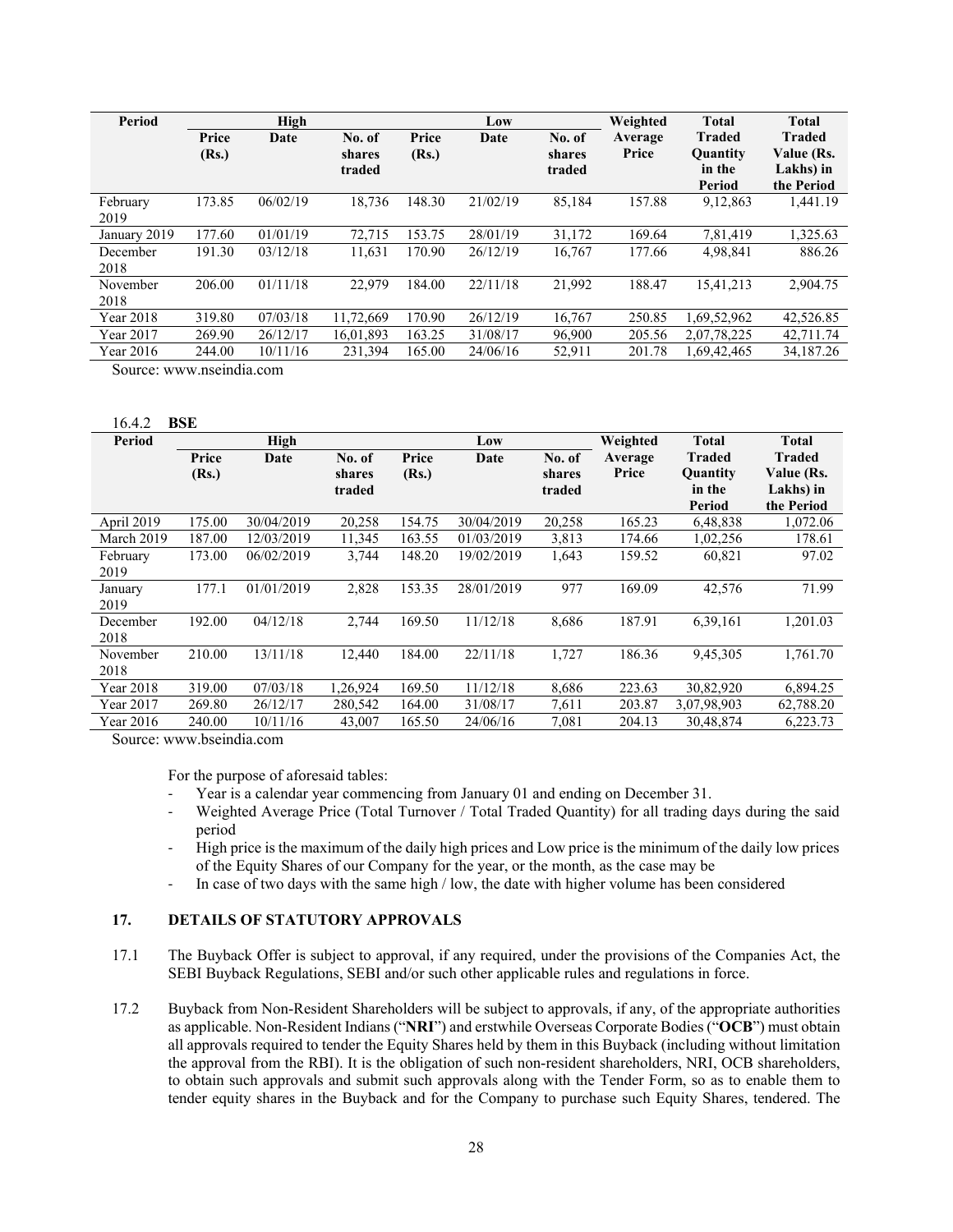Company will have the right to make payment to the Eligible Shareholder in respect of whom no prior RBI approval is required and not accept Equity Shares from the Eligible Shareholder in respect of whom prior RBI approval is required in the event copies of such approvals are not submitted. The Company will make due compliances of applicable rules and regulations under FEMA Regulations.

- 17.3 As on date, there are no other statutory or regulatory approvals required to implement the Buyback, other than that indicated above. If any statutory or regulatory approval becomes applicable subsequently, the Buyback will be subject to such statutory or regulatory approval(s). In the event of any delay in receipt of any statutory / regulatory approvals, changes to the proposed timetable of the Buyback, if any, shall be intimated to the Stock Exchanges.
- 17.4 The Buyback has been approved by the Board of Directors in their meeting held on May 24, 2019.

### **18. DETAILS OF REGISTRAR TO THE BUYBACK**

Eligible Persons who wish to tender their Equity Shares in the Buyback Offer can either send it by registered post/courier or hand deliver the Tender Form and TRS generated by the Exchange Bidding System along with all the relevant documents to the Registrar to the Buyback, super scribing the envelope as **"FDC Limited- Buyback 2019".** 

In case of query, the shareholders may contact the registrar during working hours i.e. 10 am and 5 pm all working days except Saturday, Sunday and public holidays.

| Name                  |                       |     |             | Link Intime India Private Limited         |
|-----------------------|-----------------------|-----|-------------|-------------------------------------------|
| Address               |                       |     |             | C-101, 1st Floor, 247 Park, L. B. S. Marg |
|                       |                       |     |             | Vikhroli (West), Mumbai - 400 083         |
| Phone                 |                       |     |             | $+91$ 22 4918 6200                        |
| Fax                   |                       |     |             | +91 22 4918 6195                          |
| <b>Contact Person</b> |                       |     |             | Mr. Sumeet Deshpande                      |
|                       | SEBI Registration No. |     |             | INR000004058                              |
| Validity              | Period                | for | <b>SEBI</b> | Permanent                                 |
| Registration          |                       |     |             |                                           |

The Company has appointed the following as the Registrar to the Buyback:

### **THE TENDER FORM AND OTHER RELEVANT DOCUMENTS SHOULD NOT BE SENT TO THE COMPANY OR TO THE MANAGER TO THE BUYBACK.**

#### **19. PROCESS AND METHODOLOGY FOR THE BUYBACK**

The Company proposes to Buyback up to 34,30,000 Equity Shares, representing 1.97% of the total issued and Paid-up equity capital of the Company, at a price of Rs. 350 per Equity Share payable in cash for an amount aggregating up to Rs. 120.05 Crores excluding transaction cost, viz. brokerage, applicable taxes such as securities transaction tax, service tax, stamp duty, etc, being up to 8.38% of the fully Paidpaid-up equity capital and Free Reservesfree reserves, as per the standalone financial statements, of the Company for the year ended March 31, 2019, from the Eligible Shareholders on a proportionate basis through Tender Offer in accordance with the provisions of the Act, the Rules thereunder and the SEBI Regulations. The Buyback is subject to receipt of any approvals of statutory, regulatory or governmental authorities as may be required under applicable laws, including SEBI and the Stock Exchanges.

The Company expresses no opinion as to whether Eligible Shareholders should participate in the Buyback and, accordingly, Eligible Shareholders are advised to consult their own advisors to consider participation in the Buyback.

The aggregate shareholding of the Promoter Group is 12,04,60,261 Equity Shares which represents 69.07% of the existing equity share capital of the Company. In terms of the SEBI Buyback Regulations, under the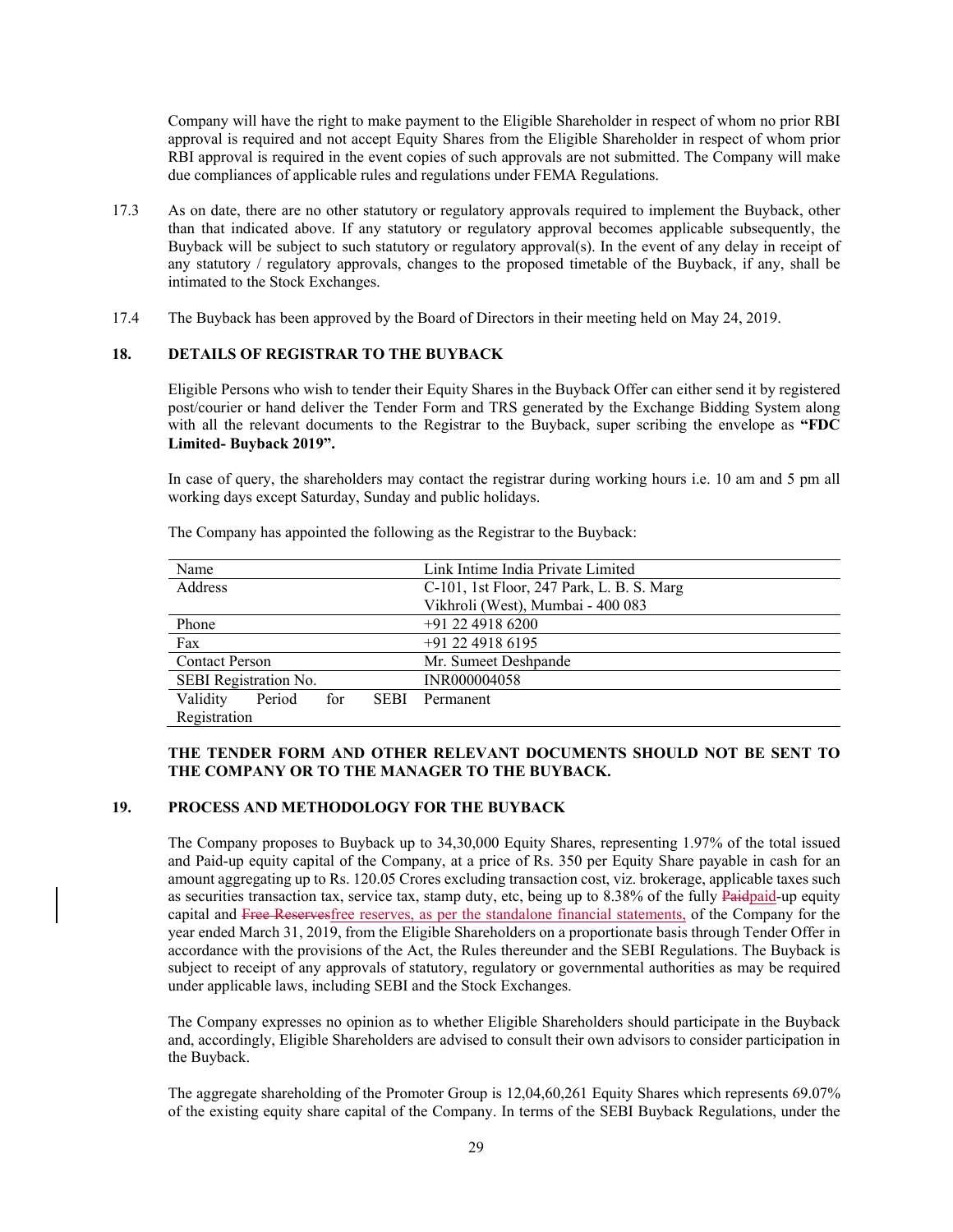Tender Offer, the Promoters of the Company have the option to participate in the Buyback. The Promoter and the Promoter Group entities vide their individual letters dated May 22, 2019 have informed the Company regarding their intention to participate in the Buyback and offer to tender at least such number of Equity Shares which would be equal to the proportionate entitlement of the Promoter Group out of the Equity Shares held by them as on the Record Date under the Buyback. In addition, the Promoter Group may also tender additional number of shares, as Promoter Group may decide subsequently, depending upon the publicly available information at the time of such decision making, in compliance with the SEBI Buyback Regulations. However, the Promoter and Promoter Group shall not tender more than 12,04,60,261 Equity Shares under the Buyback, being the total number of Equity Shares held by them collectively.

Assuming response to Buyback is to the extent of 100% (full acceptance) from all Shareholders up to their Buyback Entitlement, the aggregate Shareholding of the promoters, post Buyback may increase to  $\left[\right]$   $\left[\right]$   $\left[\right]$   $\left[\right]$   $\left[\right]$   $\left[\right]$   $\left[\right]$   $\left[\right]$   $\left[\right]$   $\left[\right]$   $\left[\right]$   $\left[\right]$   $\left[\right]$   $\left[\right]$   $\left[\right]$   $\left[\right]$   $\left[\right]$   $\left[\right]$   $\left[\right]$   $\left[\right]$   $\left[\right]$   $\left[\right]$   $\left[\right]$   $\left[\right]$   $\left[\right]$   $\left[\right]$   $\left[\right]$   $\left[\right$ 

#### **Record Date and Ratio of Buyback as per the Buyback Entitlement in each Category:**

The Board had fixed June 07, 2019 as the Record Date for the purpose of determining the Buyback Entitlement and the names of the Shareholders, who are eligible to participate in the Buyback Offer.

The Equity Shares proposed to be bought back by the Company shall be divided in two categories:

- (i) Reserved category for Small Shareholders ("Reserved Category"); and
- (ii) General Category for other Eligible Shareholders ("General Category").

As defined in the SEBI Buyback Regulations, a "Small Shareholder" is a Shareholder who holds Equity Shares having market value, on the basis of closing price of shares on the recognized stock exchange in which the highest trading volume in respect of such shares, as on Record Date is not more than Rs. 200,000/- (Rupees Two Lakhs Only).

As on the Record Date, the closing price on NSE, being the stock exchange having the highest trading volume, was Rs.  $\left[\rightarrow\right]$ 187.75 per Equity Share, accordingly all Shareholders holding not more than  $\left[\rightarrow\right]$ 1,065 Equity Shares as on the Record Date are classified as 'Small Shareholders' for the purpose of the Buyback Offer.

Based on the above definition, there are  $\left[\right. \leftarrow \left[ 33,783 \right]$  Small Shareholders with aggregate shareholding of  $[-455,84,891]$  Shares, as on the Record Date, which constitutes  $[-4,63,20\%]$  of the outstanding Paid up equity share capital of the Company and  $\left\{\frac{\bullet 1\%162.82\%}{\bullet} \right\}$  of the number of Equity Shares which are proposed to be bought back under this Buyback.

In order to ensure that the same Eligible Shareholder with multiple demat accounts/folios do not receive a higher entitlement under the Small Shareholder category, the Equity Shares held by such Eligible Shareholder with a common PAN shall be clubbed together for determining the category (Small Shareholder or General Category) and the Buyback Entitlement. In case of joint shareholding, the Equity Shares held in cases where the sequence of the PANs of the joint shareholders is identical shall be clubbed together. In case of Eligible Shareholders holding physical shares, where the sequence of PANs is identical and where the PANs of all joint shareholders are not available, the Registrar to the Buyback will check the sequence of the names of the joint holders and club together the Equity Shares held in such cases where the sequence of the PANs and name of joint shareholders are identical. The shareholding of institutional investors like mutual funds, insurance companies, foreign institutional investors/foreign portfolio investors etc. with common PAN are not proposed to be clubbed together for determining their entitlement and will be considered separately, where these Equity Shares are held for different schemes/sub-accounts and have a different demat account nomenclature based on information prepared by the Registrar to the Buyback as per the shareholder records received from the Depositories. Further, the Equity Shares held under the category of "clearing members" or "corporate body margin account" or "corporate body - broker" as per the beneficial position data as on Record Date with common PAN are not proposed to be clubbed together for determining their entitlement and will be considered separately, where these Equity Shares are assumed to beheld on behalf of clients.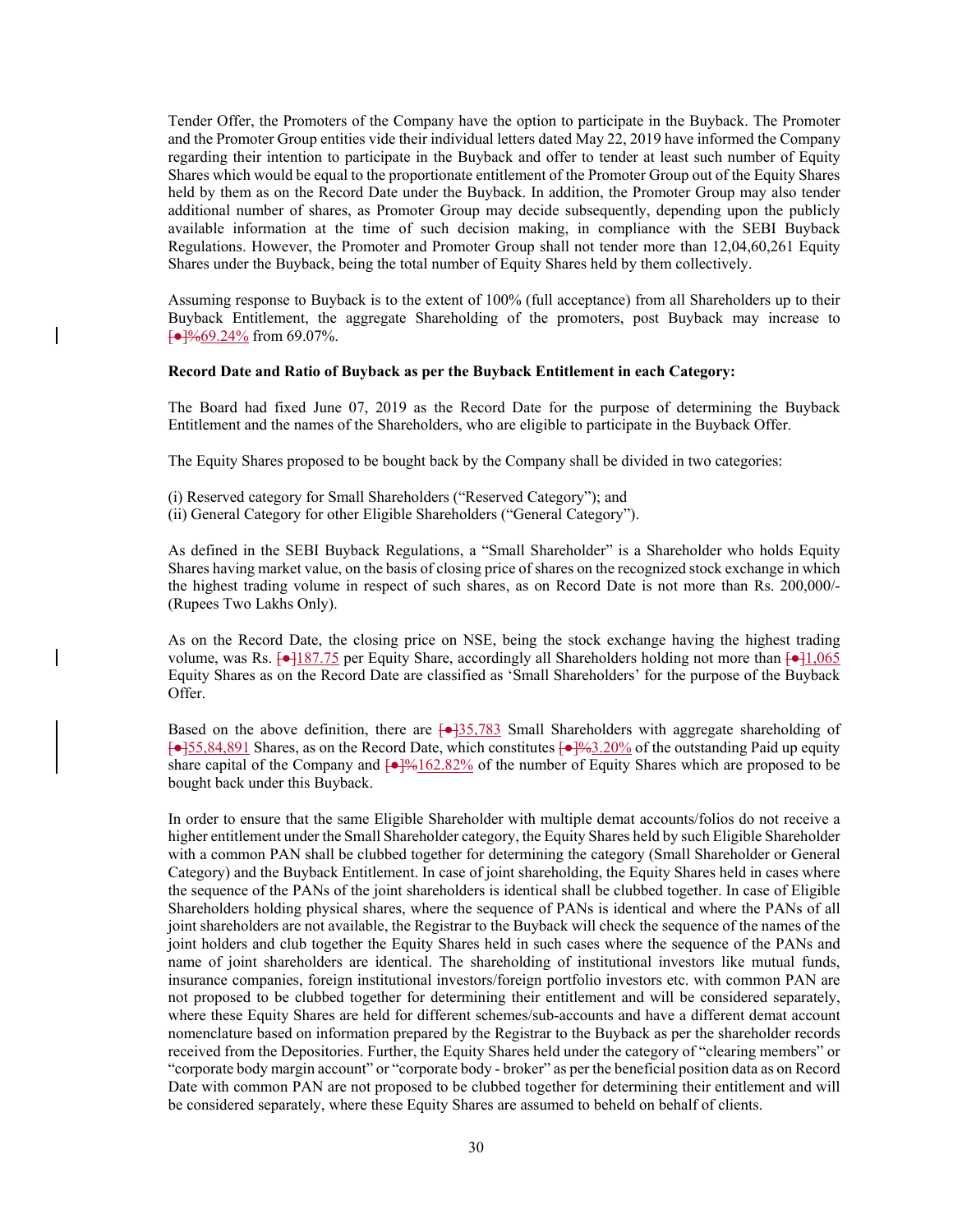In compliance with Regulation 6 of the SEBI Buyback Regulations, the reservation for the Small Shareholders, will be [●]5,14,500 Equity Shares ("**Reserved Portion**") which is higher of:

- i. Fifteen percent of the number of Equity Shares which the Company proposes to Buyback, being 5,14,500 Equity Shares; or
- ii. The number of Equity Shares entitled as per their shareholding as on Record Date, being  $\left[\rightarrow\right]1,09,839$ Equity Shares.

All the outstanding Equity Shares have been used for computing the entitlement of Small Shareholders since the Promoter also intends to offer Equity Shares held by them in the Buyback.

The Reserved Portion for Small Shareholders will be 5,14,500 Equity Shares (higher of (i) and (ii) above). Accordingly, General Category for all other Equity Shareholders shall consist of 29,15,500 Equity Shares (the "**General Portion**").

Based on the above, the Buyback Entitlement ratio for both categories is decided as below:

| <b>Category of Shareholders</b>          | <b>Ratio of Buyback</b>                                                |
|------------------------------------------|------------------------------------------------------------------------|
| Reserved category for Small Shareholders | $\leftarrow$ 69 Equity Shares for every $\leftarrow$ 749 Equity Shares |
|                                          | held on the Record Date                                                |
| General category for all other Eligible  | $\leftarrow$ 10 Equity Shares for every $\leftarrow$ 579 Equity Shares |
| Shareholders                             | held on the Record Date                                                |

#### **Fractional Entitlements**

If the Buyback Entitlement under the Buyback, after applying the abovementioned ratios to the Equity Shares held on Record Date, is not a round number (i.e. not in the multiple of one Equity Share), then the fractional entitlement shall be ignored for computation of Buyback Entitlement to tender Equity Shares in the Buyback for both categories of Eligible Shareholders.

On account of ignoring the fractional entitlement, those Small Shareholders who hold  $\left[-\frac{10}{10}\right]$  or less Equity Shares as on Record Date will be dispatched a Tender Form with zero entitlement. Such Small Shareholders are entitled to tender Additional Equity Shares as part of the Buyback and will be given preference in the Acceptance of one Equity Share, if such Small Shareholders have tendered for Additional Equity Shares.

### **Basis of Acceptance of Equity Shares validly tendered in the Reserved Category for Small Shareholders**

Subject to the provisions contained in this Letter of Offer, the Company will accept the Equity Shares tendered in the Buyback by the Small Shareholders in the Reserved Category in the following order of priority:

- a) Acceptance of 100% Equity Shares from Small Shareholders in the Reserved Category, who have validly tendered their Equity Shares to the extent of their Buyback Entitlement or the number of Equity Shares tendered by them, whichever is less.
- b) Post the Acceptance as described above, in case there are any Equity Shares left to be bought back from Small Shareholders in Reserved Category, the Small Shareholders who were entitled to tender Zero Equity Shares (on account of ignoring the fractional entitlement) and have tendered Additional Equity Shares as a part of the Buyback shall be given preference and one Equity Share each from the Additional Equity Shares tendered by these Small Shareholders shall be bought back in the Reserved Category.
- c) Post the Acceptance as described above, in case, there are Equity Shares left to be bought back in the Reserved category and there are any validly tendered unaccepted Equity Shares in the Reserved Category ("**Reserved Category Additional Shares**"), the Reserved Category Additional Shares shall be accepted in a proportionate manner and the Acceptance shall be made in accordance with the SEBI Buyback Regulations, i.e. valid Acceptance per Shareholder shall be equal to the Reserved Category Additional Shares by the Shareholder divided by the total Reserved Category Additional Shares and multiplied by the total number of Equity Shares remaining to be bought back in Reserved Category. For the purpose of this calculation, the Reserved Category Additional Shares taken into account for such Small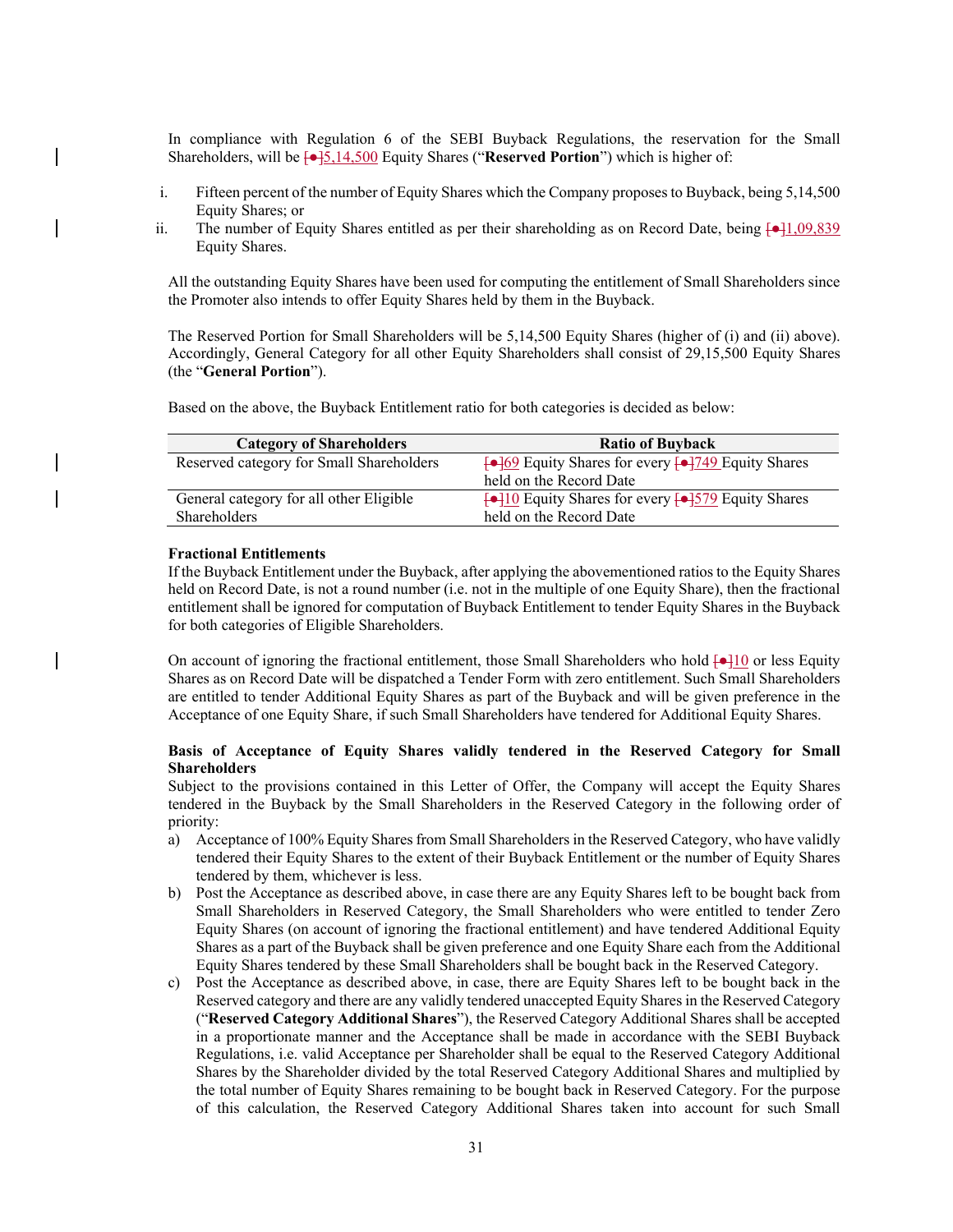Shareholders, from whom one Equity Share has been accepted in accordance with the clause above, shall be reduced by one.

### **Adjustment for fractional results in case of proportionate Acceptance, as described above:**

- i. For any Small Shareholder, if the number of Additional Equity Shares to be accepted, calculated on a proportionate basis is not in the multiple of one and the fractional Acceptance is greater than or equal to 0.50, then the fraction would be rounded off to the next higher integer.
- ii. For any Small Shareholder, if the number of Additional Equity Shares to be accepted, calculated on a proportionate basis is not in the multiple of one and the fractional Acceptance is less than 0.50, then the fraction shall be ignored.

### **Basis of Acceptance of Equity Shares validly tendered in the General Category**

Subject to the provisions contained in this Letter of Offer, the Company will accept the Equity Shares tendered in the Buyback by all other Eligible Shareholders in the General Category in the following order of priority:

- a. Acceptance of 100% Equity Shares from other Eligible Shareholders in the General Category who have validly tendered their Equity Shares, to the extent of their Buyback Entitlement, or the number of Equity Shares tendered by them, whichever is less.
- b. Post the Acceptance as described above, in case there are any Equity Shares left to be bought back in the General Category, and there are validly tendered Additional Shares in the General Category ("the **General Category Additional Shares**"), the General Category Additional Shares shall be accepted in proportion of the Additional Equity Shares tendered by them and the Acceptance per shareholder shall be made in accordance with the SEBI Buyback Regulations, i.e. valid Acceptance per shareholder shall be equal to the General Category Additional Equity Shares validly tendered by the Eligible Shareholders divided by the total General Category Additional Equity Shares validly tendered in the General Category and multiplied by the total pending number of Equity Shares remaining to be Accepted in General Category.

#### **Adjustment for fractional results in case of proportionate acceptance as described above:**

- i. For any Eligible Shareholder, if the number of Additional Equity Shares to be accepted, calculated on a proportionate basis is not in the multiple of one and the fractional Acceptance is greater than or equal to 0.50, then the fraction would be rounded off to the next higher integer.
- ii. For any Eligible Shareholder, if the number of Additional Equity Shares to be accepted, calculated on a proportionate basis is not in the multiple of one and the fractional Acceptance is less than 0.50, then the fraction shall be ignored.

### **Basis of Acceptance of Equity Shares between Categories**

- a) In the event the Equity Shares tendered by the Small Shareholders in accordance with the process set out under the section entitled "*Basis of Acceptance of Equity Shares validly tendered in the Reserved Category for Small Shareholders*" is less than the Reserved Portion, Additional Equity Shares tendered by the Eligible Shareholders in the General Category over and above their Buyback Entitlement shall, in accordance with the Regulations, be accepted in proportion of the Additional Equity Shares tendered by them i.e. valid acceptances per shareholder shall be equal to the Additional Equity Shares validly tendered by an Eligible Shareholder in the General Category divided by the total Additional Equity Shares validly tendered in the General Category and multiplied by the Additional Equity Shares that can be accepted due to shortfall in the Reserved Portion.
- b) In the event the Equity Shares tendered by the Eligible Shareholders in the General Category in accordance with the process set out under the section entitled "*Basis of Acceptance of Equity Shares validly tendered in the General Category*" is less than the General Portion, Additional Equity Shares tendered by the Eligible Shareholders in the Reserved Category over and above their Buyback Entitlement shall, in accordance with the Regulations, be Accepted in proportion of the Additional Equity Shares tendered by them i.e. valid Acceptance per shareholder shall be equal to the Additional Equity Shares validly tendered by an Eligible Shareholder in the Reserved Category divided by the total Additional Equity Shares validly tendered in the Reserved Category and multiplied by the Additional Equity Shares that can be accepted due to shortfall in the General Portion.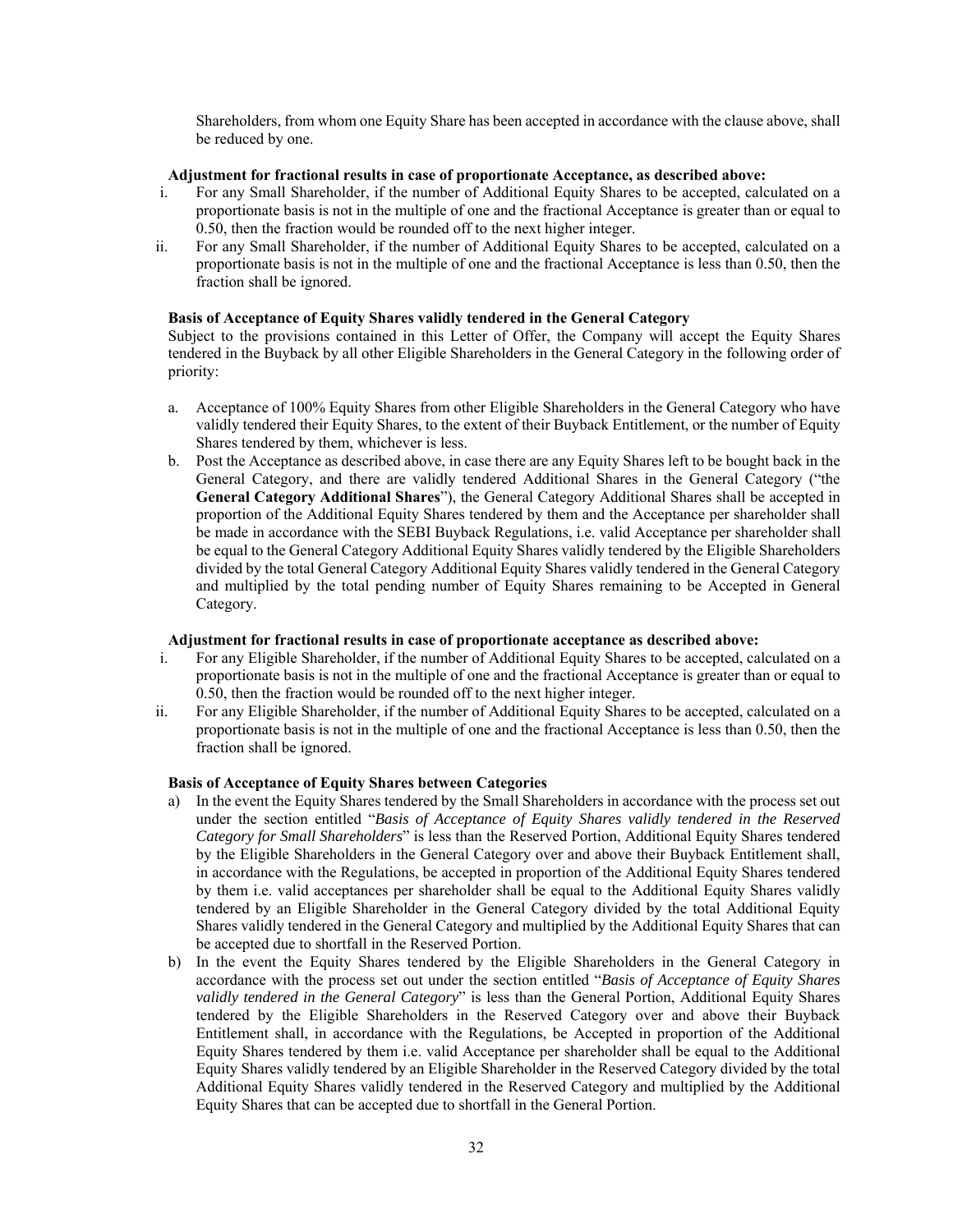c) In case there is any Small Shareholder who has received a Tender Form with zero Buyback Entitlement and who has tendered Additional Shares shall be eligible for priority acceptance of one Equity Share before Acceptance as mentioned above in this paragraph, out of the Shares left to be bought back in the General Category, provided no Acceptance could take place from such Shareholder in accordance with the section entitled "Basis of Acceptance of Equity Shares validly tendered in the Reserved Category for Small Shareholders".

### **Adjustment for fractional results in case of proportionate acceptance as described above:**

- i. For any Eligible Shareholder, if the number of Additional Equity Shares to be accepted, calculated on a proportionate basis is not in the multiple of one and the fractional Acceptance is greater than or equal to 0.50, then the fraction would be rounded off to the next higher integer.
- ii. For any Eligible Shareholder, if the number of Additional Equity Shares to be accepted, calculated on a proportionate basis is not in the multiple of one and the fractional Acceptance is less than 0.50, then the fraction shall be ignored.

### **Miscellaneous**

**For avoidance of doubt, it is clarified that, in accordance with the clauses above:** 

- **(a) Equity Shares accepted under the Buyback from each Eligible Shareholder, shall be lower of the following:** 
	- **the number of Equity Shares tendered by the respective Shareholder or**
	- **the number of Equity Shares held by the respective Shareholder, as on the Record Date**
- **(b) Equity Shares tendered by any Shareholder over and above the number of Equity Shares held by such Shareholder as on the Record Date shall not be considered for the purpose of Acceptance.**

### **20. PROCEDURE FOR TENDER OFFER AND SETTLEMENT**

- 20.1 The Buyback is open to all Eligible Shareholder holding Equity Shares of the Company either in demat or physical mode, as on the Record date, i.e. June 07, 2019. However, Eligible Shareholders holding Equity Shares in physical form are required to get their Equity Shares dematerialized before tendering their Equity Shares in the Buyback.
- 20.2 The Company proposes to affect the Buyback through Tender Offer, on a proportionate basis. This Letter of Offer, outlining the terms of the Offer as well as the detailed disclosures as specified in the SEBI Buyback Regulations, will be mailed/couriered to Equity Shareholders of the Company whose names appear on the register of members of the Company, or who are beneficial owners of Equity Shares as per the records of Depositories, on the Record Date.

**Eligible Shareholders who have registered their email ids with the Depositories / the Company, shall be dispatched the Letter of Offer through electronic means. If Eligible Shareholders wish to obtain a physical copy of the Letter of Offer, they may send a request to the Company or Registrar at the address or email id mentioned at the cover page of this Letter of Offer.** 

**Eligible Shareholders who have not registered their email ids with the Depositories / the Company, shall be dispatched the Letter of Offer through physical mode by registered post / speed post / courier. In case of non-receipt of the Letter of Offer and the Tender Form, please follow the procedure mentioned in Clause 20.12.** 

20.3 The Company will not accept any Equity Shares offered for Buyback where there exists any restraint order of a Court/ any other competent authority for transfer / disposal/ sale or where loss of share certificates has been notified to the Company or where the title to the Equity Shares is under dispute or otherwise not clear or where any other restraint subsists.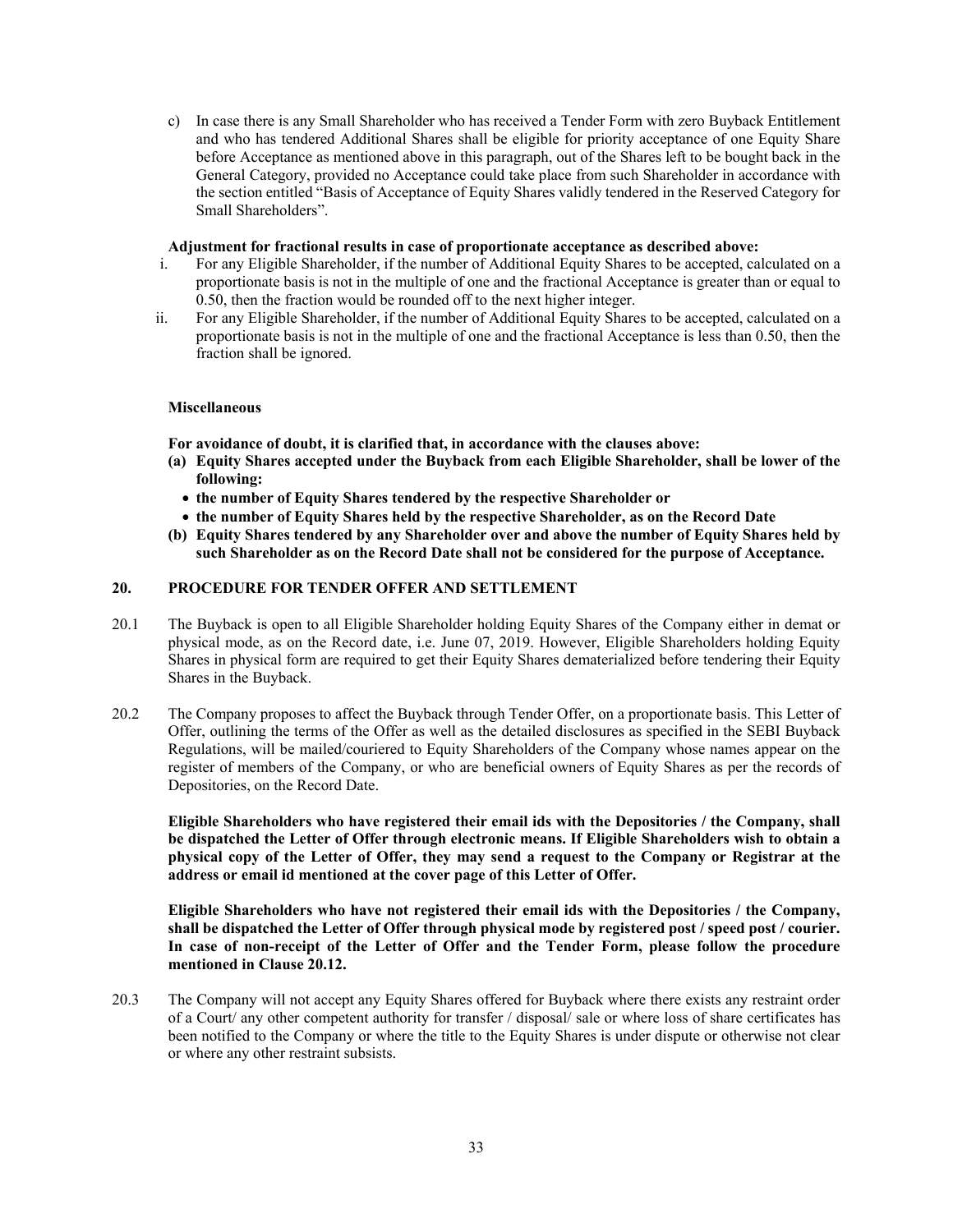- 20.4 The Company shall comply with Regulation 24(v) of the SEBI Buyback Regulations which states that the Company shall not Buyback locked-in Equity Shares and non-transferable Equity Shares till the pendency of the lock-in or till the Equity Shares become transferable.
- 20.5 Eligible Shareholders will have to transfer the Equity Shares from the same demat account in which they were holding the Equity Shares as on the Record Date and in case of multiple demat accounts, Eligible Shareholders are required to tender the applications separately from each demat account. In case of any changes in the demat account in which the Equity Shares were held as on Record Date, such Eligible Shareholders should provide sufficient proof of the same to the Registrar, and such tendered shares may be accepted subject to appropriate verification and validation by the Registrar.
- 20.6 The Company shall accept all the Equity Shares validly tendered for the Buyback by Eligible Shareholders, on the basis of their Buyback Entitlement as on the Record Date and also Additional Equity Shares if any tendered by Eligible Shareholders will be accepted as per Clause 19.3, 19.4 and 19.5 under "Process and Methodology for the Buyback".
- 20.7 As disclosed in the section entitled "Process and Methodology for the Buyback" on page 29, the Equity Shares proposed to be bought as a part of the Buyback is divided into two categories; (a) Reserved Category for Small Shareholders; and (b) the General Category for other Eligible Shareholder, and the Buyback Entitlement of an Eligible Shareholder in each category shall be calculated accordingly.
- 20.8 After accepting the Equity Shares tendered on the basis of Buyback Entitlement, Equity Shares left to be bought as a part of the Buyback, if any, in one category shall first be accepted, in proportion to the Equity Shares tendered, over and above their Buyback Entitlement, by Eligible Shareholders in that category, and thereafter, from Eligible Shareholders who have tendered over and above their Buyback Entitlement, in any other category.
- 20.9 Shareholders' participation in Buyback will be voluntary. Shareholders can choose to participate, in part or in full, and get cash in lieu of the Equity Shares accepted under the Buyback or they may choose not to participate and enjoy a resultant increase in their percentage shareholding, post Buyback, without additional investment. Shareholders may also tender a part of their Buyback Entitlement. Shareholders also have the option of tendering Additional Shares (over and above their Buyback Entitlement) and participate in the shortfall created due to non-participation of some other Shareholders, if any. Acceptance of any Shares tendered in excess of the Buyback Entitlement by the Shareholder, shall be in terms of procedure outlined in this Letter of Offer.
- 20.10 The maximum tender under the Buyback by any Shareholder cannot exceed the number of Equity Shares held by the Shareholder as on the Record Date.
- 20.11 The Buyback shall be implemented by the Company using the "Mechanism for acquisition of shares through Stock Exchange" notified by SEBI circular No. CIR/CFD/POLICYCELL/1/2015 dated April 13, 2015 read with circular CFD/DCR2/CIR/P/2016/131 dated December 09, 2016 and following the procedure prescribed in the Companies Act and the SEBI Buyback Regulations and as may be determined by the Board and on such terms and conditions as may be permitted by law from time to time.

### 20.12 **In case of non-receipt of this Letter of Offer**:

a) **In case the Equity Shares are in dematerialised form:** An Eligible Shareholder may participate in the Offer by downloading the Tender Form from the website of the Company i.e. www.fdcindia.com or by providing their application in writing on plain paper, signed by all Eligible Shareholders (in case of joint holding), stating name and address of Shareholder(s), number of Equity Shares held as on the Record Date, Client ID number, DP Name/ ID, beneficiary account number and number of Equity Shares tendered for the Buyback.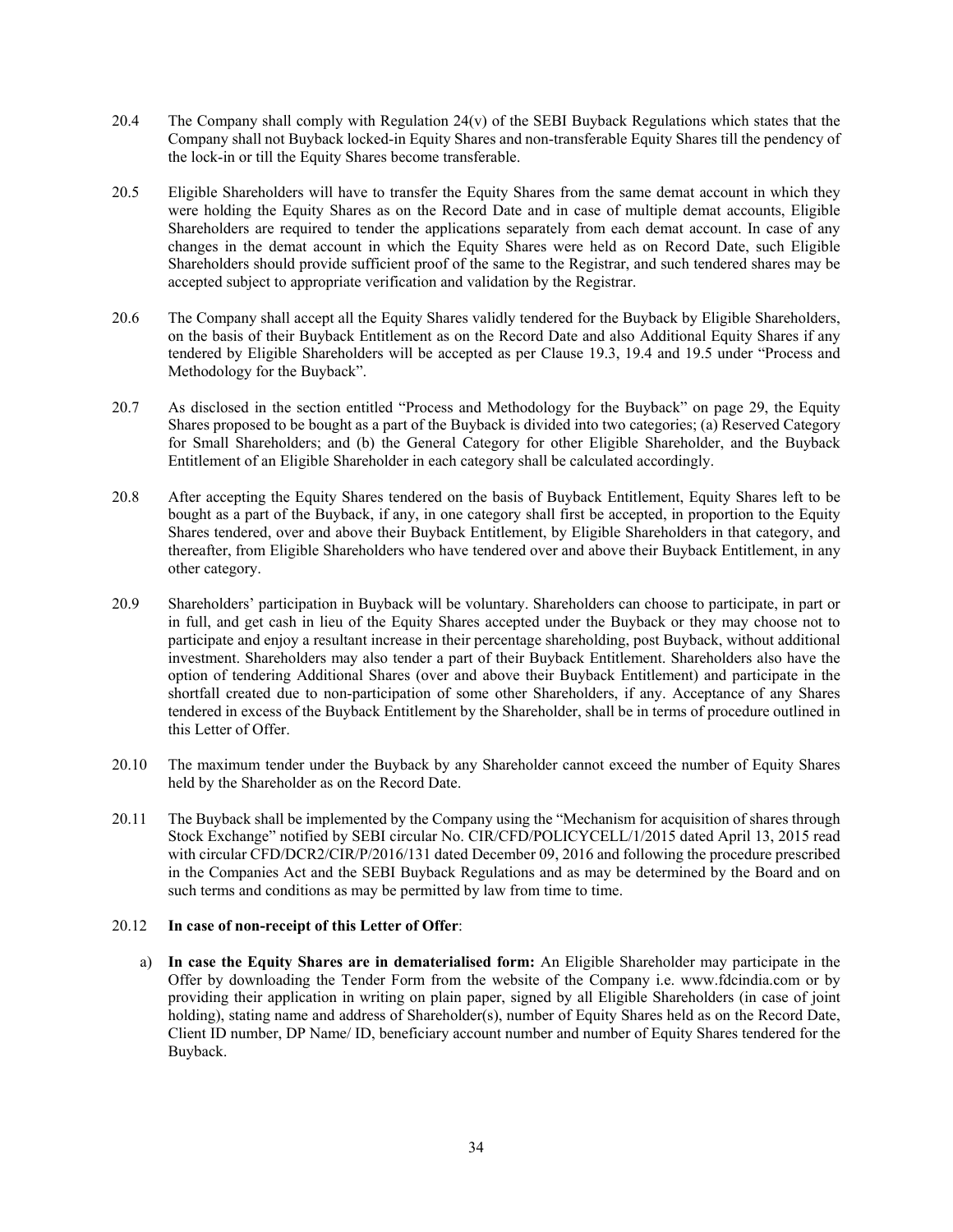**The non-receipt of the Letter of Offer by, or accidental omission to dispatch the Letter of Offer to any person who is eligible to receive the same to participate in the Buyback, shall not invalidate the offer to any person who is eligible to receive this offer under the Buyback.** 

- b) Please note that Eligible Shareholder(s) who intend to participate in the Buyback will be required to approach their respective Shareholder Broker (along with the complete set of documents for verification procedures) and have to ensure that their bid is entered by their respective Shareholder Broker in the electronic platform to be made available by NSE before the Closing Date.
- c) The Company shall accept Equity Shares validly tendered by the Shareholder(s) in the Buyback on the basis of their shareholding as on the Record Date and the Buyback Entitlement. Eligible Shareholder(s) who intend to participate in the Buyback using the "plain paper" option as mentioned above are advised to confirm their Buyback Entitlement from the Registrar to the Buyback, before participating in the Buyback.
- 20.13 The Acceptance of the Offer made by the Company is entirely at the discretion of the Shareholders of the Company. The Company does not accept any responsibility for the decision of any Shareholder to either participate or to not participate in the Offer. The Company will not be responsible in any manner for any loss of Share certificate(s) and other documents during transit and the Shareholders are advised to adequately safeguard their interest in this regard.
- 20.14 For implementation of the Buyback, the Company has appointed Eureka Stock & Share Broking Services Limited as the registered broker to the Company (the "**Company Broker**") through whom the purchases and settlements in respect of the Buyback would be made by the Company. The details of the Company's Broker are as follows:



**Eureka Stock & Share Broking Services Limited**  DN-51, Merlin Infinite 11th Floor Salt Lake, Sector V Kolkata - 700 091 Tel: +91 33 6628 0000 Fax: +91 33 2210 5184 Website: www.eurekasec.com

- 20.15 The Company will use the Acquisition Window of NSE, the Designated Stock Exchange to facilitate placing of sell orders by Shareholders who wish to tender their Equity Shares in the Buyback. The details of the platform will be as specified by the BSE from time to time.
- 20.16 In the event Shareholder Brokers(s) are not registered with any of the Stock Exchange(s) or if the Eligible Shareholders do not have any stock broker then that Eligible Shareholders can approach any stock broker registered with the Stock Exchange(s) and can make a bid by using quick unique client code (UCC) facility through that stock broker registered with the Stock Exchanges after submitting the details as may be required by the stock broker to be in compliance with the SEBI Buyback Regulations. In case Eligible Shareholders is not able to bid using quick UCC facility through any other stock broker registered with the Stock Exchange, then the Eligible Shareholders may approach Company's Broker viz. Eureka Stock & Share Broking Services Limited, to bid by using quick UCC facility. The Eligible Shareholders approaching a stock broker registered with the Stock Exchange(s) (with whom he does not have an account) may have to submit following details:

# **In case of Eligible Seller being an individual**

### **If Eligible Seller is registered with KYC Registration Agency ("KRA"): Forms required:**

- Central Know Your Client (CKYC) form including FATCA, IPV, OSV if applicable
- Know Your Client (KYC) form Documents required (all documents self-attested):
	- o Bank details (cancelled cheque)
- Demat details only if Equity Shares are in demat mode (Demat Master / Latest Demat statement)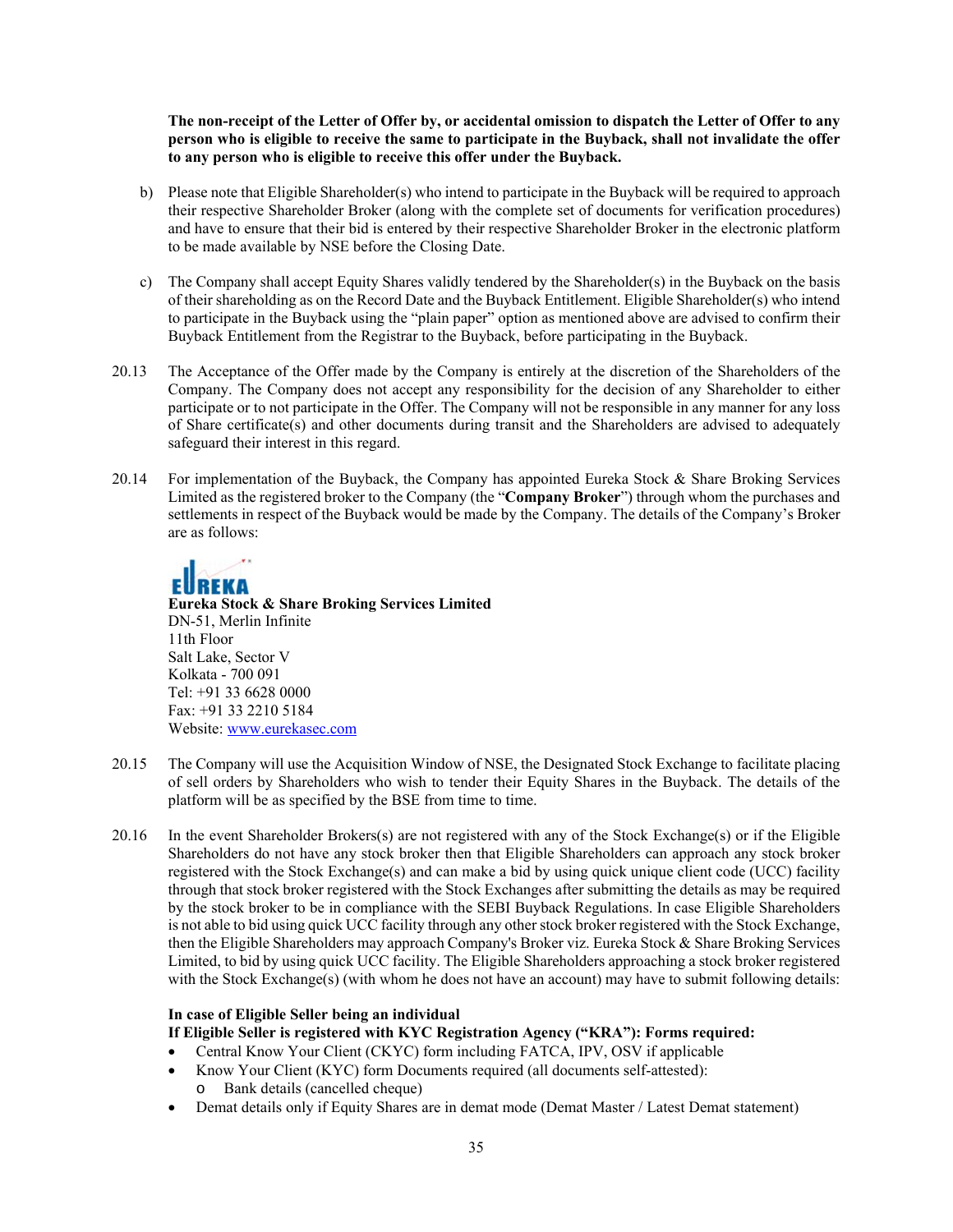### **If Eligible Seller is not registered with KRA: Forms required:**

- CKYC form including FATCA, IPV, OSV if applicable
- KRA form
- KYC form Documents required (all documents self-attested):
	- o PAN card copy
	- o Address proof
	- o Bank details (cancelled cheque)
- Demat details only if Equity Shares are in demat mode (Demat master /Latest Demat statement)

It may be noted that other than submission of above forms and documents in person verification may be required.

### **In case of Eligible Seller is HUF:**

If Eligible Seller is registered with KYC Registration Agency ("KRA"): Forms required:

- Central Know Your Client (CKYC) form of KARTA including FATCA, IPV, OSV if applicable
- Know Your Client (KYC) form Documents required (all documents self-attested): o Bank details (cancelled cheque)
- Demat details only if Equity Shares are in demat mode (Demat Master / Latest Demat statement)

If Eligible Seller is not registered with KRA: Forms required:

- CKYC form of KARTA including FATCA, IPV, OSV if applicable
- KRA form
- Know Your Client (KYC) form Documents required (all documents self-attested):
	- o PAN card copy of HUF & KARTA
	- o Address proof of HUF & KARTA
	- o HUF declaration
	- o Bank details (cancelled cheque)
- Demat details only if Equity Shares are in demat mode (Demat master /Latest Demat statement)

It may be noted that other than submission of above forms and documents in person verification may be required.

### **In case of Eligible Seller other than Individual and HUF:**

If Eligible Seller is KRA registered: Form required

- Know Your Client (KYC) form Documents required (all documents certified true copy) o Bank details (cancelled cheque)
- Demat details only if Equity Shares are in demat mode (Demat master /Latest Demat statement)
- FATCA, IPV, OSV if applicable
- Latest list of Directors / authorised signatories / partners / trustees
- Latest shareholding pattern
- Board resolution
- Details of ultimate beneficial owner along with PAN card and address proof
- Last 2 years financial statements

If Eligible Seller is not KRA registered: Forms required:

- KRA form
- Know Your Client (KYC) form Documents required (all documents certified true copy):
	- o PAN card copy of company / firm / trust
	- o Address proof of company / firm / trust
	- o Bank details (cancelled cheque)
- Demat details only if Equity Shares are in demat mode (Demat Master /Latest Demat statement)
- FATCA, IPV, OSV if applicable
- Latest list of Directors / authorised signatories / partners / trustees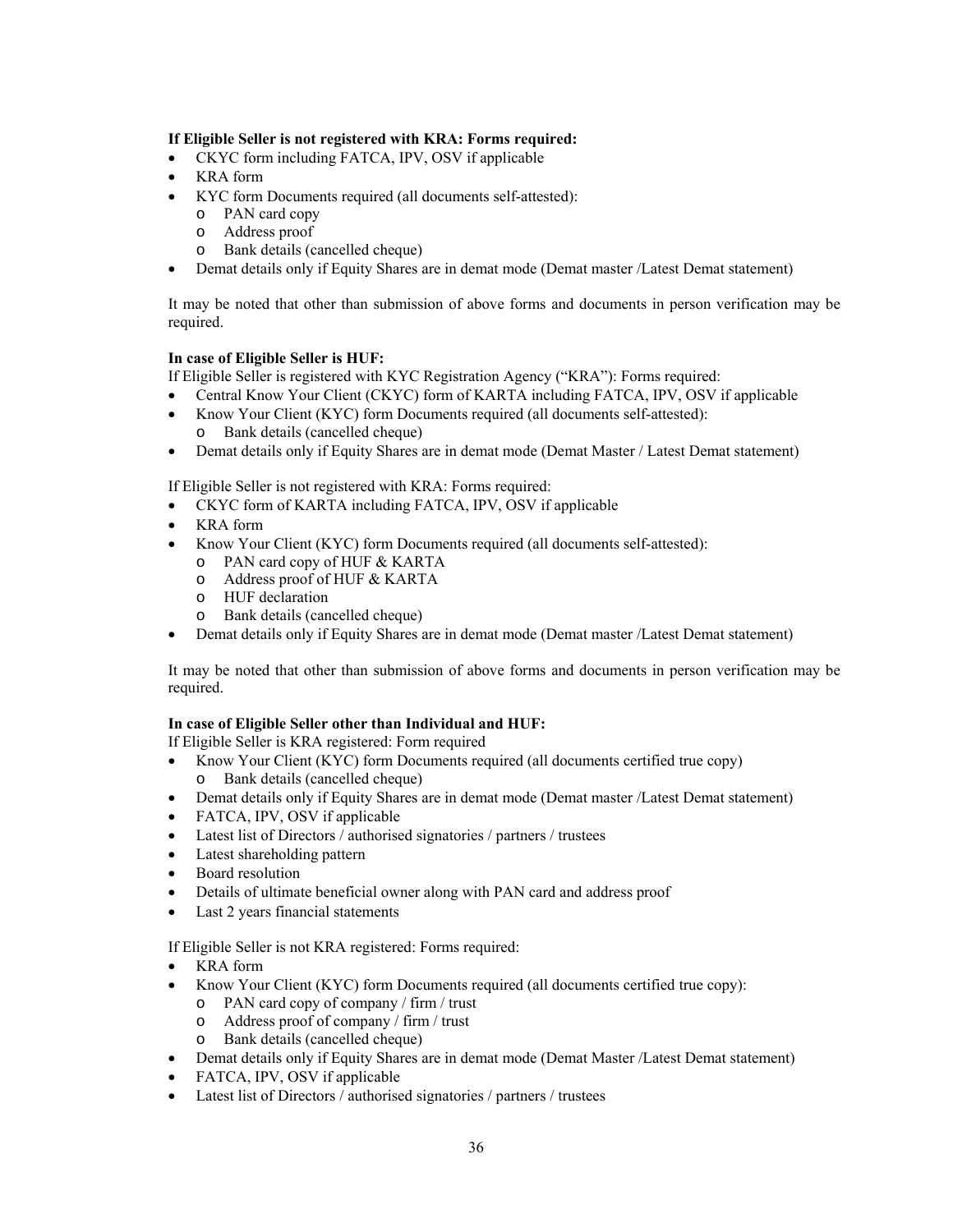- PAN card copies & address proof of Directors / authorised signatories / partners / trustees
- Latest shareholding pattern
- Board resolution/partnership declaration
- Details of ultimate beneficial owner along with PAN card and address proof
- Last 2 years financial statements
- MOA/Partnership deed /trust deed

It may be noted that above mentioned list of documents is an indicative list. The requirement of documents and procedures may vary from broker to broker.

- 20.17 The reporting requirements for Non-Resident Shareholders under Reserve Bank of India, Foreign Exchange Management Act, 1999, as amended and the Foreign Exchange Management (Transfer or Issue of Security by a Person Resident Outside India) Regulations, 2017, as amended and any other rules, regulations, guidelines for remittance of funds shall be made by the Eligible Shareholder and / or the Shareholder Broker through which the Eligible Shareholder places the bid.
- 20.18 All Eligible Shareholders, through their respective Shareholder Broker(s) will be eligible to place orders in the Acquisition Window.
- 20.19 At the beginning of the tendering period, the order for buying Equity Shares shall be placed by the Company through the Company's Broker. During the tendering period, the order for selling the Equity shares will be placed by the shareholders through their respective Shareholder Broker during normal trading hours of the secondary market.
- 20.20 Shareholder Broker(s) can enter orders for Equity Shares in demat form.
- 20.21 Modification / cancellation of orders and multiple bids from a single Eligible Shareholder will be allowed during the tendering period of the Buyback. Multiple bids made by single Shareholder for selling the Equity Shares shall be clubbed and considered as 'one' bid for the purposes of Acceptance.
- 20.22 The cumulative quantity tendered shall be made available on NSE website www.nseindia.com throughout the trading session and will be updated at specific intervals during the tendering period.
- 20.23 All documents sent by the Eligible Shareholders will be at their own risk. Eligible Shareholders are advised to safeguard adequately their interests in this regard.

#### 20.24 **Procedure to be followed by Eligible Shareholders holding Equity Shares in the dematerialised form**:

- Eligible Shareholders who desire to tender their Equity Shares in the electronic form under the Buyback would have to do so through their respective Shareholder Broker by indicating to their broker the details of Equity Shares they intend to tender under the Buyback.
- The Shareholder Broker would be required to place an order / bid on behalf of the Eligible Shareholders who wish to tender Equity Shares in the Buyback using the Acquisition Window of the Designated Stock Exchange. Before placing the bid, the Eligible Shareholder would be required to transfer the tendered Equity Shares into the special account of Indian Clearing Corporation Limited (referred to as the "Clearing Corporation"), by using the early pay in mechanism as prescribed by the Designated Stock Exchange or the Clearing Corporation prior to placing order / bid on the Designated Stock Exchange's Internet Based - Book Building Software ("IBBS") platform by the Shareholder Broker. For further details, Eligible Shareholders may refer to the circulars issued by Designated Stock Exchange and / or Clearing Corporation.
- The details of the Special Account of Clearing Corporation shall be informed in the issue opening circular that will be issued by NSE / Clearing Corporation.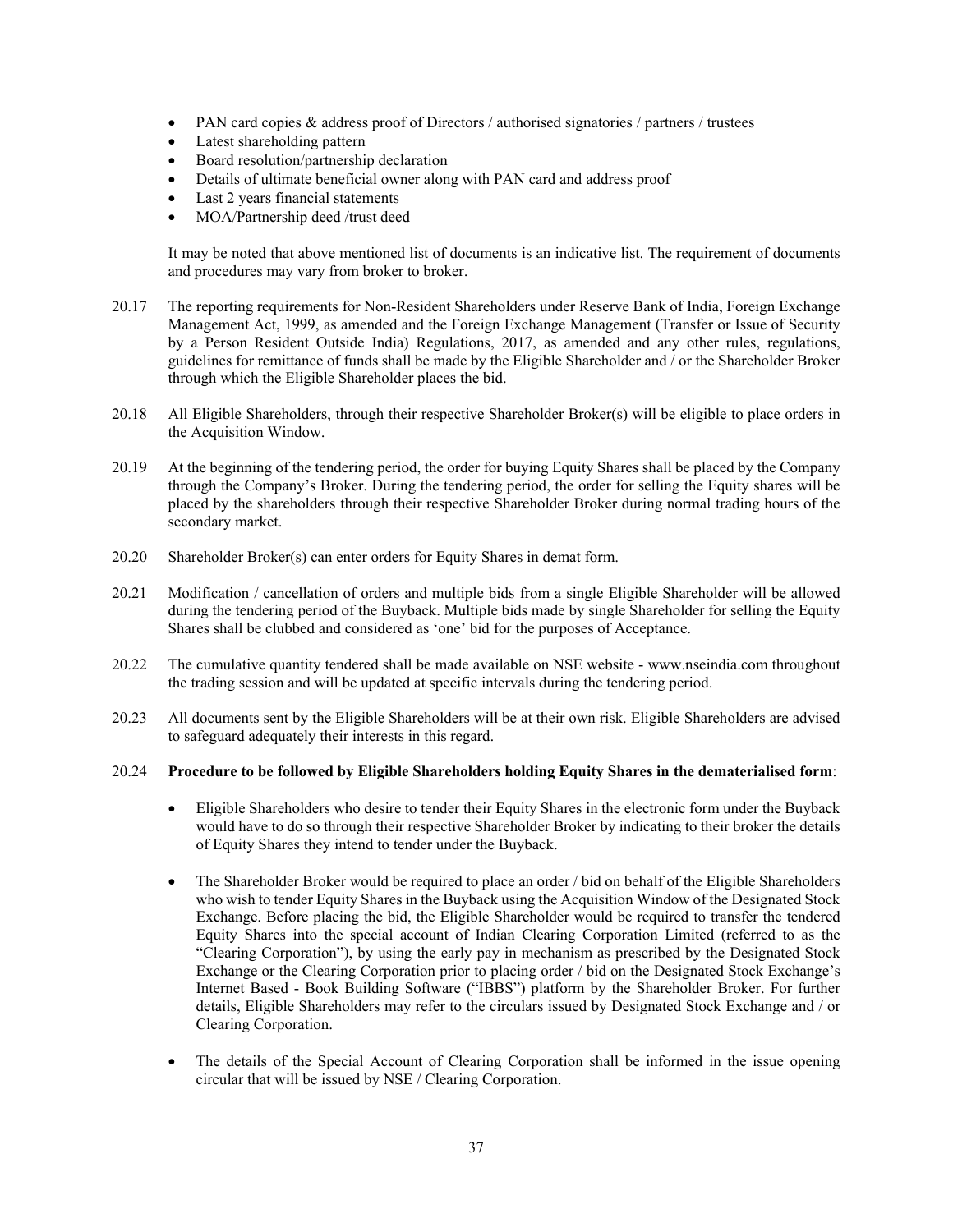- For Custodian Participant orders for demat Equity Shares, early pay-in is mandatory prior to confirmation of order by custodian. The custodian shall either confirm or reject the orders not later than the closing of trading hours on the last day of the Date of closing of the Offer. Thereafter, all unconfirmed orders shall be deemed to be rejected. For all confirmed Custodian Participant orders, order modification shall revoke the custodian confirmation and the revised order shall be sent to the custodian again for confirmation.
- Upon placing the bid, the Shareholder Broker shall provide a TRS generated by the exchange bidding system to the Shareholder. TRS will contain the details of order submitted like Bid ID No., Application No., DP ID, Client ID, number of Equity Shares tendered etc.
- Eligible Shareholders who have tendered their Equity Shares in the Buyback can hand deliver Tender Form duly signed (by all Eligible Shareholders in case shares are in joint names) in same order in which they hold the Equity Shares, along with the TRS generated by the exchange bidding system at the Office of Registrar to the Buyback. TRS will be generated by the respective Shareholder Broker. Eligible Shareholders who cannot hand deliver the Tender Form and other documents at the Office of Registrar to the Buyback, may send the same by registered post/ speed post/ courier, at their own risk, superscribing the envelope as **"FDC Limited - Buyback 2019",** to the Registrar to the Buyback latest by  $\lceil \bullet \rceil$ , 2019 (by 5 PM), i.e. not later than 2 (two) days from the Buyback Closing Date.
- In case of non-receipt of the completed Tender Form and other documents, but receipt of Equity Shares in the special account of the clearing corporation and a valid bid in the exchange bidding system, the Buyback shall be deemed to have been accepted, for demat Eligible Shareholders.
- The Eligible Shareholders will have to ensure that they keep the DP Account active and unblocked to receive credit in case of return of Equity Shares due to rejection or due to prorated Buyback decided by the Company.

#### 20.25 **Procedure to be followed by Shareholders holding Equity Shares in the Physical form**:

 $\bullet$  As per the proviso to Regulation 40(1) of the Securities and Exchange Board of India (Listing Obligations and Disclosure Requirements) Regulations, 2015, as amended, read with the SEBI's press releases dated December 03, 2018, and March 27, 2019, effective from April 01, 2019, transfers of securities shall not be processed unless the securities are held in the dematerialized form with a depository.

### **THEREFORE ANY OF THE ELIGIBLE SHAREHOLDER WHO IS DESIROUS OF TENDERING THEIR EQUITY SHARES HELD IN PHYSICAL FORM CAN DO SO ONLY AFTER THE SHARES ARE DEMATERIALIZED. SUCH ELIGIBLE SHAREHOLDERS ARE ADVISED TO APPROACH THE CONCERNED DEPOSITORY PARTICIPANT TO HAVE THEIR EQUITY SHARES DEMATERIALIZED**

### 20.26 Acceptance of orders

The Registrar shall provide details of order Acceptance to Clearing Corporation of India Limited (the "**Clearing Corporation**") within specified timelines.

### 20.27 Method of Settlement

Upon finalization of the basis of Acceptance as per SEBI Buyback Regulations:

a. The settlement of trades shall be carried out in the manner similar to settlement of trades in the secondary market.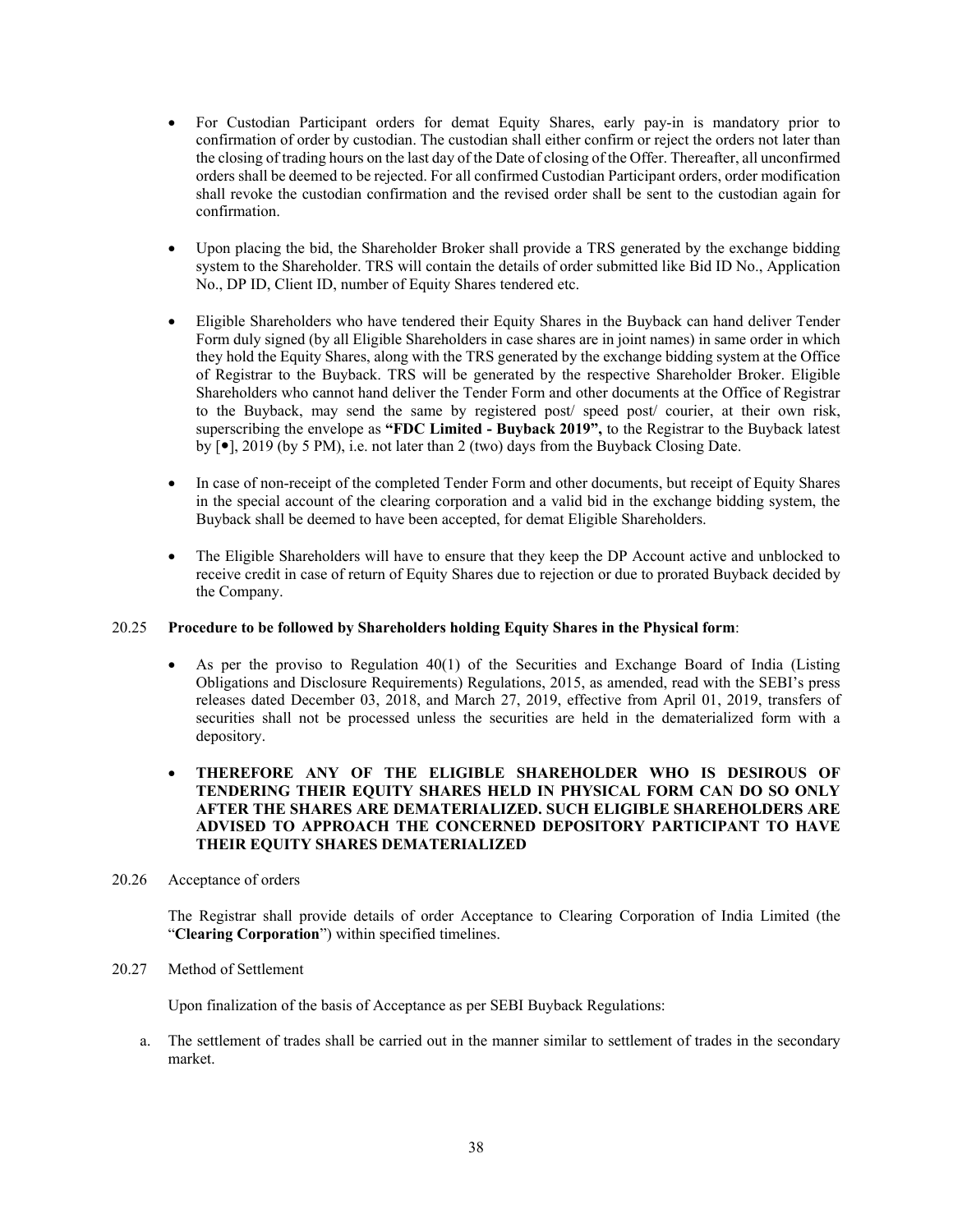- b. The Company will pay the consideration pertaining to the Buyback to the Company's Broker which will transfer the funds pertaining to the Buyback to the Clearing Corporation's bank account as per the prescribed schedule. For Equity Shares Accepted under the Buyback, Clearing Corporation will make direct funds payout to respective Eligible Shareholders bank account linked to its demat account. If Eligible Shareholders' bank account details are not available or if the funds transfer instruction is rejected by RBI / Bank, due to any reason, then such funds will be transferred to the concerned Shareholder Broker(s) settlement bank account for onward transfer to their respective Shareholders. The payment of consideration to all Shareholders validly participating in the Buyback will be made in Indian Rupees.
- c. The Equity Shares bought back in the demat form would be transferred directly to the escrow account of the Company (the "**Demat Escrow Account**") provided it is indicated by the Company's Broker or it will be transferred by the Company's Broker to the Demat Escrow Account on receipt of the Equity Shares from the clearing and settlement mechanism of the Stock Exchange(s).
- d. Excess demat Equity Shares or unaccepted demat Equity Shares, if any, tendered by the Eligible Shareholders would be returned to Eligible Shareholder by Clearing Corporation.
- e. Any equity share tendered under the Buyback in physical form will be rejected.
- f. Every Shareholder Broker, who puts in a valid bid on behalf of an Eligible Shareholder, would issue a contract note and pay the consideration for the Equity Shares accepted under the Buyback and return the balance unaccepted demat Equity Shares to their respective clients. Company's Broker would also issue a contract note to the Company for the Equity Shares accepted under the Buyback.
- g. Equity Shareholders who intend to participate in the Buyback should consult their respective Shareholder Broker for payment to them of any cost, applicable taxes, charges and expenses (including brokerage) that may be levied by the Shareholder Broker upon the selling Eligible Shareholder for tendering Equity Shares in the Buyback (secondary market transaction). The Buyback consideration received by the selling Equity Shareholders from their respective Shareholder Broker, in respect of accepted Equity Shares, could be net of such costs, applicable taxes, charges and expenses (including brokerage) and the Manager and Company accepts no responsibility to bear or pay such additional cost, applicable taxes, charges and expenses (including brokerage) incurred solely by the Eligible Shareholders
- h. The Equity Shares lying to the credit of the Company Demat Account after the Buyback will be extinguished in the manner and following the procedure prescribed in the SEBI Buyback Regulations.

#### 20.28 **Rejection Criteria**:

The Equity Shares tendered by Eligible Shareholders would be liable to be rejected on the following grounds:

- a. the Shareholder is not an Eligible Shareholder of the Company as on the Record Date; or
- b. the Equity Shares are tendered in physical form; or
- c. if there is a name mismatch in the dematerialised account of the Shareholder and PAN; or
- d. receipt of the completed Tender Form and other documents but non-receipt of Equity Shares in the special account of the Clearing Corporation.

### 20.29 **Non-resident shareholders**:

All non-resident Shareholders (excluding FIIs) should also enclose a copy of the permission received by them from the RBI to acquire the Equity Shares held by them in the Company. In case the Equity Shares are held on repatriation basis, the non-resident Shareholder should obtain and enclose a letter from its authorised dealer / bank confirming that at the time of acquiring such Equity Shares, payment for the same was made by the nonresident Shareholder from the appropriate account as specified by RBI in its approval. In case the nonresident Shareholder is not in a position to produce the said certificate, the shares would be deemed to have been acquired on non-repatriation basis and in that case the Shareholder shall submit a consent letter addressed to the Company, allowing the Company to make the payment on a non-repatriation basis in respect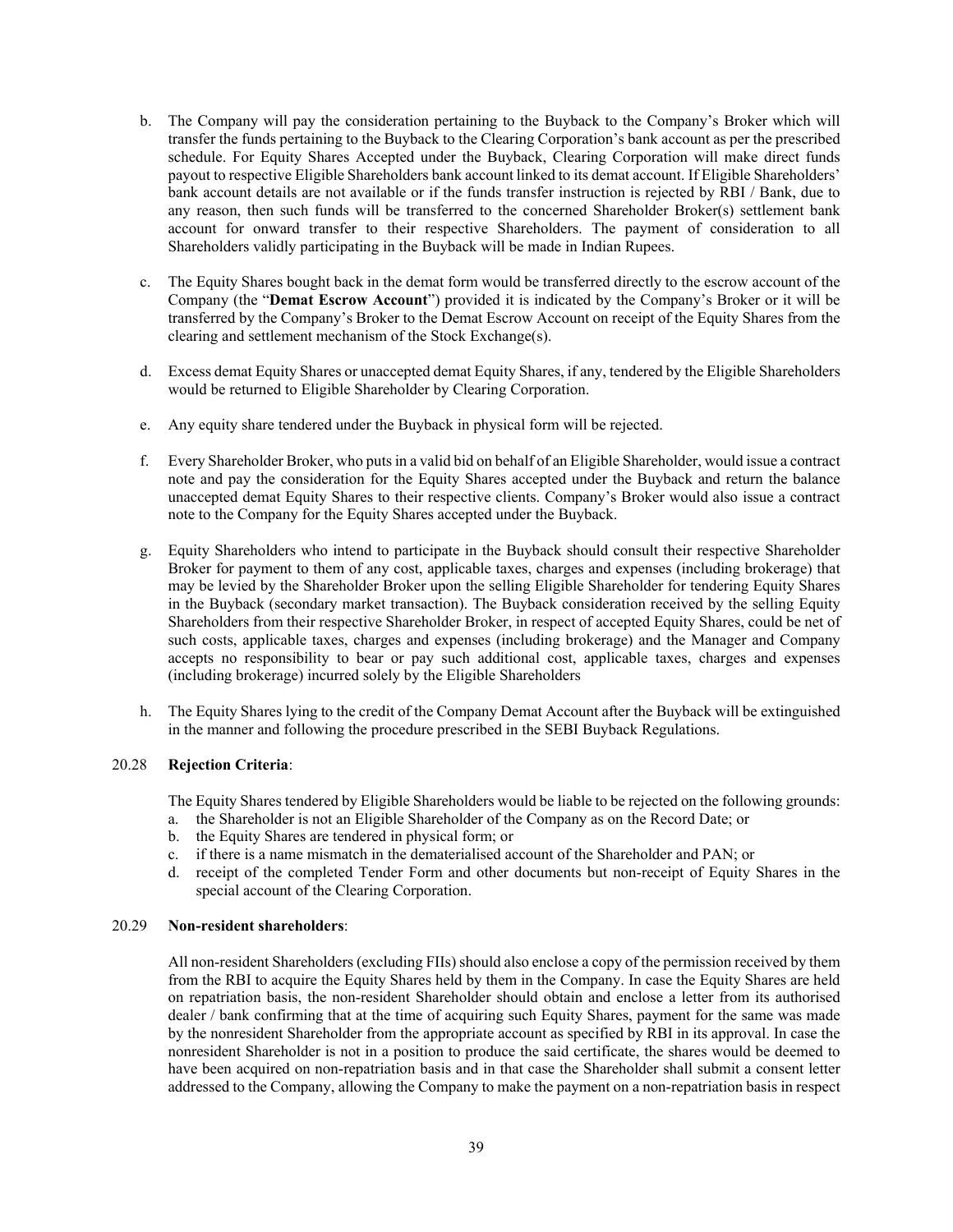of the valid shares accepted under the Buyback. If any of the above stated documents (as applicable) are not enclosed along with the Tender Form, the Equity Shares tendered under the Buyback are liable to be rejected.

**Any Eligible Shareholder who tenders his / her / its Equity Shares in the Offer shall be deemed to have declared, represented, warranted and agreed that he / she / it is authorized under the provisions of any applicable local news, rules, regulations and statutes to participate in the Buyback.** 

### **21. NOTE ON TAXATION**

**THE SUMMARY OF THE TAX CONSIDERATIONS IN THIS SECTION ARE BASED ON THE CURRENT PROVISIONS OF THE TAX LAWS OF INDIA AND THE REGULATIONS THEREUNDER, THE JUDICIAL AND THE ADMINISTRATIVE INTERPRETATIONS THEREOF, WHICH ARE SUBJECT TO CHANGE OR MODIFICATION BY SUBSEQUENT LEGISLATIVE, REGULATORY, ADMINISTRATIVE OR JUDICIAL DECISIONS. ANY SUCH CHANGES COULD HAVE DIFFERENT TAX IMPLICATIONS ON THESE TAX IMPLICATION.**

### **21.1 General**

- 21.1.1 The Indian tax year runs from 1 April to 31 March. The basis of charge of Indian income-tax depends upon the residential status of the taxpayer during a tax year. A person who is a tax resident of India is liable to taxation in India on his worldwide income, subject to certain prescribed tax exemptions provided under the Income Tax Act 1961 ('Income Tax Act').
- 21.1.2 A person who is treated as a non-resident for Indian tax purposes is generally liable to tax in India only on his/her India sourced income or income received by such person in India. In case of shares of a Company, the source of income from shares would depend on the 'situs' of the shares. As per judicial precedents, generally the "situs" of the shares is where company is "incorporated" and where its shares can be transferred. Accordingly, since the Company is incorporated in India, the shares of the Company would be "situated" in India and any gains arising to a non-resident on transfer of such shares should be taxable in India under the Income Tax Act subject to any specific exemption in this regard. Further, the non-resident can avail the beneficial tax treatment prescribed under the relevant Double Tax Avoidance Agreement subject to satisfaction of the relevant conditions and documentary compliance requirements prescribed under the Income Tax Act.

### **21.2 Taxability of Capital Gain in the hands of the Public Shareholder**

- 21.2.1 As per the provisions of the Income Tax Act, capital gains arising from the sale / transfer of equity shares in an Indian company are generally taxable in India.
- 21.2.2 Gain in excess of Rs. 1,00,000 realized on the sale / transfer, anytime from April 01, 2018 onwards, of listed equity shares, held for more than 12 months, on a recognized stock exchange, will be liable to Long Term Capital Gains tax in India @ 10% under Section 112A of the Income Tax Act, if Securities Transaction Tax ("STT") is paid on the sale transaction.

The cost of acquisition for the long-term capital asset acquired on or before January 31, 2018 shall be the higher of (1) actual cost; and (ii) lower of (a) fair market value as on 31 January, 2018 (highest price of such share quoted on any recognized exchange as on 31 January, 2018); (b) full value consideration received on transfer.

However, if STT is not paid at the time of acquisition of the shares being transferred, entire LTCG arising to the shareholder shall be subject to tax  $\omega$  10% under Section 112 of the Income Tax Act (or 20% after claiming indexation benefit which is relevant in case of resident shareholders).

21.2.3 Further, in case of resident Individual or HUF, the benefit of maximum amount which is not chargeable to income-tax is to be considered while computing the income-tax on such LTCG taxable under the newly introduced section 112A of the Income Tax Act.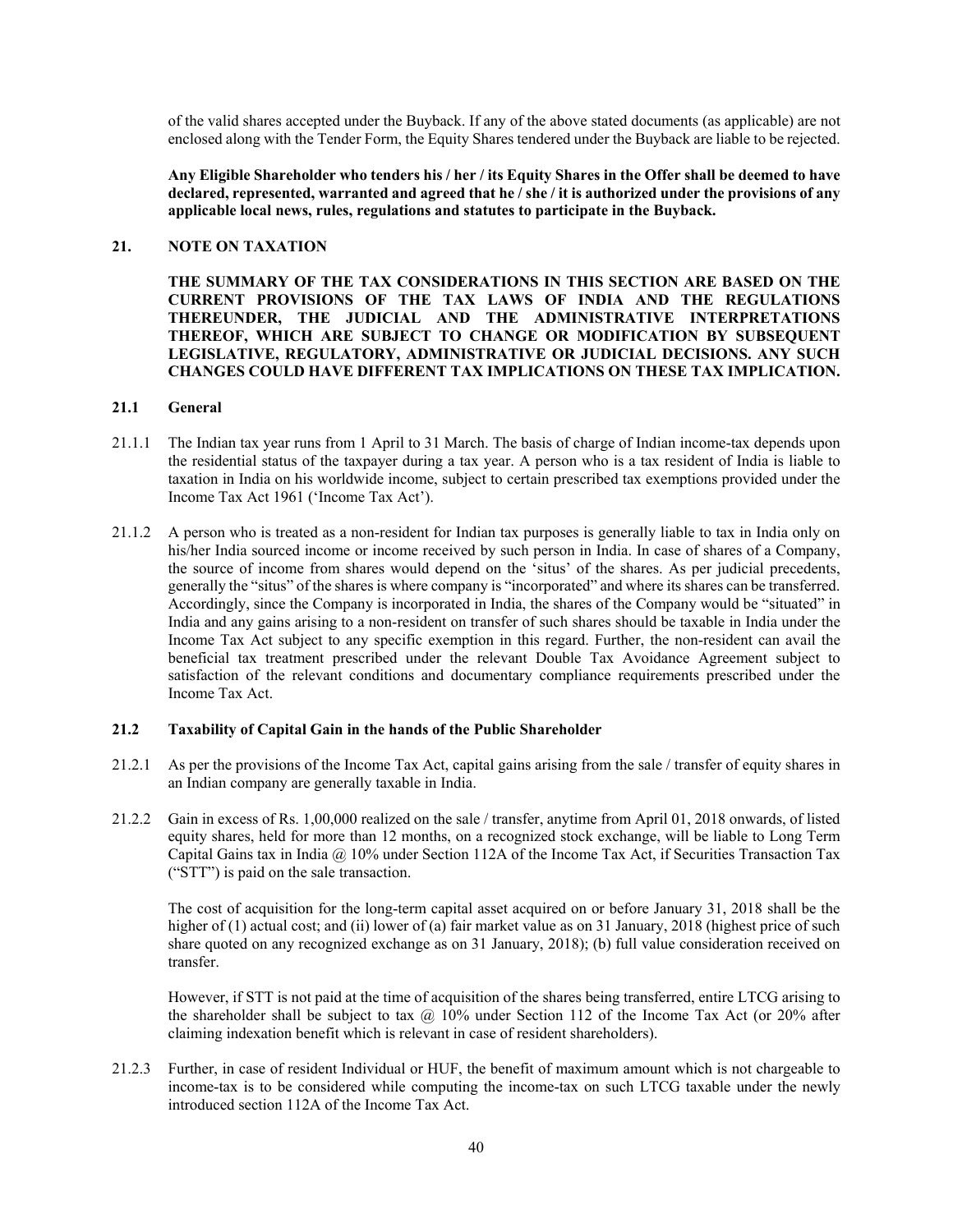- 21.2.4 Further, any gain realized on the sale of listed equity shares held for a period of 12 months or less, which is sold, will be subject to Short Term Capital Gains tax  $@$  15% under section 111A of the Income Tax Act.
- 21.2.5 Taxability of capital gain arising to a non-resident in India from the sale of equity shares shall be determined basis the provisions of the Income Tax Act or the Double Taxation Avoidance Agreement entered between India and country of which the non-resident seller is resident, subject to satisfying relevant conditions including non-applicability of General Anti-Avoidance Rule ("GAAR") and providing and maintaining necessary information and documents as prescribed under the Income Tax Act.
- 21.2.6 As an overall point, since the buyback of the Equity Shares is undertaken on the stock exchanges, such transaction is chargeable to Securities Transaction Tax ("STT"). STT is a tax payable in India on the value of securities on every purchase or sale of securities that are listed on the Indian Stock Exchange(s). Currently, the STT rate applicable on the purchase or sale of shares on the stock exchanges is 0.1% of the value of security.

#### **21.3 Business Income**

21.3.1 Under current Indian tax laws and regulations, if the shares are held as stock-in-trade by any of the Public Shareholders of the Company, then the gains would be characterized as business income and taxable under the head "Profits and Gains from Business or Profession.

### **21.4 Tax Deduction at Source**

- 21.4.1 In case of resident Public Shareholders in absence of any specific provision under the Income-tax Act, 1961, the Acquirers shall not deduct tax on the consideration payable to resident Public Shareholders pursuant to the Offer. Such resident Public Shareholder will be liable to pay tax on their income as per the provisions of the Income Tax Act as applicable to them.
- 21.4.2 In case of non-resident Public Shareholders, other than Foreign Portfolio Investor, the responsibility of discharge of the tax due on the gains (if any) is on the Shareholder Broker / custodians / authorized dealers/ non-resident shareholder since the tendering of shares under the Offer is through the Recognised Stock Exchanges in India.
- 21.4.3 In the case of Foreign Portfolio Investor, Section 196D of the Income Tax Act provides for specific exemption from withholding tax in case of capital gains arising in hands of Foreign Portfolio Investor. Thus, no withholding of tax is required in case of consideration payable to Foreign Portfolio Investor.
- 21.4.4 In case of interest payments, if any, by the Acquirers for delay in payment of Offer consideration or a part thereof, the Acquirers will deduct taxes at source at the applicable rates under the Income Tax Act.

### **21.5 Others**

- 21.5.1 Notwithstanding the details given above, all payments will be made to Public Shareholders subject to compliance with prevailing tax laws.
- 21.5.2 The tax deducted by the Acquirers while making payment to a Public Shareholder may not be the final tax liability of such Public Shareholder and shall in no way discharge the obligation of the Public Shareholder to appropriately disclose the amounts received by it, pursuant to this Offer, before the income tax authorities.

**THE ABOVE NOTE ON TAXATION SETS OUT THE PROVISIONS OF LAW IN A SUMMARY MANNER ONLY AND IS NOT A COMPLETE ANALYSIS OR LISTING OF ALL POTENTIAL TAX CONSEQUENCES OF THE DISPOSAL OF EQUITY SHARES. THIS NOTE IS NEITHER BINDING ON ANY REGULATORS NOR CAN THERE BE ANY ASSURANCE THAT THEY WILL NOT TAKE A POSITION CONTRARY TO THE COMMENTS MENTIONED HEREIN.**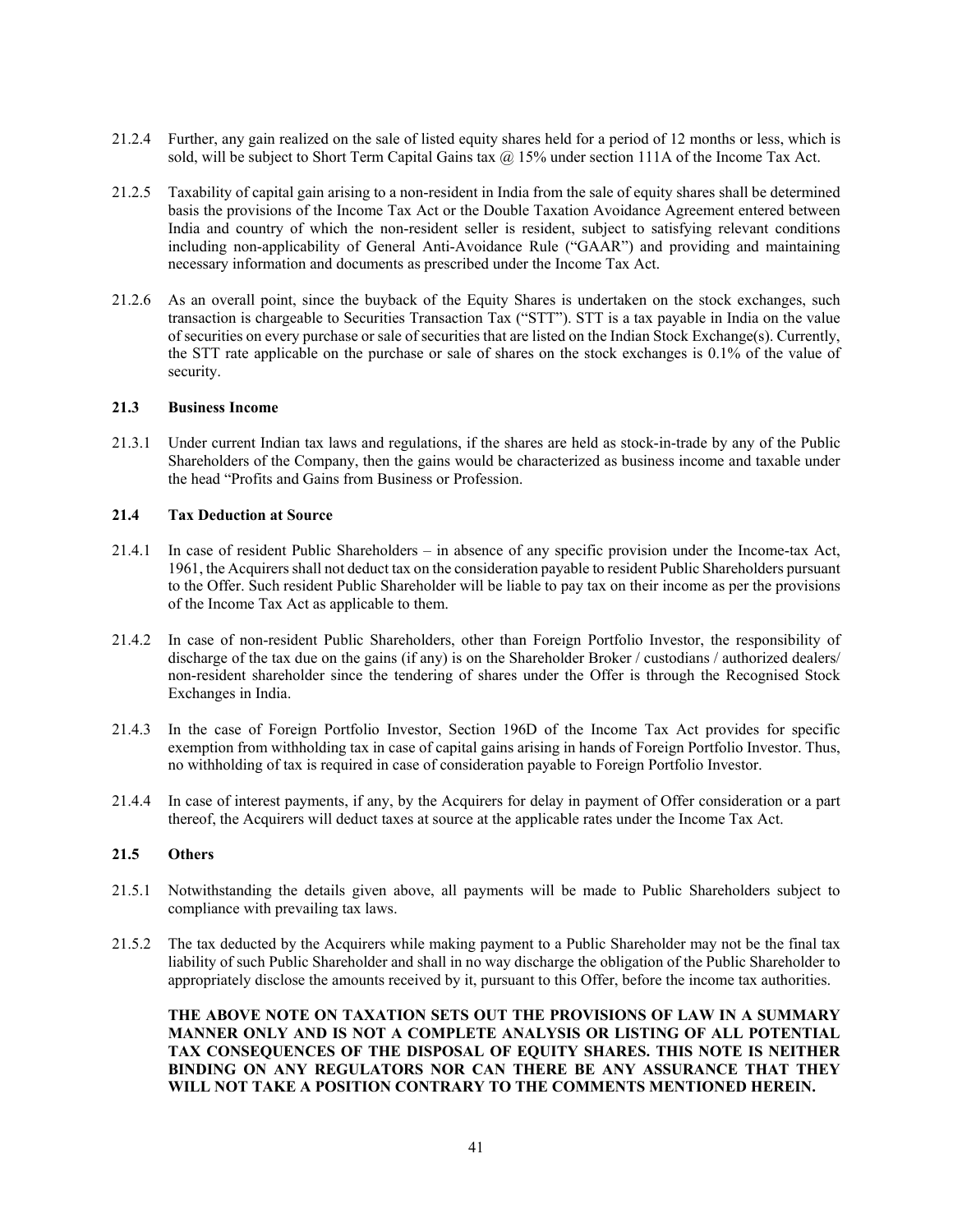### **HENCE PUBLIC SHAREHOLDERS ARE ADVISED TO CONSULT THEIR TAX ADVISORS FOR TAX TREATMENT ARISING OUT OF THE PROPOSED OFFER THROUGH TENDER OFFER AND APPROPRIATE COURSE OF ACTION THAT THEY SHOULD TAKE. THE ACQUIRERS, PACS AND THE MANAGER DO NOT ACCEPT NOR HOLD ANY RESPONSIBILITY FOR ANY TAX LIABILITY ARISING TO ANY PUBLIC SHAREHOLDER AS A REASON OF THIS OFFER.**

### **22. DECLARATION BY THE BOARD OF DIRECTORS**

Declaration as required under clauses  $(ix)$  and clause  $(x)$  of Schedule I to the SEBI Buyback Regulations

The Board of Directors made the below mentioned declaration as on the date of passing the board resolution approving the Buyback i.e. May 24, 2019:

- (i) that there are no defaults subsisting in repayment of deposits, redemption of debentures or preference shares or repayment of term loans to any financial institutions or banks
- (ii) that immediately following the date of the Board Meeting held on May 24, 2019, there will be no grounds on which the Company could be found unable to pay its debts;
- (iii) that as regards the Company's prospects for the year immediately following the date of the Board Meeting held on May 24, 2019, having regard to the Board's intentions with respect to the management of the Company's business during that year and to the amount and character of the financial resources, which will, in the Board's view, be available to the Company during that year, the Company will be able to meet its liabilities as and when they fall due and will not be rendered insolvent within a period of one year from the date of the Board Meeting approving the Buyback; and
- (iv) that in forming its opinion aforesaid, the Board has taken into account the liabilities (including prospective and contingent liabilities) as if the Company were being wound up under the provisions of the Companies Act or the Insolvency and Bankruptcy Code 2016(to the extent notified and in force).

This declaration is made and issued under the authority of the Board of Directors in terms of the resolution passed at the meeting held on May 24, 2019.

For and on behalf of the Board of Directors of Company Sd/- Name: Mohan Anand Chandavarkar Managing Director DIN:00043344  $Sd$ <sup>-</sup> Name: Ashok Anand Chandavarkar Wholetime Director DIN:00042719

### **23. AUDITORS CERTIFICATE**

#### *Quote*

#### **Private and confidential**

The Board of Directors FDC Limited Sky Vista Building, J P Road DN Nagar-Andheri West MUMBAI 400 053

Dear Sirs / Madam

**Subject: Statutory Auditor's report in respect of proposed buy back of equity shares by FDC Limited as per Clause (xi) of Schedule I to the Securities and Exchange Boardof India (Buyback of Securities) Regulations, 2018, as amended**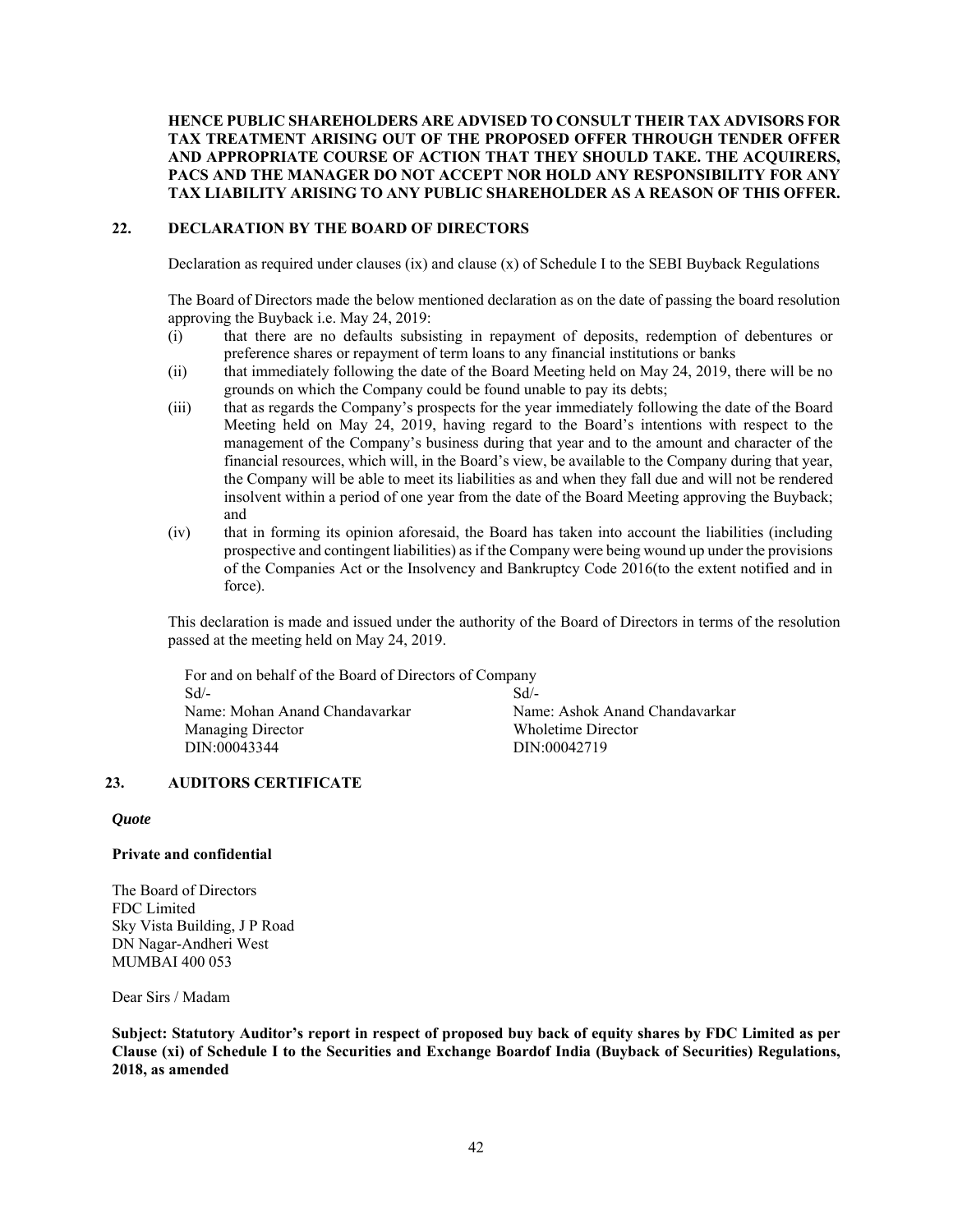- 1. This report is issued in accordance with the terms of our engagement letter dated 04 October 2018 and addendum to engagement letter dated 10 March 2019. The Board of Directors of FDC Limited ("the Company") have approved a proposed buy-back of Equity Shares by the Company at its meeting held on May 24, 2019, in pursuance of the provisions of Section 68, 69 and 70 of the Companies Act, 2013 (the "Act") read with the Securities and Exchange Board of India (Buyback of Securities) Regulations, 2018 as amended ("SEBI Buyback Regulations").
- 2. The accompanying Statement of permissible capital payment (including premium) ('Annexure A') as at March 31, 2019 (hereinafter referred to as the "Statement") is prepared by the management of the Company, which we have initialed for identification purposes only.

### **Management's Responsibility for the Statement**

3. The preparation of the Statement is in accordance with Section 68(2)(c) of the Act and ensuring compliance with Section 68,69 and 70 of the Act and SEBI Buy-back Regulations, is the responsibility of the Management of the Company, including the computation of the amount of the permissible capital payment, the preparation and maintenance of all accounting and other relevant supporting records and documents. This responsibility includes the design, implementation and maintenance of internal control relevant to the preparation and presentation of the Statement and applying an appropriate basis of preparation; and making estimates that are reasonable in the circumstances.

### **Auditors' Responsibility**

- 4. Pursuant to the requirements of the SEBI Buy-back Regulations, it is our responsibility to provide a reasonable assurance whether:
	- i. we have inquired into the state of affairs of the Company in relation to the audited standalone financial statements as at andfor the year ended March 31, 2019 which have been audited by us, on which we have issued an unmodified opinion vide our report dated 24 May 2019;
	- ii. the amount of the permissible capital payment (including premium) as stated in Annexure A for the proposed buy-back of equity shares has been properly determined considering the audited standalone financial statements in accordance with Section  $68(2)(c)$  of the Act; and
	- iii. the Board of Directors of the Company in their meeting dated May 24, 2019, have formed the opinion as specified in clause (x) of Schedule I to the SEBI Buyback Regulations, on reasonable grounds and that the Company will not, having regard to its state of affairs, be rendered insolvent within a period of one year from that date.
- 5. Our engagement involves performing procedures to obtain sufficient appropriate evidence on the above reporting. The procedures selected depend on the auditor's judgement, including the assessment of the risks associated with the above reporting. We accordingly performed the following procedures:
	- i. Examined that the amount of permissible capital payment (including premium) for the buy back as detailed in Annexure A is in accordance with the provisions of Section 68(2) of the Act
	- ii. Inquired into the state of affairs of the Company with reference to the audited financial statements;
	- iii. Examined the Board of Directors' declarations for the purpose of buy back and solvency of the Company; and
	- iv. Obtained appropriate representations from the Management of the Company
- 6. We conducted our examination of the Statement in accordance with the Guidance Note on Audit Reports and Certificates for Special Purposes issued by the Institute of Chartered Accountants of India. The Guidance Note requires that we comply with the ethical requirements of the Code of Ethics issued by the Institute of Chartered Accountants of India.
- 7. We have complied with the relevant applicable requirements of the Standard on Quality Control (SQC) 1, Quality Control for Firms that Perform Audits and Reviews of Historical Financial Information, and Other Assurance and Related Services Engagements.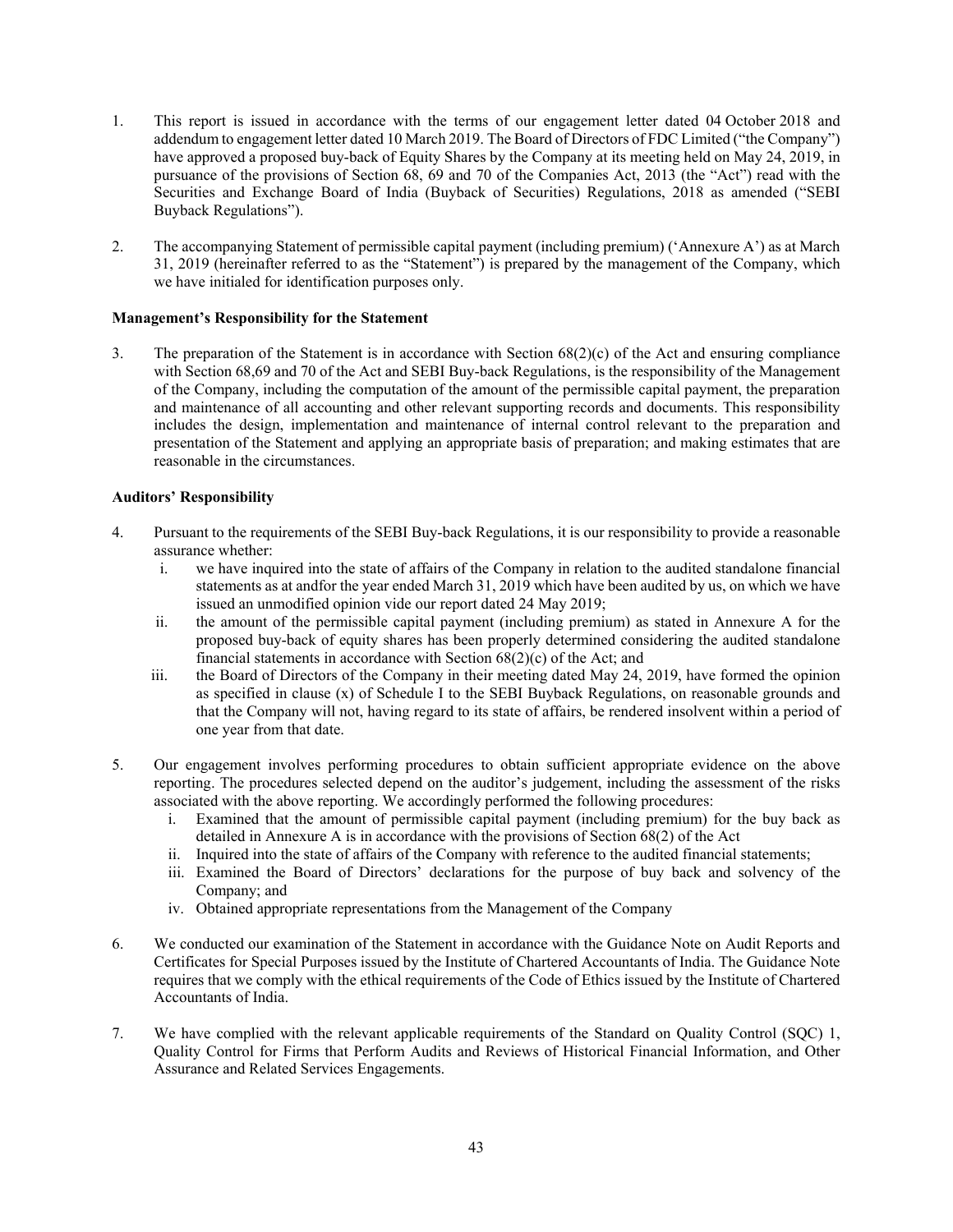8. We have no responsibility to update this report for events and circumstances occurring after the date of this report.

### **Opinion**

- 9. Based on inquiries conducted and our examination as above, we report that:
	- a) We have inquired into the state of affairs of the Company in relation to its audited standalone financial statements as at and for the financial year ended March 31, 2019;
	- b) The amount of permissible capital payment (including premium) towards the proposed buy back of equity shares as computed in the Statement attached herewith is, in our view properly determined in accordance with Section 68(2) (c) of the Act. The amounts of share capital and free reserves have been extracted from the audited standalone financial statements of the Company as at and for the year ended March 31,2019; and
	- c) The Board of Directors of the Company, in their meeting held on May 24, 2019 have formed their opinion as specified in clause (x) of Schedule I to the SEBI Buyback Regulations, on reasonable grounds and that the Company, having regard to its state of affairs, will not be rendered insolvent within a period of one year from the date of passing the Board meeting resolution dated May 24, 2019.
- 10. Based on the representations made by the management, and other information and explanations given to us, which to the best of our knowledge and belief were necessary for this purpose, we are not aware of anything to indicate that the opinion expressed by the Directors in the declaration as to any of the matters mentioned in the declaration is unreasonable in circumstances as at the date of declaration.

### **Restriction on Use**

11. This report has been issued at the request of the Company solely for use of the Company (i) in connection with the proposed buy-back of equity shares of the Company in pursuance to the provisions of Sections 68 and other applicable provisions of the Companies Act, 2013 and the SEBI Buyback Regulations, (ii) to enable the Board of Directors of the Company to include in the public announcement, draft letter of offer, letter of offer and other documents pertaining to buy-back to be sent to the shareholders of the Company or filed with (a) the Registrar of Companies, Securities and Exchange Board of India, stock exchanges, public shareholders and any other regulatory authority as per applicable law and (b) the Central Depository Services (India) Limited, National Securities Depository Limited and (iii) for providing to the managers, each for the purpose of extinguishment of equity shares and may not be suitable for any other purpose.

> For **B S R & Co. LLP** *Chartered Accountants* Firm's Registration No: 101248W/W-100022

 $Sd/$ - Mumbai **Vikas R Kasat**  24 May 2019 Partner Membership No. 105317 UDIN: 19105317AAAAAZ4269

#### **Annexure A:**

**Statement of permissible capital payment (including premium)** 

**Computation of amount of permissible capital payment towards buy back of equity shares of FDC Limited in accordance with proviso to Section 68 (2) of the Companies Act, 2013 (the "Act") and proviso to Regulation 4(i) of the SEBI Buy-back Regulations:** 

| <b>Particulars</b>                                       | Amount         |  |
|----------------------------------------------------------|----------------|--|
|                                                          | (Rs. in crore) |  |
| Paid up equity share capital as on March 31, 2019*       | 17.44          |  |
| $(17,44,03,084)$ equity shares of face value Re. 1 each) |                |  |
| Share forfeiture account                                 | 0.08           |  |
| Free reserves as on March 31, 2019#                      |                |  |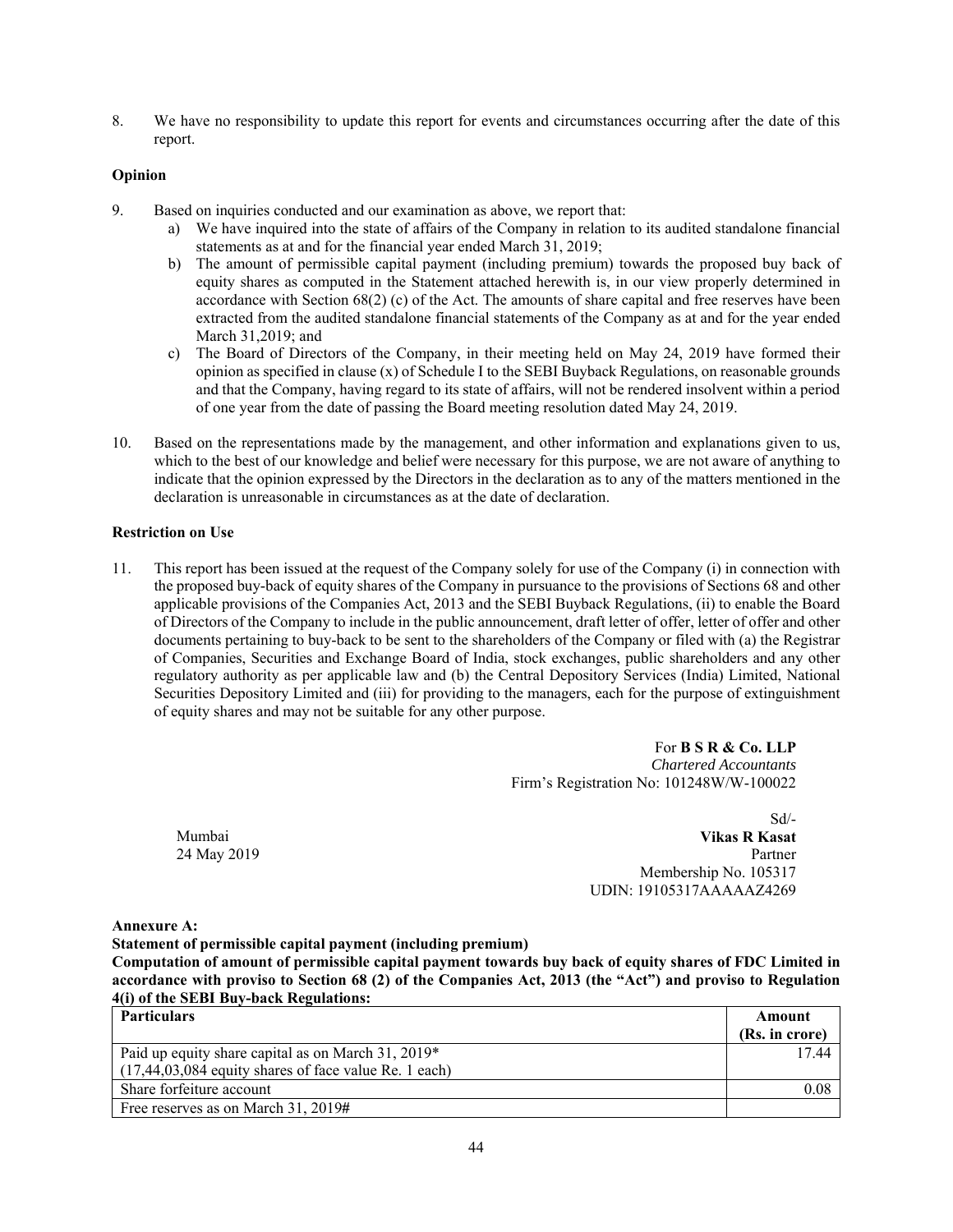| <b>Particulars</b>                                                                                 |                |  |  |
|----------------------------------------------------------------------------------------------------|----------------|--|--|
|                                                                                                    | (Rs. in crore) |  |  |
| Securities premium account*                                                                        | 0.00           |  |  |
| General reserves*                                                                                  | 319.56         |  |  |
| Profit and loss balance*                                                                           | 1,095.57       |  |  |
| <b>Total</b>                                                                                       |                |  |  |
| Maximum amount permissible under the Act / Buyback Regulations with approval of the Board          | 358.16         |  |  |
| of Directors                                                                                       |                |  |  |
| 10% of the total paid up equity share capital and free reserves, if the buyback is carried through | 143.26         |  |  |
| tender offer route (in accordance with the Chapter III of the Buyback Regulations and Section      |                |  |  |
| $68(2)(c)$ of the Act)                                                                             |                |  |  |
| Maximum amount permitted by Board Resolution dated May 24, 2019 approving the Buyback,             | 120.05         |  |  |
| based on the audited accounts for the year ended March 31, 2019                                    |                |  |  |

\* The amounts have been extracted from the audited standalone financial statements of the Company as at and for the year ended 31 March 2019 and rounded off to the nearest crores.

# Free reserves are as per sub clause 43 of Section 2 and explanation II to Section 68 of the Act.

#### **For and on behalf of the Board of Directors of FDC Limited**

Sd/- **Sanjay Jain Associate Vice President - Corporate Finance** 

Mumbai 24 May 2019

#### *Unquote*

### **24. DOCUMENTS FOR INSPECTION**

Copies of the following documents will be available for inspection at the Corporate Office of the company at C-3 SKYVISTAS, Near Versova Police Station 106A, J. P. Road, Andheri (West), Mumbai - 400 053, Maharashtra between 10:00 a.m. and 5:00 p.m. on all working days (Monday to Friday) during the offer period except Saturday, Sunday and Public holidays:

- 1. Certificate of Incorporation of the Company
- 2. Memorandum and Articles of Association of the Company.
- 3. Audited Financial Statements of the Company for the Financial Years ended March 31, 2019, 2018 and 2017.
- 4. Copy of resolution passed by the Board of Directors at their meeting held on May 24, 2019.
- 5. Copy of report dated May 24, 2019 received from M/s B S R & Co. LLP, Chartered Accountants, the Statutory Auditors of the company, in terms of the SEBI Buyback Regulations.
- 6. Public Announcement published on May 27, 2019.
- 7. Copy of Escrow Agreement dated  $\lceil \bullet \rceil$ , 2019 between the Company, Manager to the Buyback Offer and Escrow Agent.
- 8. Declaration of solvency and affidavit dated May 24, 2019, as prescribed under section 68(6) of the Companies Act.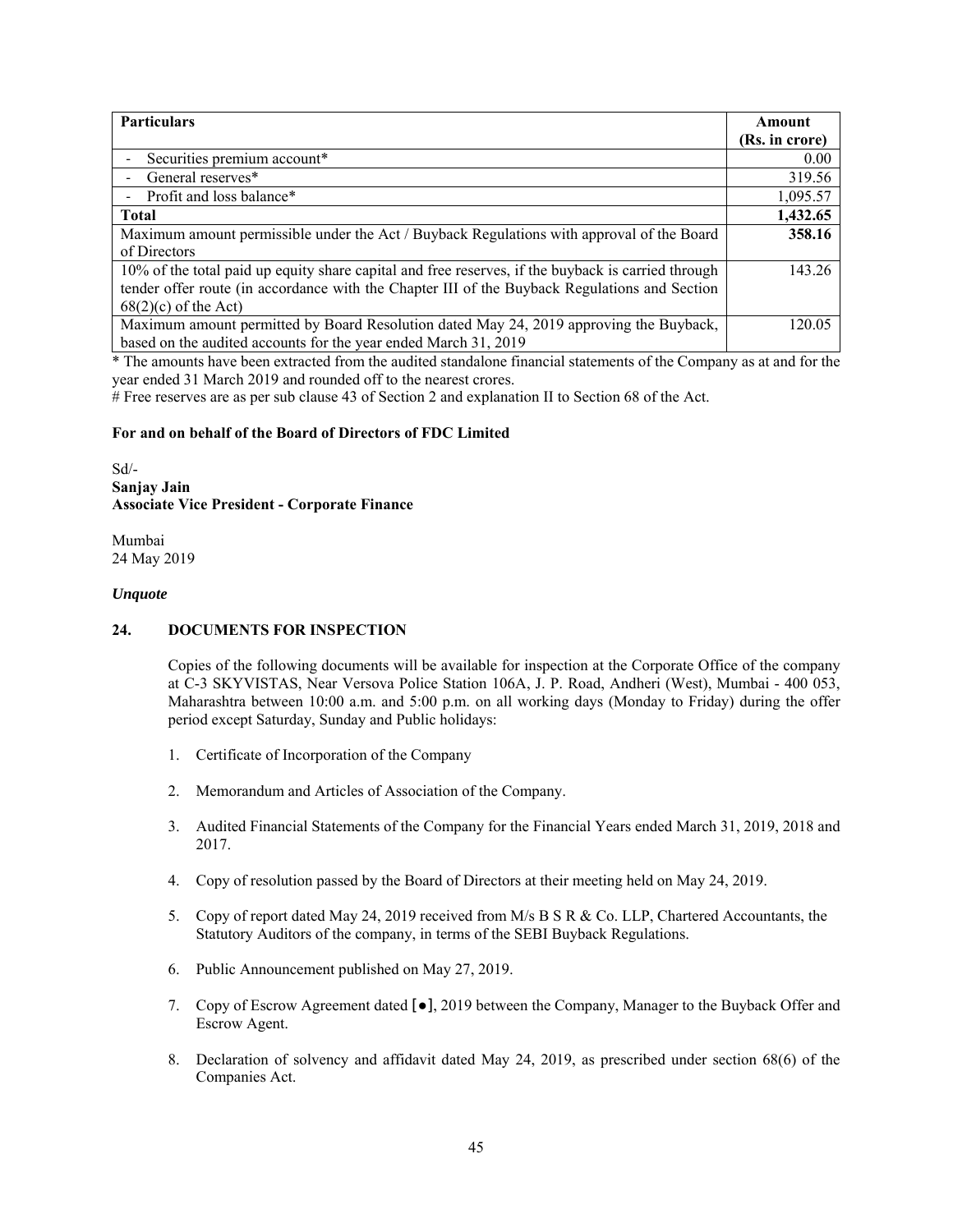9. SEBI Observation Letter No. [ $\bullet$ ] dated [ $\bullet$ ], 2019.

### **25. DETAILS OF THE REMEDIES AVAILABLE TO THE ELIGIBLE SHAREHOLDERS / BENEFICIAL OWNERS**

In case of any grievance relating to the Buyback (e.g. non-receipt of the Buyback consideration, share certificate, demat credit etc.) the investor can approach the Compliance Officer of the Company for the purpose of this Buyback.

If the Company makes any default in complying with the provisions of Section 68 of the Act or Rules thereunder, or SEBI Buyback Regulations, the Company or any officer of the Company who is in default shall be punishable in accordance with the provisions of the Act and Regulations

| Name        | : Ms. Varsharani Katre                             |
|-------------|----------------------------------------------------|
| Designation | : Company Secretary                                |
| Address     | : C-3 SKYVISTAS, Near Versova Police Station       |
|             | 106A, J. P. Road, Andheri (West), Mumbai - 400 053 |
| Tel.        | $: +91$ 22 2673 9215                               |
| Email       | : varsharani.katre@fdcindia.com                    |

#### **Details of the Compliance Officer**

Investor may contact the Compliance Officer for any clarification or to address their grievances, if any, during 10.00 a.m. to 5.00 p.m. on all working days except Saturday, Sunday and Public holidays.

#### **Details of the Registrar of Companies**

Registrar of Companies, Mumbai 100, Everest, Marine Drive Mumbai - 400 002 Phone: +91 22 2281 2627

### **26. DETAILS OF INVESTOR SERVICE CENTRE AND REGISTRAR TO THE BUYBACK**

In case of any query, the Eligible Shareholders may also contact the Registrar to the Buyback of the Company during working hours i.e. 10:00 a.m. to 5:.00 p.m. on all working days at the following address except Saturday, Sunday and public holidays.



# **Link Intime India Private Limited**

C-101, 1st Floor, 247 Park L.B.S. Marg, Vikhroli (West), Mumbai - 400 083, Maharashtra, India Tel No.: +91 22 4918 6200 Fax No.: +91 22 4918 6195 Email id.: fdc.buyback2019@linkintime.co.in Website: www.linkintime.co.in SEBI Regn. No.: INR000004058 Validity Period: Perpetual Contact Person: Sumeet Deshpande

### **27. DETAILS OF THE MANAGER TO THE BUYBACK**

The Company has appointed Sundae Capital Advisors Private Limited as the Manager to the Buyback and their contact details are given below: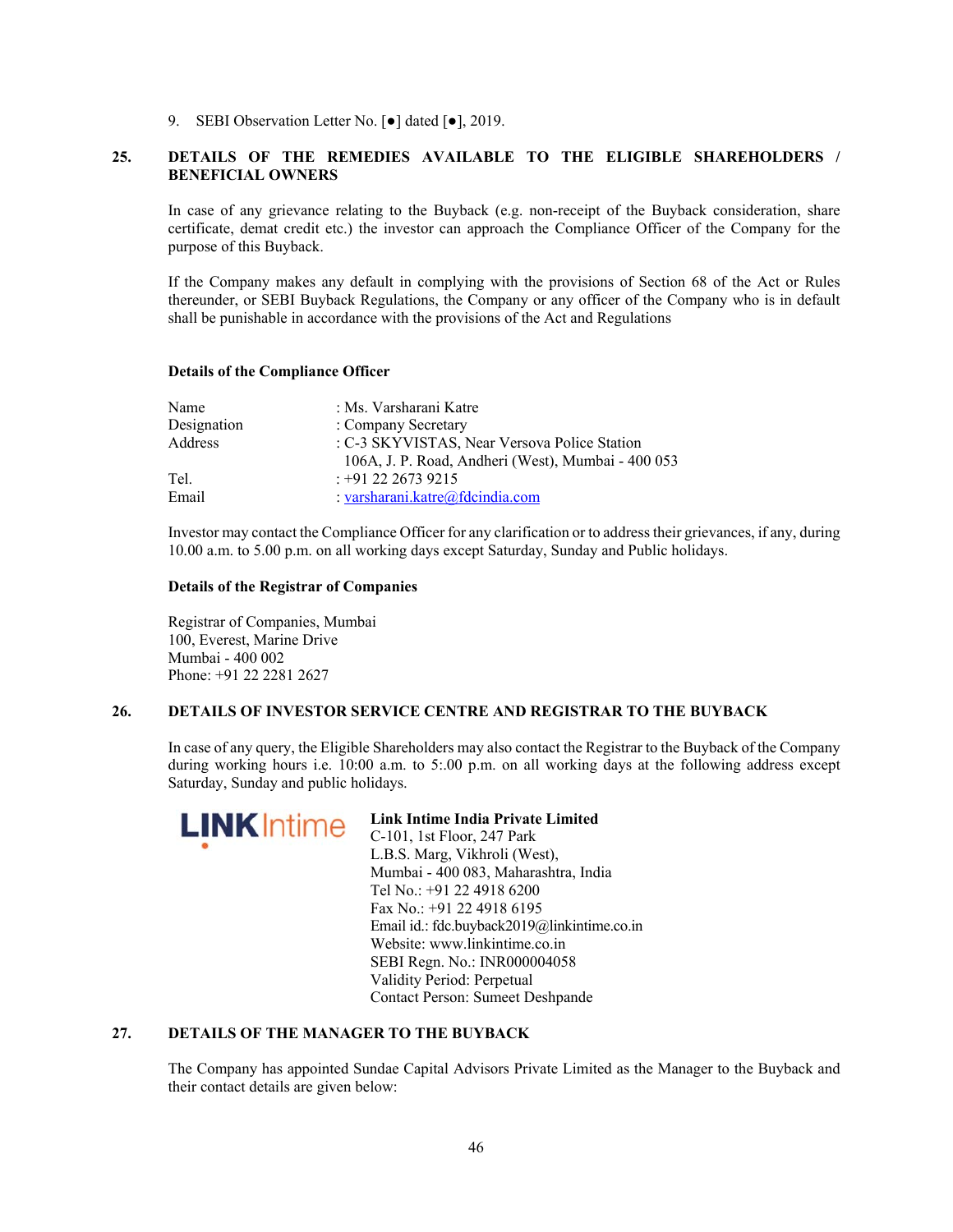

**Sundae Capital Advisors Private Limited**  611, Shahpuri Tirath Singh Tower 58, C - Block, Community Centre Janak Puri, New Delhi - 110 058 Tel. No. +91 11 4914 9740 Email: fdc.buyback@sundaecapital.com Investor Grievance e-mail id: grievances.mb@sundaecapital.com Website: www.sundaecapital.com SEBI Regn. No.: INM000012494 Validity Period : Perpetual Contact Person: NitiN Somani / Anchal Lohia

## **28. DIRECTORS RESPONSIBILITY STATEMENT**

As per Regulations 24(i)(a) of the SEBI Buyback Regulations, the Board of Directors of the Company accepts responsibility for the information contained in this Draft Letter of Offer. This Draft Letter of Offer is issued under the authority of the Board in terms of the resolution passed by the Board on May 24, 2019.

For and on behalf of the Board of Directors of **FDC Limited** 

**Mohan Anand Chandavarkar Ashok Anand Chandavarkar Varsharani Katre Managing Director Wholetime Director Company Secretary (DIN: 00043344) (DIN: 00042719)** 

Place: Mumbai Date: May 27, 2019

 $Sd$ - $Sd$ - $Sd$ -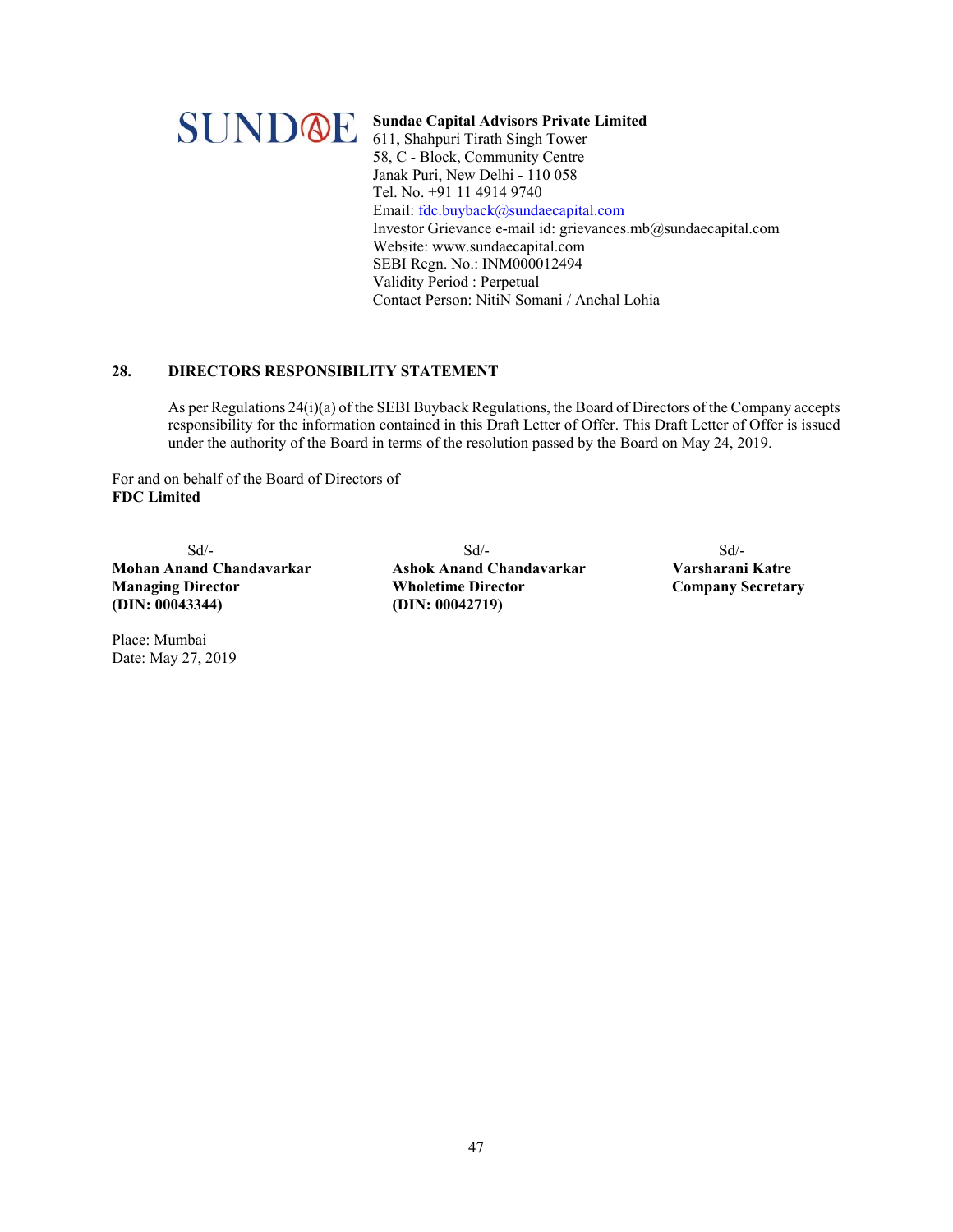#### **TENDER FORM (FOR ELIGIBLE SHAREHOLDERS HOLDING SHARES IN DEMATERIALISED FORM) FORM OF ACCEPTANCE CUM ACKNOWLEDGMENT**

| <b>OFFER OPENS ON</b>  |  |
|------------------------|--|
| <b>OFFER CLOSES ON</b> |  |

| Status: Please tick (                        |                                                   |  |  |  |  |
|----------------------------------------------|---------------------------------------------------|--|--|--|--|
| Individual<br>Foreign Institutional Investor |                                                   |  |  |  |  |
| Foreign Company                              | Non Resident Indian                               |  |  |  |  |
| <b>Body Corporate</b>                        | Bank / Financial Institution                      |  |  |  |  |
| <b>VCF</b>                                   | <b>Mutual Funds</b>                               |  |  |  |  |
| Partnership/LLP                              | <b>Insurance Company</b>                          |  |  |  |  |
| Pension/PF<br>Others (Specify)               |                                                   |  |  |  |  |
|                                              | Tax Residency Status: Please tick appropriate box |  |  |  |  |
| Resident in India                            | Non Resident in India                             |  |  |  |  |
| Resident of<br>(country of residence)        |                                                   |  |  |  |  |
|                                              |                                                   |  |  |  |  |

| For the Registrar to the Offer |  |  |  |
|--------------------------------|--|--|--|
| Inward No.                     |  |  |  |
| Date                           |  |  |  |
| Stamp                          |  |  |  |

**To FDC Limited C/o Link Intime India Private Limited C-101, 1st Floor, 247 Park, L.B.S. Marg Vikhroli (West), Mumbai - 400 083** 

Dear Sirs,

#### **Sub: Offer of buyback of up to 34,30,000 (Thirty Four Lakhs Thirty Thousand) equity shares of FDC Limited at a price of Rs. 350/- (Rupees Three Hundred Fifty only) per Equity Share payable in cash**

- 1. I/We (having read and understood the Letter of Offer dated [●] issued by the Company), hereby tender my/Offer my/our Equity Shares in response to the Buyback in accordance with the terms and conditions set out below and in the Letter of Offer.
- 2. I/We authorize the Company to Buyback the Equity Shares offered (as mentioned below) and to issue instruction(s) to the Registrar to the Offer to extinguish the Equity Shares.
- 3. I/We hereby warrant that the Equity Shares comprised in this Tender Offer are offered for Buyback by me/us free from all liens, equitable interest, charges and encumbrance.
- 4. I/We declare that there are no restraints/injunctions or other covenants of any nature which limits/restricts in any manner m y/our right to tender Equity Shares for Buyback and that I/We am are legally entitled to tender the Equity Shares for Buyback.
- 5. I/We agree that the Company will pay the Offer Price only after due verification of the validity of the documents and that the consideration will be paid as per Stock Exchange mechanism.
- 6. I/ We agree to return to the Company any Buyback consideration that may be wrongfully received by me / us.
- 7. I/We agree to receive, at my own risk, the invalid/unaccepted Equity Shares under the Offer in the demat account from where I / We have tendered the Equity Shares in the Buyback. In case, if for any reason the Equity Shares cannot be credited to the demat account, I / We agree to receive a single share certificate for the unaccepted Equity Shares in physical form.
- 8. I / We undertake to execute any further documents and give any further assurances that may be required or expedient to give effect to my/our tender/offer and agree to abide by any decision that may be taken by the Company to effect the Buyback in accordance with the Companies Act and the Buyback Regulations.
- Details of shares held and tendered / offered in the Buyback:

| <b>Particulars</b>                                                        | In Figures | In Words |
|---------------------------------------------------------------------------|------------|----------|
| Number of Equity Shares held as on Record Date (June 07, 2019)            |            |          |
| Number of Equity Shares entitled for Buyback (Buyback Entitlement)        |            |          |
| Number of Equity Shares offered for Buyback                               |            |          |
| Number of Equity Shares held for a period more than 12 months             |            |          |
| Number of Equity Shares held for a period less than or equal to 12 months |            |          |

*Note: An Eligible Person may tender Equity Shares over and above his / her / their Buyback Entitlement. Number of Equity Shares validly tendered by any Eligible Person up to the Buyback Entitlement of such Eligible Person shall be accepted to the full extent. The Equity Shares tendered by any Eligible Person over and above the Buyback Entitlement of such Eligible Person shall be accepted in accordance with the provisions given in the Letter of Offer.* 

## ---------------------------------------------------------------------------------**Tear Here**---------------------------------------------------------------------------------

**ACKNOWLEDGEMENT SLIP FOR FDC LIMITED - BUYBACK 2019**  (*to be filled by the Eligible Shareholder*) (*subject to verification*)

| DPID:                                                            | Client ID |                        |
|------------------------------------------------------------------|-----------|------------------------|
| Received from Mr. / Ms. / M/s.                                   |           |                        |
| Form of Acceptance-cum-Acknowledgement, Original TRS along with: |           | <b>STAMP OF BROKER</b> |
| No. of Equity Shares offered for Buyback                         |           |                        |
| (In Words)<br>(In Figures)                                       |           |                        |
|                                                                  |           |                        |